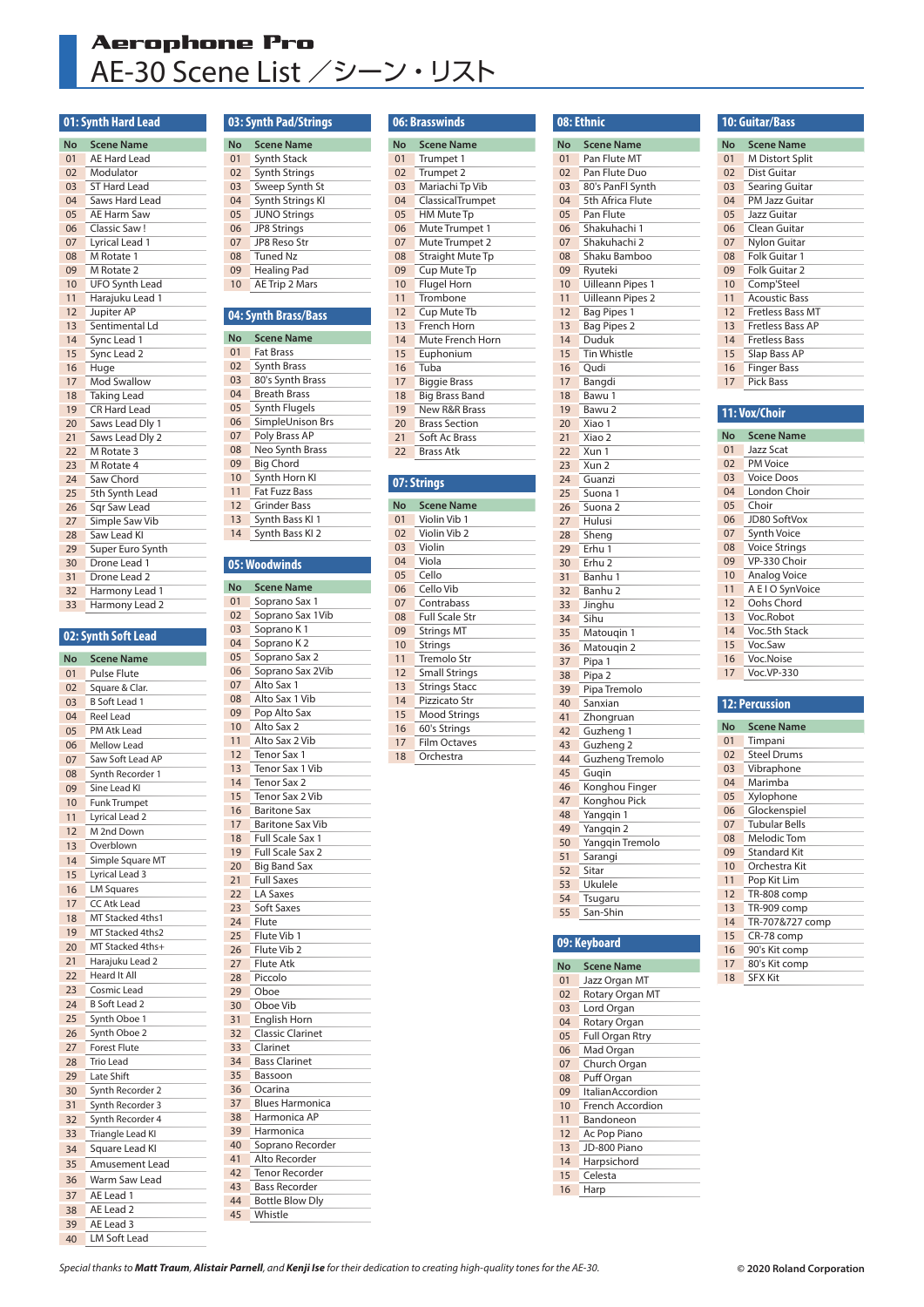# Scene List /シーン・リスト

|       | 01: Synth Hard Lead |                                            |                            |             |            |                |                            |                |                |              |                                     |          |                  |       |           |             |             |             |      |             |             |      |
|-------|---------------------|--------------------------------------------|----------------------------|-------------|------------|----------------|----------------------------|----------------|----------------|--------------|-------------------------------------|----------|------------------|-------|-----------|-------------|-------------|-------------|------|-------------|-------------|------|
|       |                     |                                            | No MSB LSB PC Scene Name   | <b>Type</b> | S1         | S <sub>2</sub> | <b>Thumb Pad Transpose</b> |                | Octave         |              | <b>Assign Source Harmony Source</b> | CC01     | CC <sub>02</sub> | CC04  | CC09      | <b>CC11</b> | <b>CC16</b> | <b>CC18</b> | CC19 | <b>CC80</b> | <b>CC81</b> | CC82 |
| 01 85 |                     | $\vert$ 64                                 | 1 AE Hard Lead             |             | vib        | harmony        | growl                      |                | $\Omega$       | SYS          | SYS                                 | vib      | cutoff           | growl |           |             |             |             |      |             |             |      |
|       | 02 85 64            |                                            | 2 Modulator                |             | vib        | harmony        | growl                      | $\Omega$       | $\overline{0}$ | SYS          | SYS                                 | vib      | cutoff           | growl |           |             |             |             |      |             |             |      |
|       | 03 85 64            |                                            | 3   ST Hard Lead           |             | unison     | harmony        | portamento                 | $\Omega$       | $\overline{0}$ | <b>SCENE</b> | SYS                                 | vib      | cutoff           |       | resonance |             |             |             |      |             |             |      |
| 04 85 |                     | 64                                         | 4   Saws Hard Lead         |             | vib        | harmony        | growl                      | $\Omega$       | $\Omega$       | SYS          | SYS                                 | vib      | cutoff           | growl |           |             |             |             |      |             |             |      |
| 05 85 |                     | 64                                         | 5   AE Harm Saw            |             | portamento | harmony        | growl                      | $\overline{0}$ | $\overline{0}$ | <b>SCENE</b> | SYS                                 |          | cutoff           | growl |           |             |             |             |      |             |             |      |
| 06 85 |                     | 64                                         | 6 Classic Saw!             |             | vib        | harmony        | growl                      | $\overline{0}$ | $\Omega$       | SYS          | SYS                                 | vib      | cutoff           | growl |           |             |             |             |      |             |             |      |
|       | 07 85 64            |                                            | 7 Lyrical Lead 1           |             | vib        | harmony        | growl                      | $\Omega$       | $\Omega$       | SYS          | SYS                                 | vib      | cutoff           | growl |           |             |             |             |      |             |             |      |
| 08 85 |                     | 64                                         | 8   M Rotate 1             |             | portamento | harmony        | growl                      | $\overline{0}$ | $\Omega$       | <b>SCENE</b> | <b>SCENE</b>                        | vib      | cutoff           | growl |           |             |             |             |      |             |             |      |
| 09 85 |                     | 64                                         | 9 M Rotate 2               |             | portamento | harmony        | growl                      | $\Omega$       | $\Omega$       | <b>SCENE</b> | <b>SCENE</b>                        | vib      | cutoff           | growl |           |             |             |             |      |             |             |      |
| 10 85 |                     | 64                                         | 10   UFO Synth Lead        |             | portamento | harmony        | vib                        | $\Omega$       | $\Omega$       | <b>SCENE</b> | SYS                                 | vib      |                  |       |           |             |             |             |      |             |             |      |
| 11 85 |                     | 64                                         | 11 Harajuku Lead 1         |             | portamento | harmony        | vib.tone                   | $\Omega$       | $\Omega$       | <b>SCENE</b> | SYS                                 | vib.tone |                  |       |           |             |             |             |      |             |             |      |
| 12 85 |                     | 64                                         | 12 Jupiter AP              |             | unison     | harmony        | portamento                 | $\Omega$       | $\overline{0}$ | SCENE        | SYS                                 | vib      | cutoff           |       | resonance |             |             |             |      |             |             |      |
| 13 85 |                     | 64                                         | 13   Sentimental Ld        |             | unison     | harmony        | portamento                 | $\Omega$       | $\overline{0}$ | <b>SCENE</b> | SYS                                 |          | cutoff           |       | resonance |             |             |             |      |             |             |      |
| 14 85 |                     | 64                                         | 14 Sync Lead 1             |             | vib        | harmony        | growl                      | $\Omega$       | $\overline{0}$ | SYS          | SYS                                 | vib      | cutoff           | growl |           |             |             |             |      |             |             |      |
|       | 15 85 64            |                                            | 15 Sync Lead 2             |             | vib        | harmony        | growl                      | $\Omega$       | $\overline{0}$ | SYS          | SYS                                 | vib      | cutoff           | growl |           |             |             |             |      |             |             |      |
|       | $16 \t 85 \t 64$    |                                            | 16 Huge                    |             | vib        | harmony        | growl                      | $\Omega$       | $-1$           | SYS          | SYS                                 | vib      | cutoff           | growl |           |             |             |             |      |             |             |      |
| 17 85 |                     | 64                                         | 17 Mod Swallow             |             | portamento | harmony        | vib                        | $\Omega$       | $\overline{0}$ | <b>SCENE</b> | SYS                                 |          | cutoff           |       |           |             |             |             |      |             |             |      |
| 18 85 |                     |                                            | $64$   18   Taking Lead    |             | vib        | harmony        | growl                      | $\Omega$       | $\Omega$       | SYS          | SYS                                 | vib      | cutoff           | growl |           |             |             |             |      |             |             |      |
| 19 85 |                     | 64                                         | 19   CR Hard Lead          |             | vib        | harmony        | portamento                 | $\Omega$       | $\Omega$       | SCENE        | SYS                                 | vib      | cutoff           |       | resonance |             |             |             |      |             |             |      |
| 20 85 |                     |                                            | 64   20   Saws Lead Dly 1  |             | vib        | harmony        | portamento                 |                | $\overline{0}$ | SCENE        | SYS                                 | vib      | cutoff           |       | resonance |             |             |             |      |             |             |      |
| 21 85 |                     | 64                                         | 21 Saws Lead Dly 2         |             | vib        | harmony        | portamento                 | $\Omega$       | $\overline{0}$ | SCENE        | SYS                                 | vib      | cutoff           |       | resonance |             |             |             |      |             |             |      |
| 22 85 |                     | 64                                         | 22 M Rotate 3              |             | portamento | harmony        | growl                      | $\Omega$       | $\overline{0}$ | SCENE        | <b>SCENE</b>                        | vib      | cutoff           | growl |           |             |             |             |      |             |             |      |
| 23 85 |                     | 64                                         | 23   M Rotate 4            |             | portamento | harmony        | growl                      | $\Omega$       | $\overline{0}$ | <b>SCENE</b> | <b>SCENE</b>                        | vib      | cutoff           | growl |           |             |             |             |      |             |             |      |
|       | 24 85 64            |                                            | 24 Saw Chord               |             | unison     | portamento     | harmony                    | $\overline{0}$ |                | SCENE        | <b>SCENE</b>                        |          | cutoff           |       | resonance |             |             |             |      |             |             |      |
|       | $25 \t 85 \t 64$    |                                            | 25 5th Synth Lead          |             | portamento | harmony        | vib                        | $\Omega$       | $\Omega$       | <b>SCENE</b> | SYS                                 | vib      |                  |       |           |             |             |             |      |             |             |      |
| 26 85 |                     | 64                                         | 26   Sqr Saw Lead          |             | portamento | harmony        | vib                        | $\Omega$       | $\Omega$       | <b>SCENE</b> | SYS                                 | vib      | cutoff           |       | resonance |             |             |             |      |             |             |      |
| 27 85 |                     | 64                                         | 27 Simple Saw Vib          |             | unison     | harmony        | portamento                 | $\Omega$       | $\Omega$       | <b>SCENE</b> | SYS                                 |          | cutoff           |       | resonance |             |             |             |      |             |             |      |
| 28 85 |                     | 64                                         | 28 Saw Lead KI             |             | portamento | harmony        | vib                        | $\overline{0}$ | $\overline{0}$ | <b>SCENE</b> | SYS                                 | vib      |                  |       |           |             |             |             |      |             |             |      |
| 29 85 |                     | 64                                         | 29 Super Euro Synth        |             | portamento | harmony        | vib                        | $\Omega$       | $\overline{0}$ | <b>SCENE</b> | SYS                                 | vib      |                  |       |           |             |             |             |      |             |             |      |
| 30 85 |                     | 64                                         | 30 Drone Lead 1            |             | portamento | drone          | growl                      | $\Omega$       | $\overline{0}$ | SCENE        | SYS                                 | vib      | cutoff           | growl |           |             |             |             |      |             |             |      |
| 31 85 |                     | 64                                         | 31 Drone Lead 2            |             | portamento | harmony        | drone                      | $\Omega$       | $\overline{0}$ | SCENE        | SYS                                 |          | cutoff           |       | resonance |             |             |             |      |             |             |      |
| 32 85 |                     | $\begin{array}{ c } \hline \end{array}$ 64 | 32 Harmony Lead 1          |             | portamento | harmony        | growl                      | $\Omega$       | $\overline{0}$ | <b>SCENE</b> | <b>SCENE</b>                        | vib      | cutoff           | growl |           |             |             |             |      |             |             |      |
|       |                     |                                            | 33 85 64 33 Harmony Lead 2 |             | unison     | portamento     | harmony                    |                | $\Omega$       | <b>SCENE</b> | <b>SCENE</b>                        |          | cutoff           |       | resonance |             |             |             |      |             |             |      |

## **02: Synth Soft Lead**

|       |    |          | No MSB LSB PC Scene Name   | Type | S1         | S <sub>2</sub>     | Thumb Pad Transpose      |                | Octave         |                       | <b>Assign Source Harmony Source</b> | CC01     | CCO2   | CC <sub>04</sub> | CC <sub>09</sub> | CC11 | <b>CC16</b> | <b>CC18</b> | <b>CC19</b> | <b>CC80</b> | CC81 | CC82 |
|-------|----|----------|----------------------------|------|------------|--------------------|--------------------------|----------------|----------------|-----------------------|-------------------------------------|----------|--------|------------------|------------------|------|-------------|-------------|-------------|-------------|------|------|
| 01 85 | 65 |          | <b>Pulse Flute</b>         |      | vib,tone   | harmony            | growl                    | $\Omega$       | $\Omega$       | SYS                   | SYS                                 | vib,tone | cutoff | growl            |                  |      |             |             |             |             |      |      |
| 02 85 |    | 65       | 2 Square & Clar.           |      | vib        | harmony            | growl                    | $\overline{0}$ | $\Omega$       | SYS                   | SYS                                 | vib      | cutoff | growl            |                  |      |             |             |             |             |      |      |
| 03 85 |    | 65       | 3 B Soft Lead 1            |      | vib        | harmony            | growl                    | $\overline{0}$ | $\Omega$       | SYS                   | SYS                                 | vib      | cutoff | growl            |                  |      |             |             |             |             |      |      |
| 04 85 |    | 65       | 4 Reel Lead                |      | vib        | harmony            | growl                    | $\overline{0}$ | $\Omega$       | SYS                   | <b>SYS</b>                          | vib      | cutoff | growl            |                  |      |             |             |             |             |      |      |
| 05 85 |    | 65       | 5   PM Atk Lead            |      |            | harmony            | portamento               | $\overline{0}$ | $\overline{0}$ | SCENE                 | SYS                                 |          | cutoff |                  | resonance        |      |             |             |             |             |      |      |
| 06 85 |    | 65       | 6   Mellow Lead            |      | vib        | harmony            | growl                    | $\overline{0}$ | $\Omega$       | SYS                   | SYS                                 | vib      | cutoff | growl            |                  |      |             |             |             |             |      |      |
| 07 85 |    | 65       | 7 Saw Soft Lead AP         |      | vib        | harmony            | portamento               | $\overline{0}$ | $\Omega$       | <b>SCENE</b>          | SYS                                 | vib      | cutoff |                  | resonance        |      |             |             |             |             |      |      |
| 08 85 |    | 65       | 8   Synth Recorder 1       |      | portamento | harmony            | drone                    | $\overline{0}$ |                | <b>SCENE</b>          | SYS                                 |          | cutoff |                  |                  |      |             |             |             |             |      |      |
| 09 85 |    | 65       | 9 Sine Lead KI             |      | portamento | harmony            | vib                      | $\overline{0}$ | $\overline{1}$ | <b>SCENE</b>          | SYS                                 | vib      |        |                  |                  |      |             |             |             |             |      |      |
| 10 85 |    | 65       | 10   Funk Trumpet          |      | portamento | harmony            | vib                      | $\overline{0}$ | $\Omega$       | <b>SCENE</b>          | SYS                                 | vib      |        |                  |                  |      |             |             |             |             |      |      |
| 11 85 |    | 65<br>11 | Lyrical Lead 2             |      | vib        | harmony            | growl                    | $\overline{0}$ | $\Omega$       | SYS                   | SYS                                 | vib      | cutoff | growl            |                  |      |             |             |             |             |      |      |
| 12 85 |    | 65       | 12   M 2nd Down            |      | harmony    | drone              | portamento               | $\overline{0}$ | $\Omega$       | <b>SCENE</b>          | SCENE                               |          | cutoff |                  |                  |      |             |             |             |             |      |      |
| 13 85 |    | 65       | 13 Overblown               |      | vib        | harmony            | growl                    | $\overline{0}$ | $\Omega$       | SYS                   | SYS                                 | vib      | cutoff | growl            |                  |      |             |             |             |             |      |      |
| 14 85 |    | 65       | 14   Simple Square MT      |      | vib        | harmony            | growl                    | $\overline{0}$ | $\Omega$       | SYS                   | SYS                                 | vib      | cutoff | growl            |                  |      |             |             |             |             |      |      |
| 15 85 |    | 65       | 15   Lyrical Lead 3        |      | vib        | harmony            | growl                    | $\overline{0}$ | $\Omega$       | SYS                   | SYS                                 | vib      | cutoff | growl            |                  |      |             |             |             |             |      |      |
| 16 85 |    | 65       | 16   LM Squares            |      | vib        | harmony            | growl                    | $\overline{0}$ | $\Omega$       | SYS                   | SYS                                 | vib      | cutoff | growl            |                  |      |             |             |             |             |      |      |
| 17 85 |    | 65       | 17 CC Atk Lead             |      | vib        | harmony            | growl                    | $\overline{0}$ | $\Omega$       | SYS                   | SYS                                 | vib      | cutoff | growl            |                  |      |             |             |             |             |      |      |
| 18 85 |    | 65       | 18   MT Stacked 4ths1      |      | vib        | harmony            | growl                    | $\overline{0}$ | $\Omega$       | SYS                   | SYS                                 | vib      | cutoff | growl            |                  |      |             |             |             |             |      |      |
| 19 85 |    | 65       | 19   MT Stacked 4ths2      |      | portamento | harmony            | drone                    | $\overline{0}$ | $\Omega$       | <b>SCENE</b>          | SYS                                 |          | cutoff |                  |                  |      |             |             |             |             |      |      |
| 20 85 |    | 65       | 20   MT Stacked 4ths+      |      | vib        | harmony            | growl                    | $\overline{0}$ | $\overline{0}$ | SYS                   | SYS                                 | vib      | cutoff | growl            |                  |      |             |             |             |             |      |      |
| 21 85 |    |          | 65   21   Harajuku Lead 2  |      | portamento | harmony            | vib                      | $\overline{0}$ | $\Omega$       | <b>SCENE</b>          | SYS                                 | vib      |        |                  |                  |      |             |             |             |             |      |      |
| 22 85 |    |          | $65$   22   Heard It All   |      | vib        | harmony            | portamento               | $\overline{0}$ | $\Omega$       | <b>SCENE</b>          | SYS                                 | vib      | cutoff |                  | resonance        |      |             |             |             |             |      |      |
| 23 85 |    |          | 65 23 Cosmic Lead          |      | portamento | harmony            | drone                    | $\overline{0}$ | $\Omega$       | <b>SCENE</b>          | SYS                                 |          | cutoff |                  | resonance        |      |             |             |             |             |      |      |
| 24 85 |    | 65       | $\vert$ 24   B Soft Lead 2 |      | portamento | drone              | growl                    | $\overline{0}$ | $\Omega$       | <b>SCENE</b>          | SYS                                 |          | cutoff | growl            |                  |      |             |             |             |             |      |      |
| 25 85 |    |          | $65$   25   Synth Oboe 1   |      | unison     | harmony            |                          | $\Omega$       | $\Omega$       | <b>SCENE</b>          | SYS                                 |          | cutoff |                  |                  |      |             |             |             |             |      |      |
| 26 85 |    | 65       | 26 Synth Oboe 2            |      | unison     | harmony            | portamento<br>portamento | $\overline{0}$ | $\Omega$       | <b>SCENE</b>          | SYS                                 |          | cutoff |                  | resonance        |      |             |             |             |             |      |      |
| 27 85 |    |          | 65   27   Forest Flute     |      |            |                    |                          | $\overline{0}$ | $\overline{0}$ | <b>SCENE</b>          | SYS                                 |          | cutoff |                  |                  |      |             |             |             |             |      |      |
| 28 85 |    | 65       | 28 Trio Lead               |      |            | harmony<br>harmony | portamento               | $\overline{0}$ | $\Omega$       | SCENE                 | SYS                                 |          | cutoff |                  | resonance        |      |             |             |             |             |      |      |
| 29 85 |    | 65       | 29 Late Shift              |      | unison     |                    | portamento               | $\overline{0}$ | $\overline{0}$ | SCENE                 | SYS                                 |          | cutoff |                  |                  |      |             |             |             |             |      |      |
|       |    |          | 65 30 Synth Recorder 2     |      |            | harmony            | portamento               | $\overline{0}$ | $\overline{1}$ | <b>SCENE</b>          | SYS                                 |          | cutoff |                  |                  |      |             |             |             |             |      |      |
| 30 85 |    |          |                            |      | unison     | harmony            | portamento               |                | $\overline{1}$ | SCENE                 | SYS                                 |          | cutoff |                  |                  |      |             |             |             |             |      |      |
| 31 85 |    |          | 65 31 Synth Recorder 3     |      | unison     | harmony            | portamento               | $\overline{0}$ |                | <b>SCENE</b>          |                                     |          |        |                  |                  |      |             |             |             |             |      |      |
| 32 85 |    |          | 65 32 Synth Recorder 4     |      | unison     | harmony            | portamento               | $\overline{0}$ | $\overline{0}$ |                       | SYS                                 |          | cutoff |                  |                  |      |             |             |             |             |      |      |
| 33 85 |    |          | 65 33 Triangle Lead KI     |      | portamento | harmony            | vib                      | $\overline{0}$ | $\overline{0}$ | SCENE<br><b>SCENE</b> | SYS                                 | vib      |        |                  |                  |      |             |             |             |             |      |      |
| 34 85 |    |          | 65 34 Square Lead KI       |      | portamento | harmony            | vib                      | $\overline{0}$ | $\overline{0}$ |                       | SYS                                 | vib      |        |                  |                  |      |             |             |             |             |      |      |
| 35 85 |    |          | 65 35 Amusement Lead       |      | portamento | harmony            | vib                      | $\overline{0}$ | $\overline{0}$ | SCENE                 | SYS                                 | vib      |        |                  |                  |      |             |             |             |             |      |      |
| 36 85 |    | 65       | 36   Warm Saw Lead         |      | vib        | harmony            | portamento               | $\overline{0}$ | $\Omega$       | <b>SCENE</b>          | SYS                                 | vib      | cutoff |                  | resonance        |      |             |             |             |             |      |      |
| 37 85 |    |          | 65 37 AE Lead 1            |      | portamento | harmony            | vib                      | $\overline{0}$ | $\overline{0}$ | <b>SCENE</b>          | SYS                                 | vib      | cutoff |                  | resonance        |      |             |             |             |             |      |      |
| 38 85 |    | 65<br>38 | AE Lead 2                  |      | portamento | harmony            | vib                      | $\overline{0}$ | $\Omega$       | <b>SCENE</b>          | SYS                                 | vib      | cutoff |                  | resonance        |      |             |             |             |             |      |      |
|       |    |          | 39 85 65 39 AE Lead 3      |      | portamento | harmony            | drone                    | $\overline{0}$ | $\overline{0}$ | <b>SCENE</b>          | SYS                                 |          | cutoff |                  | resonance        |      |             |             |             |             |      |      |
|       |    |          | 40 85 65 40 LM Soft Lead   |      |            | harmony            | portamento               | $\overline{0}$ | $\Omega$       | <b>SCENE</b>          | SYS                                 |          | cutoff |                  | resonance        |      |             |             |             |             |      |      |

### *Special thanks to Matt Traum, Alistair Parnell, and Kenji Ise for their dedication to creating high-quality tones for the AE-30.*

| CC81<br>CC82 |
|--------------|
|              |
|              |
|              |
|              |
|              |
|              |
|              |
|              |
|              |
|              |
|              |
|              |
|              |
|              |
|              |
|              |
|              |
|              |
|              |
|              |
|              |
|              |
|              |
|              |
|              |
|              |
|              |
|              |
|              |
|              |
|              |
|              |
|              |
|              |
|              |
|              |
|              |
|              |
|              |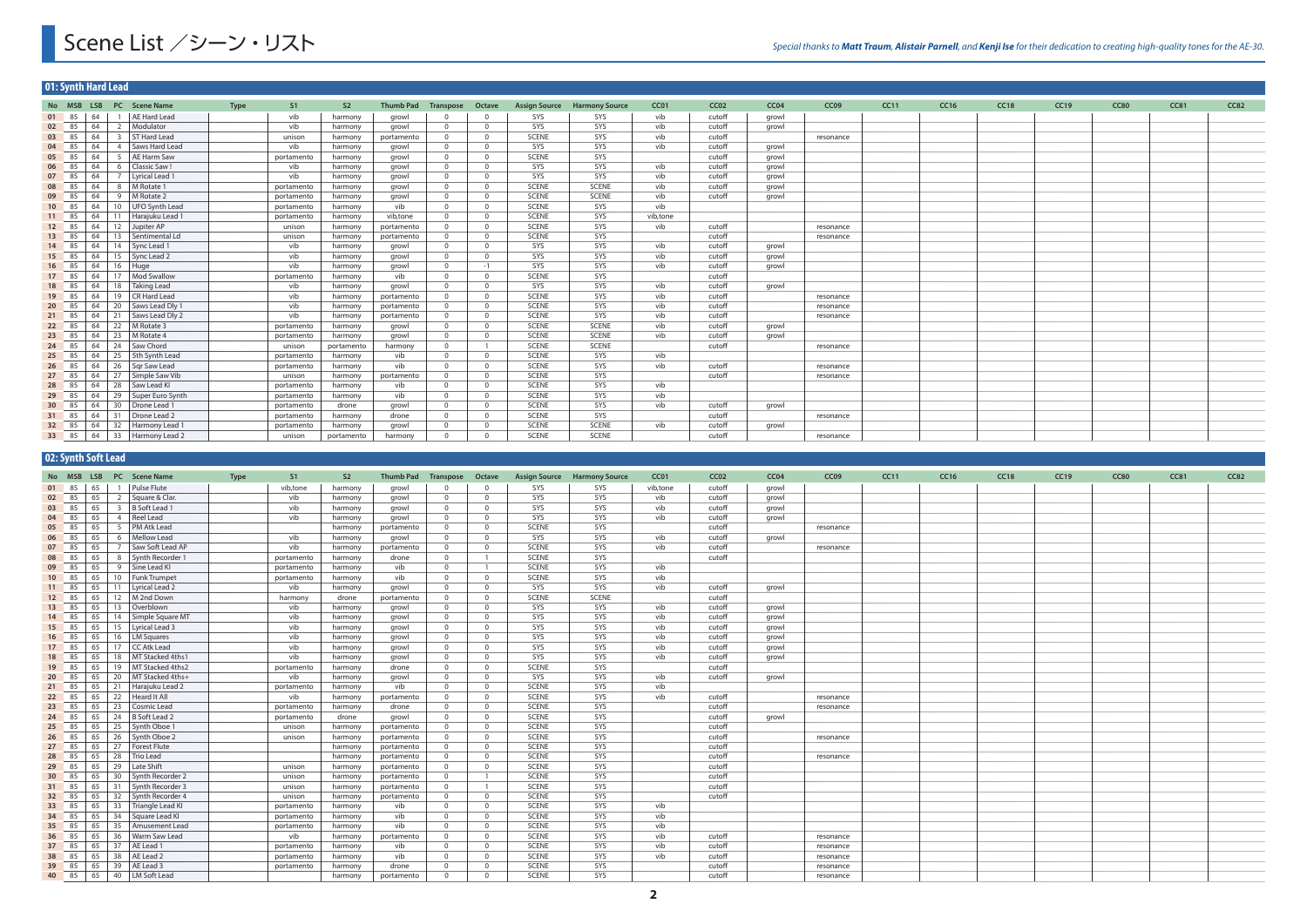| 03: Synth Pad/Strings |    |                          |                      |      |            |                |                            |  |              |                                     |                  |                  |                  |                  |             |             |             |      |             |      |      |
|-----------------------|----|--------------------------|----------------------|------|------------|----------------|----------------------------|--|--------------|-------------------------------------|------------------|------------------|------------------|------------------|-------------|-------------|-------------|------|-------------|------|------|
|                       |    | No MSB LSB PC Scene Name |                      | Type | S1         | S <sub>2</sub> | Thumb Pad Transpose Octave |  |              | <b>Assign Source Harmony Source</b> | CC <sub>01</sub> | CC <sub>02</sub> | CC <sub>04</sub> | CC <sub>09</sub> | <b>CC11</b> | <b>CC16</b> | <b>CC18</b> | CC19 | <b>CC80</b> | CC81 | CC82 |
| 01 85                 | 66 | <b>Synth Stack</b>       |                      |      |            | harmony        | portamento                 |  | <b>SCENE</b> | SYS                                 |                  | cutoff           |                  | resonance        |             |             |             |      |             |      |      |
| 02 85                 | 66 |                          | <b>Synth Strings</b> |      | portamento | harmony        | growl                      |  | <b>SCENE</b> | SYS                                 | vib              | cutoff           | growl            |                  |             |             |             |      |             |      |      |
| 03 85                 | 66 |                          | Sweep Synth St       |      | portamento | harmony        | vib                        |  | <b>SCENE</b> | SYS                                 | vib              |                  |                  |                  |             |             |             |      |             |      |      |
| 04 85                 | 66 |                          | Synth Strings KI     |      | vib        | harmony        | portamento                 |  | <b>SCENE</b> | SYS                                 | vib              |                  |                  |                  |             |             |             |      |             |      |      |
| 05 85                 | 66 |                          | JUNO Strings         |      | portamento | harmony        | vib                        |  | <b>SCENE</b> | SYS                                 | vib              | cutoff           |                  |                  |             |             |             |      |             |      |      |
| 06 85                 | 66 | JP8 Strings              |                      |      | portamento | harmony        | vib                        |  | <b>SCENE</b> | SYS                                 | vib              | cutoff           |                  |                  |             |             |             |      |             |      |      |
| 07 85                 | 66 |                          | JP8 Reso Str         |      |            | harmony        | portamento                 |  | <b>SCENE</b> | SYS                                 |                  | cutoff           |                  |                  |             |             |             |      |             |      |      |
| 08 85                 | 66 | Tuned Nz                 |                      |      |            | harmony        |                            |  | <b>SCENE</b> | SYS                                 |                  | cutoff           |                  |                  |             |             |             |      |             |      |      |
| 09 85                 | 66 | Healing Pad              |                      |      | portamentc | harmony        | vib                        |  | <b>SCENE</b> | SYS                                 | vib              | cutoff           |                  |                  |             |             |             |      |             |      |      |
| 10 85                 | 66 | 10   AE Trip 2 Mars      |                      |      | portamento | harmony        | rhythm                     |  | <b>SCENE</b> | SYS                                 | rhythm           | cutoff           |                  |                  |             |             |             |      |             |      |      |

### **04: Synth Brass/Bass**

|       | المتحافظ المتار المتحافظ المتناقص المتعاقلات المستنقطة والمستنقطة |                                              |                                   |             |            |                |                            |      |              |                                     |                  |                  |       |                  |      |      |      |      |             |             |      |
|-------|-------------------------------------------------------------------|----------------------------------------------|-----------------------------------|-------------|------------|----------------|----------------------------|------|--------------|-------------------------------------|------------------|------------------|-------|------------------|------|------|------|------|-------------|-------------|------|
|       |                                                                   |                                              | No MSB LSB PC Scene Name          | <b>Type</b> | S1         | S <sub>2</sub> | Thumb Pad Transpose Octave |      |              | <b>Assign Source Harmony Source</b> | CC <sub>01</sub> | CC <sub>02</sub> | CC04  | CC <sub>09</sub> | CC11 | CC16 | CC18 | CC19 | <b>CC80</b> | <b>CC81</b> | CC82 |
|       | $01 \t 85 \t 67$                                                  |                                              | <b>Fat Brass</b>                  |             | vib        | harmony        | growl                      |      | SYS          | SYS                                 | vib              | cutoff           | growl |                  |      |      |      |      |             |             |      |
| 02 85 |                                                                   | $\begin{array}{ c c } \hline \end{array}$ 67 | <b>Synth Brass</b>                |             | vib        | harmony        | arowl                      |      | SYS          | SYS                                 | vib              | cutoff           | growl |                  |      |      |      |      |             |             |      |
|       | $03 \t 85 \t 67$                                                  |                                              | 3 80's Synth Brass                |             | portamento | harmony        | vib, filter                |      | <b>SCENE</b> | SYS                                 | vib, filter      |                  |       |                  |      |      |      |      |             |             |      |
|       | $04 \t 85 \t 67$                                                  |                                              | <b>Breath Brass</b>               |             | vib        | harmony        | growl                      |      | SYS          | SYS                                 | vib              | cutoff           | growl |                  |      |      |      |      |             |             |      |
| 05 85 |                                                                   |                                              | Synth Flugels                     |             | vib        | harmony        | growl                      |      | SYS          | SYS                                 | vib              | cutoff           | growl |                  |      |      |      |      |             |             |      |
| 06 85 |                                                                   |                                              | 6   SimpleUnison Brs              |             |            | harmony        | portamento                 |      | <b>SCENE</b> | SYS                                 |                  | cutoff           |       | resonance        |      |      |      |      |             |             |      |
|       | 07 85 67                                                          |                                              | Poly Brass AP                     |             |            | harmony        | portamento                 |      | <b>SCENE</b> | SYS                                 |                  | cutoff           |       |                  |      |      |      |      |             |             |      |
|       | 08 85 67                                                          |                                              | 8 Neo Synth Brass                 |             | portamento | harmony        | vib, level                 |      | <b>SCENE</b> | SYS                                 | vib,level        |                  |       |                  |      |      |      |      |             |             |      |
|       | 09 85 67                                                          |                                              | 9 Big Chord                       |             | vib        | harmony        | growl                      |      | SYS          | SYS                                 | vib              | cutoff           | growl |                  |      |      |      |      |             |             |      |
|       | 10 85 67                                                          |                                              | 10   Synth Horn KI                |             | portamento | harmony        | vib                        |      | <b>SCENE</b> | SYS                                 | vib              |                  |       |                  |      |      |      |      |             |             |      |
|       | 11 85 67                                                          |                                              | 11   Fat Fuzz Bass                |             | vib        | harmony        | growl                      | $-2$ | SYS          | <b>SCENE</b>                        | vib              | cutoff           | growl |                  |      |      |      |      |             |             |      |
|       | 12 85 67                                                          |                                              | 12 Grinder Bass                   |             | vib        | harmony        | growl                      | $-2$ | SYS          | <b>SCENE</b>                        | vib              | cutoff           | growl |                  |      |      |      |      |             |             |      |
|       | 13 85 67                                                          |                                              | 13 Synth Bass KI 1                |             | portamento | harmony        | vib                        | $-2$ | <b>SCENE</b> | <b>SCENE</b>                        | vib              |                  |       |                  |      |      |      |      |             |             |      |
|       |                                                                   |                                              | 14 85   67   14   Synth Bass KI 2 |             | portamento | harmony        | vib,filter                 |      | <b>SCENE</b> | <b>SCENE</b>                        | vib, filter      |                  |       |                  |      |      |      |      |             |             |      |

|                 | 05: Woodwinds  |          |                 |                                 |                              |                |                      |                  |                                     |                        |                              |                                     |            |                      |       |                  |                      |                            |                |                        |                      |              |         |
|-----------------|----------------|----------|-----------------|---------------------------------|------------------------------|----------------|----------------------|------------------|-------------------------------------|------------------------|------------------------------|-------------------------------------|------------|----------------------|-------|------------------|----------------------|----------------------------|----------------|------------------------|----------------------|--------------|---------|
|                 |                |          |                 | No MSB LSB PC Scene Name        | <b>Type</b>                  | S1             | S <sub>2</sub>       | <b>Thumb Pad</b> | Transpose Octave                    |                        |                              | <b>Assign Source Harmony Source</b> | CC01       | CCO2                 | CC04  | CC <sub>09</sub> | CC11                 | <b>CC16</b>                | CC18           | CC19                   | <b>CC80</b>          | CC81         | CC82    |
|                 |                |          |                 | 01 85 68 1 Soprano Sax 1        | SuperNATURAL                 | vib            | fall                 | growl            | $-2$                                | $\Omega$               | <b>SCENE</b>                 | <b>SYS</b>                          | vib        | dynamics             |       |                  | dynamics             | noise level                | growl          | bend mode              |                      | fall         |         |
|                 | 02 85          | 68       |                 | 2 Soprano Sax 1Vib              | SuperNATURAL                 | harmony        | fall                 | growl            | $-2$                                | $\overline{0}$         | <b>SCENE</b>                 | SYS                                 | vib        | dynamics             |       |                  | dynamics             | noise level                | growl          | bend mode              |                      | fall         |         |
| 03              | 85             | 68       |                 | 3 Soprano K 1                   | SuperNATURAL                 | vib            | fall                 | growl            | $-2$                                | $\overline{0}$         | <b>SCENE</b>                 | SYS                                 | vib        | dynamics             |       |                  | dynamics             | noise level                | growl          | bend mode              |                      | fall         |         |
|                 | 04 85          | 68       |                 | 4 Soprano K 2                   | SuperNATURAL                 | subtone        | fall                 | growl            | $-2$                                | $\mathbf{0}$           | <b>SCENE</b>                 | SYS                                 | vib        | dynamics             |       |                  | dynamics             | noise level                | growl          | bend mode              | staccato             | fall         | subtone |
|                 | 05 85          | 68       |                 | 5   Soprano Sax 2               | SuperNATURAL                 | vib            | fall                 | growl            | $-2$                                | $\overline{0}$         | <b>SCENE</b>                 | SYS                                 | vib        | dynamics             |       |                  | dynamics             | noise level                | growl          | bend mode              | staccato             | fall         | subtone |
|                 | 06 85          | 68       |                 | 6 Soprano Sax 2Vib              | SuperNATURAL                 | subtone        | fall                 | arowl            | $-2$                                | $\Omega$               | <b>SCENE</b>                 | SYS                                 | vib        | dynamics             |       |                  | dynamics             | noise level                | growl          | bend mode              | staccato             | fall         | subtone |
|                 | 07 85          | 68       |                 | 7 Alto Sax 1                    | SuperNATURAL                 | vib            | fall                 | growl            | $\overline{\mathbf{3}}$             | $-1$                   | <b>SCENE</b>                 | SYS                                 | vib        | dynamics             |       |                  | dynamics             | noise level                | growl          | bend mode              |                      | fall         |         |
|                 | 08 85          | 68       |                 | 8   Alto Sax 1 Vib              | SuperNATURAL                 | harmony        | fall                 | growl            | $\overline{\mathbf{3}}$             | $-1$                   | <b>SCENE</b>                 | SYS                                 | vib        | dynamics             |       |                  | dynamics             | noise level                | growl          | bend mode              |                      | fall         |         |
|                 | 09 85          | 68       |                 | 9 Pop Alto Sax                  |                              | vib            | harmony              | growl            | $\overline{\mathbf{3}}$             | $-1$                   | SYS                          | SYS                                 | vib        | cutoff               | growl |                  |                      |                            |                |                        |                      |              |         |
|                 | 10 85          | 68       |                 | 10 Alto Sax 2                   | SuperNATURAI                 | vib            | fall                 | growl            | $\overline{\mathbf{3}}$             | $-1$                   | <b>SCENE</b>                 | SYS                                 | vib        | dynamics             |       |                  | dynamics             | noise level                | growl          | bend mode              | staccato             | fall         | subtone |
|                 | 11 85          | 68       |                 | 11   Alto Sax 2 Vib             | SuperNATURAL                 | subtone        | fall                 | growl            | $\overline{\mathbf{3}}$             | $-1$                   | <b>SCENE</b>                 | SYS                                 | vib        | dynamics             |       |                  | dynamics             | noise level                | growl          | bend mode              | staccato             | fall         | subtone |
|                 | 12 85          | 68       |                 | 12   Tenor Sax 1                | SuperNATURAL                 | vib            | fall                 | growl            | $-2$                                | $-1$                   | <b>SCENE</b>                 | SYS                                 | vib        | dynamics             |       |                  | dynamics             | noise level                | growl          | bend mode              | staccato             | fall         | subtone |
|                 | 13 85          | 68       | 13              | Tenor Sax 1 Vib                 | SuperNATURAL                 | subtone        | fall                 | growl            | $-2$                                | $-1$                   | <b>SCENE</b>                 | SYS                                 | vib        | dynamics             |       |                  | dynamics             | noise level                | growl          | bend mode              | staccato             | fall         | subtone |
| 14              | 85             | 68       |                 | 14   Tenor Sax 2                | SuperNATURAL                 | vib            | fall                 | growl            | $-2$                                | $-1$                   | <b>SCENE</b>                 | SYS                                 | vib        | dynamics             |       |                  | dynamics             | noise level                | growl          | bend mode              |                      | fall         |         |
|                 | 15 85          | 68       |                 | 15   Tenor Sax 2 Vib            | SuperNATURAL                 | harmony        | fall                 | arowl            | $-2$                                | $-1$                   | <b>SCENE</b>                 | SYS                                 | vib        | dynamics             |       |                  | dynamics             | noise level                | growl          | bend mode              |                      | fall         |         |
|                 | 16 85          | 68       |                 | 16   Baritone Sax               | SuperNATURAL                 | vib            | fall                 | growl            | $\overline{\mathbf{3}}$             | $-2$                   | <b>SCENE</b>                 | SYS                                 | vib        | dynamics             |       |                  | dynamics             | noise level                | growl          | bend mode              | staccato             | fall         | subtone |
|                 | 17 85          | 68       |                 | 17   Baritone Sax Vib           | SuperNATURAL                 | subtone        | fall                 | growl            | $\overline{\mathbf{3}}$             | $-2$                   | <b>SCENE</b>                 | SYS                                 | vib        | dynamics             |       |                  | dynamics             | noise level                | growl          | bend mode              | staccato             | fall<br>fall | subtone |
|                 | 18 85          | 68       | 18              | Full Scale Sax 1                | SuperNATURAL                 | vib            | fall                 | growl            | $\overline{\mathbf{3}}$             | $-1$                   | <b>SCENE</b>                 | SYS                                 | vib        | dynamics             |       |                  | dynamics             | noise level                | growl          | bend mode              |                      |              |         |
|                 | 19 85          | 68       |                 | 19   Full Scale Sax 2           | SuperNATURAL                 | vib            | fall                 | growl            | $\overline{\mathbf{3}}$             | $-1$                   | <b>SCENE</b>                 | SYS                                 | vib        | dynamics             |       |                  | dynamics             | noise level                | growl          | bend mode              | staccato             | fall         | subtone |
| 20 <sub>2</sub> | 85             | 68       |                 | 20   Big Band Sax               |                              |                | harmony              | vib              | $\overline{\mathbf{3}}$             | $-1$                   | <b>SCENE</b>                 | SYS                                 | vib        | cutoff               |       |                  |                      |                            |                |                        |                      |              |         |
|                 | 21 85          | 68       |                 | 21   Full Saxes                 |                              |                | harmony              | vib              | $\overline{\mathbf{3}}$             | $-1$                   | <b>SCENE</b>                 | SYS                                 | vib        | cutoff               |       |                  |                      |                            |                |                        |                      |              |         |
|                 | 22 85          | 68       |                 | 22   LA Saxes                   |                              |                | harmony              | vib              | $\overline{\mathbf{3}}$             | $-1$                   | <b>SCENE</b>                 | SYS                                 | vib        | cutoff               |       |                  |                      |                            |                |                        |                      |              |         |
| 23              | 85             | 68       |                 | 23   Soft Saxes                 |                              |                | harmony              | vib              | $\overline{\mathbf{3}}$<br>$\Omega$ | $-1$<br>$\overline{1}$ | <b>SCENE</b>                 | SYS<br>SYS                          | vib        | cutoff               |       |                  |                      |                            |                |                        |                      |              |         |
|                 | 24 85          | 68       |                 | 24   Flute                      | SuperNATURAL<br>SuperNATURAL | vib            | staccato             | growl            | $\Omega$                            | $\overline{1}$         | <b>SCENE</b><br><b>SCENE</b> | SYS                                 | vib<br>vib | dynamics             |       |                  | dynamics             | noise level                | growl          | bend mode<br>bend mode | staccato             |              |         |
| 25              | 85             | 68<br>68 |                 | 25   Flute Vib 1<br>Flute Vib 2 | SuperNATURAL                 | harmony        | staccato             | arowl            | $\Omega$                            | $\overline{1}$         | <b>SCENE</b>                 | SYS                                 | vib        | dynamics             |       |                  | dynamics             | noise level                | arowl          | bend mode              | staccato             |              |         |
|                 | 26 85          | 68       | 26<br>27        | Flute Atk                       | SuperNATURAL                 | harmony<br>vib | staccato             | growl<br>growl   | $\Omega$                            | $\overline{1}$         | <b>SCENE</b>                 | SYS                                 | vib        | dynamics             |       |                  | dynamics             | noise level                | growl          |                        | staccato             |              |         |
|                 | 27 85<br>28 85 | 68       | 28              | Piccolo                         | SuperNATURAL                 | vib            | staccato<br>staccato | vib              | $\overline{0}$                      | 2                      | <b>SCENE</b>                 | SYS                                 | vib        | dynamics<br>dynamics |       |                  | dynamics<br>dynamics | noise level<br>noise level | growl<br>growl | bend mode<br>bend mode | staccato<br>staccato |              |         |
|                 | 29 85          | 68       |                 | 29 Oboe                         | SuperNATURAL                 | vib            | staccato             | vib              | $\overline{0}$                      | $\overline{0}$         | <b>SCENE</b>                 | SYS                                 | vib        | dynamics             |       |                  | dynamics             | noise level                | growl          | bend mode              | staccato             |              |         |
|                 | 30 85          | 68       |                 | 30 Oboe Vib                     | SuperNATURAL                 | harmony        | staccato             | growl            | $\overline{0}$                      | $\overline{0}$         | <b>SCENE</b>                 | SYS                                 | vib        | dynamics             |       |                  | dynamics             | noise level                | growl          | bend mode              | staccato             |              |         |
|                 | 31 85          | 68       |                 | 31 English Horn                 | SuperNATURAL                 | vib            | staccato             | vib              | 5                                   | $-1$                   | <b>SCENE</b>                 | SYS                                 | vib        | dynamics             |       |                  | dynamics             | noise level                | growl          | bend mode              | staccato             |              |         |
| 32              | 85             | 68       |                 | 32   Classic Clarinet           |                              | vib            | harmony              | growl            | $-2$                                | $\overline{0}$         | SYS                          | SYS                                 | vib        | cutoff               | growl |                  |                      |                            |                |                        |                      |              |         |
|                 | 33 85          | 68       | 33              | Clarinet                        | SuperNATURAL                 | vib            | staccato             | growl            | $-2$                                | $\overline{0}$         | <b>SCENE</b>                 | SYS                                 | vib        | dynamics             |       |                  | dynamics             | noise level                | growl          | bend mode              | staccato             |              |         |
| 34              | 85             | 68       |                 | 34   Bass Clarinet              | SuperNATURAL                 | vib            | staccato             | growl            | $-2$                                | $-1$                   | <b>SCENE</b>                 | SYS                                 | vib        | dynamics             |       |                  | dynamics             | noise level                | growl          | bend mode              | staccato             |              |         |
|                 | 35 85          | 68       |                 | 35 Bassoon                      | SuperNATURAL                 | vib            | staccato             | growl            | $\overline{0}$                      | $-1$                   | <b>SCENE</b>                 | SYS                                 | vib        | dynamics             |       |                  | dynamics             | noise level                | growl          | bend mode              | staccato             |              |         |
| 36 <sup>2</sup> | 85             | 68       |                 | 36 Ocarina                      | SuperNATURAL                 | vib            | staccato             | vib              | $\overline{0}$                      | $\overline{1}$         | <b>SCENE</b>                 | SYS                                 | vib        | dynamics             |       |                  | dynamics             | noise level                | growl          |                        | staccato             |              |         |
|                 | 37 85          | 68       | 37 <sup>1</sup> | <b>Blues Harmonica</b>          |                              | vib            | harmony              | growl            | $\overline{0}$                      | $\Omega$               | SYS                          | SYS                                 | vib        | cutoff               | growl |                  |                      |                            |                |                        |                      |              |         |
|                 | 38 85          | 68       | 38              | Harmonica AP                    |                              | portamento     | harmony              | growl            | $\overline{0}$                      | $\overline{0}$         | <b>SCENE</b>                 | SYS                                 |            | cutoff               | growl |                  |                      |                            |                |                        |                      |              |         |
|                 | 39 85          | 68       | 39              | Harmonica                       | SuperNATURAL                 | vib            | harmony              | growl            | $\overline{0}$                      | $\overline{0}$         | <b>SCENE</b>                 | SYS                                 | vib        | dynamics             |       |                  | dynamics             | noise level                | growl          |                        |                      |              |         |
| 40              | 85             | 68       | 40              | Soprano Recorder                | SuperNATURAL                 | vib            | staccato             | vib              | $\overline{0}$                      | $\overline{1}$         | <b>SCENE</b>                 | SYS                                 | vib        | dynamics             |       |                  | dynamics             | noise level                | growl          |                        | staccato             |              |         |
|                 | 41 85          | 68       |                 | 41 Alto Recorder                | SuperNATURAL                 | vib            | staccato             | vib              | 5                                   | $\overline{0}$         | <b>SCENE</b>                 | SYS                                 | vib        | dynamics             |       |                  | dynamics             | noise level                | growl          |                        | staccato             |              |         |
|                 | 42 85          | 68       | 42              | Tenor Recorder                  | SuperNATURAL                 | vib            | staccato             | vib              | $\Omega$                            | $\overline{0}$         | <b>SCENE</b>                 | SYS                                 | vib        | dynamics             |       |                  | dynamics             | noise level                | growl          |                        | staccato             |              |         |
|                 | 43 85          | 68       |                 | 43   Bass Recorder              | SuperNATURAL                 | vib            | staccato             | vib              | - 5                                 | $-1$                   | <b>SCENE</b>                 | SYS                                 | vib        | dynamics             |       |                  | dynamics             | noise level                | growl          |                        | staccato             |              |         |
|                 | 44 85          | 68       |                 | 44   Bottle Blow Dly            |                              | portamento     | harmony              | vib              | $\Omega$                            | $\Omega$               | <b>SCENE</b>                 | SYS                                 | vib        | cutoff               |       |                  |                      |                            |                |                        |                      |              |         |
|                 |                |          |                 | 45 85 68 45 Whistle             |                              | vib            | portamento           | vib              | $\Omega$                            | $\overline{1}$         | <b>SCENE</b>                 | SYS                                 | vib        | cutoff               |       |                  |                      |                            |                |                        |                      |              |         |
|                 |                |          |                 |                                 |                              |                |                      |                  |                                     |                        |                              |                                     |            |                      |       |                  |                      |                            |                |                        |                      |              |         |

### **Scene List**/シーン・リスト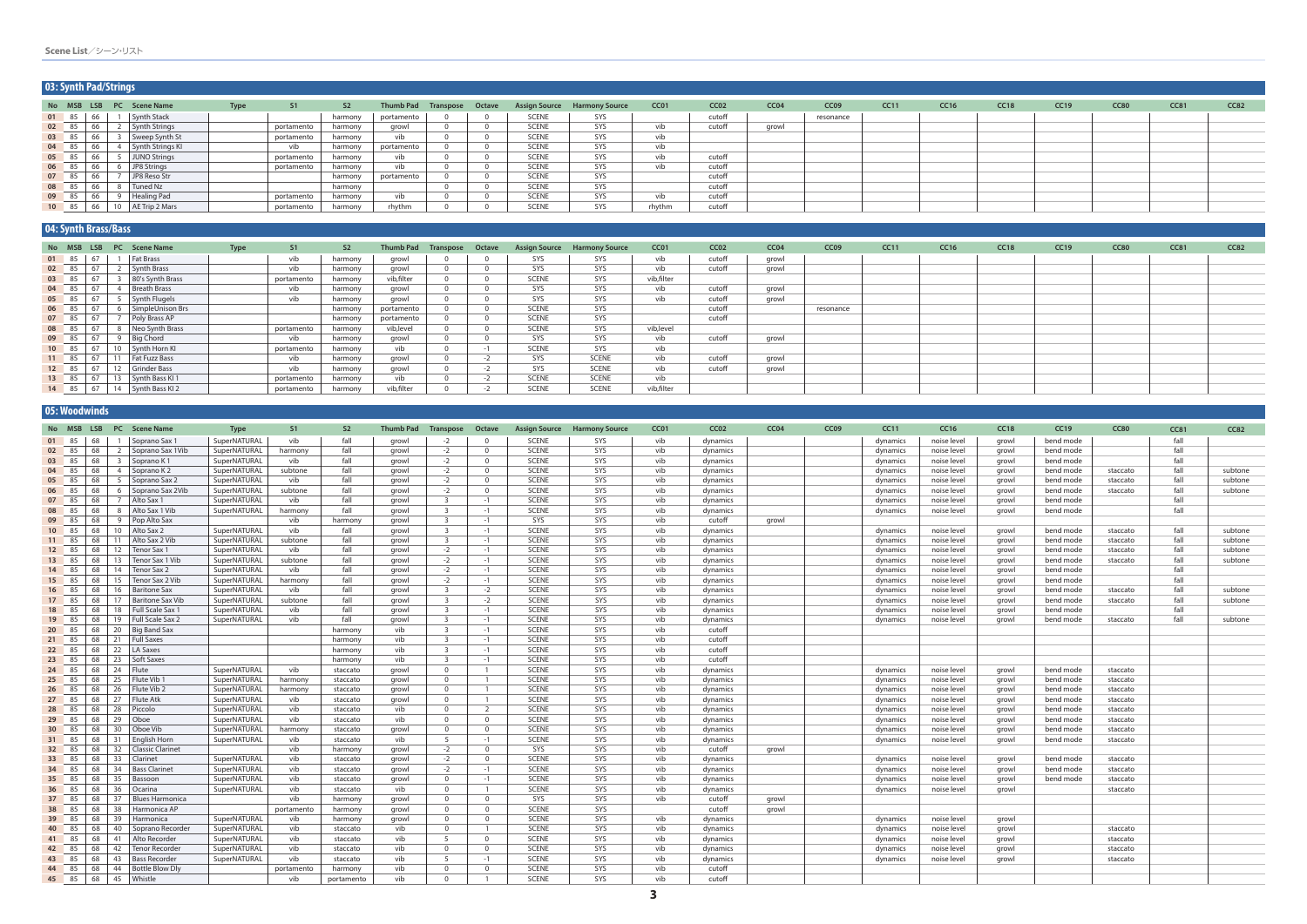|        | <b>6: Brasswinds</b> |    |                         |              |            |                |                  |           |              |                      |                       |      |          |                  |      |          |             |             |             |             |             |             |
|--------|----------------------|----|-------------------------|--------------|------------|----------------|------------------|-----------|--------------|----------------------|-----------------------|------|----------|------------------|------|----------|-------------|-------------|-------------|-------------|-------------|-------------|
| No MSB | <b>LSB</b>           |    | PC Scene Name           | <b>Type</b>  | S1         | S <sub>2</sub> | <b>Thumb Pad</b> | Transpose | Octave       | <b>Assign Source</b> | <b>Harmony Source</b> | CC01 | CCO2     | CC <sub>04</sub> | CC09 | CC11     | <b>CC16</b> | <b>CC18</b> | <b>CC19</b> | <b>CC80</b> | <b>CC81</b> | <b>CC82</b> |
| 01 85  | 69                   |    | Trumpet 1               | SuperNATURAL | vib        | growl          | fall             | $-2$      |              | <b>SCENE</b>         | SYS                   | vib  | dynamics |                  |      | dynamics | noise level | growl       | bend mode   | staccato    | fall        |             |
| 02 85  | 69                   |    | Trumpet 2               | SuperNATURAL | vib        | growl          | fall             | $-2$      | $\Omega$     | <b>SCENE</b>         | SYS                   | vib  | dynamics |                  |      | dynamics | noise level | growl       | bend mode   | staccato    | fall        |             |
| 03 85  | 69                   |    | Mariachi Tp Vib         | SuperNATURAL | staccato   | growl          | fall             | $-2$      | $\Omega$     | <b>SCENE</b>         | SYS                   | vib  | dynamics |                  |      | dynamics | noise level | arowl       | bend mode   | staccato    | fall        |             |
| 04 85  | 69                   |    | <b>ClassicalTrumpet</b> | SuperNATURAL | vib        | growl          | fall             | $-2$      | $\Omega$     | <b>SCENE</b>         | SYS                   | vib  | dynamics |                  |      | dynamics | noise level | growl       | bend mode   | staccato    | fall        |             |
| 05 85  | 69                   |    | HM Mute Tp              |              | vib        | harmony        | growl            |           | $\cap$       | SYS                  | SYS                   | vib  | cutoff   | growl            |      |          |             |             |             |             |             |             |
| 06 85  | 69                   |    | Mute Trumpet 1          |              | vib        | harmony        | arowl            | $-2$      | $\Omega$     | SYS                  | SYS                   | vib  | cutoff   | growl            |      |          |             |             |             |             |             |             |
| 07 85  | 69                   |    | Mute Trumpet 2          | SuperNATURAL | vib        | growl          | fall             | $-2$      | $\Omega$     | <b>SCENE</b>         | SYS                   | vib  | dynamics |                  |      | dynamics | noise level | growl       | bend mode   | staccato    | fall        |             |
| 08 85  | 69                   |    | Straight Mute Tp        | SuperNATURAL | vib        | growl          | fall             | $-2$      | $\Omega$     | <b>SCENE</b>         | SYS                   | vib  | dynamics |                  |      | dynamics | noise level | growl       | bend mode   | staccato    | fall        |             |
| 09 85  | 69                   |    | Cup Mute Tp             | SuperNATURAL | vib        | growl          | fall             |           | $\Omega$     | <b>SCENE</b>         | SYS                   | vib  | dynamics |                  |      | dynamics | noise level | arowl       | bend mode   | staccato    | fall        |             |
| 10 85  | 69                   | 10 | <b>Flugel Horn</b>      | SuperNATURAL | vib        | growl          | fall             | $-2$      | $\Omega$     | <b>SCENE</b>         | SYS                   | vib  | dynamics |                  |      | dynamics | noise level | growl       | bend mode   | staccato    | fall        |             |
| 11 85  | 69                   | 11 | Trombone                | SuperNATURAL | portamento | growl          | fall             | $-2$      | $-1$         | <b>SCENE</b>         | SYS                   | vib  | dynamics |                  |      | dynamics | noise level | arowl       | bend mode   | staccato    | fall        |             |
| 12 85  | 69                   | 12 | Cup Mute Tb             | SuperNATURAL | portamento | growl          | fall             | $-2$      | $-1$         | <b>SCENE</b>         | SYS                   | vib  | dynamics |                  |      | dynamics | noise level | growl       | bend mode   | staccato    | fall        |             |
| 13 85  | 69                   |    | 13 French Horn          | SuperNATURAL | vib        | staccato       | growl            |           | $-1$         | <b>SCENE</b>         | SYS                   | vib  | dynamics |                  |      | dynamics | noise level | growl       | bend mode   | staccato    |             |             |
| 14 85  | 69                   |    | 14 Mute French Horn     | SuperNATURAL | vib        | staccato       | growl            |           | $-1$         | <b>SCENE</b>         | SYS                   | vib  | dynamics |                  |      | dynamics | noise level | growl       | bend mode   | staccato    |             |             |
| 15 85  | 69                   |    | 15 Euphonium            | SuperNATURAL | vib        | staccato       | arowl            | $-2$      | $-1$         | <b>SCENE</b>         | SYS                   | vib  | dynamics |                  |      | dynamics | noise level | arowl       | bend mode   | staccato    |             |             |
| 16 85  | 69                   |    | 16 Tuba                 | SuperNATURAL | vib        | staccato       | growl            | $\Omega$  | $-2$         | <b>SCENE</b>         | SYS                   | vib  | dynamics |                  |      | dynamics | noise level | arowl       | bend mode   | staccato    |             |             |
| 17 85  | 69                   |    | 17 Biggie Brass         |              |            | harmony        | vib              | $-2$      | $\mathbf{0}$ | <b>SCENE</b>         | SYS                   | vib  | cutoff   |                  |      |          |             |             |             |             |             |             |
| 18 85  | 69                   |    | 18   Big Brass Band     |              |            | harmony        | vib              | $-2$      | $\Omega$     | <b>SCENE</b>         | SYS                   | vib  | cutoff   |                  |      |          |             |             |             |             |             |             |
| 19 85  | 69                   |    | 19 New R&R Brass        |              |            | harmony        | vib              | $-2$      | $\Omega$     | <b>SCENE</b>         | SYS                   | vib  | cutoff   |                  |      |          |             |             |             |             |             |             |
| 20 85  | 69                   |    | 20 Brass Section        |              |            | harmony        | vib              | $-2$      | $\Omega$     | <b>SCENE</b>         | SYS                   | vib  | cutoff   |                  |      |          |             |             |             |             |             |             |
| 21 85  | 69                   | 21 | Soft Ac Brass           |              |            | harmony        | vib              | $-2$      | $\Omega$     | <b>SCENE</b>         | SYS                   | vib  | cutoff   |                  |      |          |             |             |             |             |             |             |
|        |                      |    | 22 85 69 22 Brass Atk   |              |            | harmony        |                  |           |              | <b>SCENE</b>         | SYS                   | vib  | cutoff   |                  |      |          |             |             |             |             |             |             |

| 7: Strings |       |                 |    |                      |              |            |                |                  |                  |             |              |                                     |      |                  |                  |      |             |             |      |             |             |             |             |
|------------|-------|-----------------|----|----------------------|--------------|------------|----------------|------------------|------------------|-------------|--------------|-------------------------------------|------|------------------|------------------|------|-------------|-------------|------|-------------|-------------|-------------|-------------|
| No MSB     |       | <b>LSB</b>      |    | PC Scene Name        | <b>Type</b>  | S1         | S <sub>2</sub> | <b>Thumb Pad</b> | <b>Transpose</b> | Octave      |              | <b>Assign Source Harmony Source</b> | CC01 | CC <sub>02</sub> | CC <sub>04</sub> | CC09 | <b>CC11</b> | CC16        | CC18 | <b>CC19</b> | <b>CC80</b> | <b>CC81</b> | <b>CC82</b> |
| 01 85      |       |                 |    | Violin Vib 1         | SuperNATURAL | tremolo    | pizz           | portamento       |                  | $\Omega$    | <b>SCENE</b> | SYS                                 | vib  | dynamics         |                  |      | dynamics    | noise level |      |             | staccato    | pizz        | tremolo     |
| 02 85      |       | 70              |    | Violin Vib 2         | SuperNATURAL | tremolo    | portamento     | pizz             |                  | $\Omega$    | <b>SCENE</b> | SYS                                 | vib  | dynamics         |                  |      | dynamics    | noise level |      |             | staccato    | pizz        | tremolo     |
| 03 85      |       | 70              |    | Violin               | SuperNATURAL | portamento | pizz           | vib              |                  | $\mathbf 0$ | <b>SCENE</b> | SYS                                 | vib  | dynamics         |                  |      | dynamics    | noise level |      |             | staccato    | pizz        | tremolo     |
| 04 85      |       | $\overline{70}$ |    | Viola                | SuperNATURAL | portamento | pizz           | vib              |                  | $\Omega$    | <b>SCENE</b> | SYS                                 | vib  | dynamics         |                  |      | dynamics    | noise level |      |             | staccato    | pizz        | tremolo     |
| 05 85      |       | 70              |    | Cello                | SuperNATURAL | portamento | pizz           | vib              |                  |             | <b>SCENE</b> | SYS                                 | vib  | dynamics         |                  |      | dynamics    | noise level |      |             | staccato    | pizz        | tremolo     |
| 06 85      |       | 70              |    | Cello Vib            | SuperNATURAL | tremolo    | portamento     | pizz             |                  |             | <b>SCENE</b> | SYS                                 | vib  | dynamics         |                  |      | dynamics    | noise level |      |             | staccato    | pizz        | tremolo     |
| 07 85      |       |                 |    | Contrabass           | SuperNATURAL | portamento | pizz           | vib              |                  | $-2$        | <b>SCENE</b> | SYS                                 | vib  | dynamics         |                  |      | dynamics    | noise level |      |             | staccato    | pizz        | tremolo     |
| 08 85      |       | $\overline{70}$ |    | Full Scale Str       | SuperNATURAL | portamento | pizz           | vib              |                  | $\Omega$    | <b>SCENE</b> | SYS                                 | vib  | dynamics         |                  |      | dynamics    | noise level |      |             | staccato    | pizz        | tremolo     |
| 09 85      |       |                 |    | Strings MT           |              |            | harmony        |                  |                  | $\Omega$    | SYS          | SYS                                 |      | cutoff           | growl            |      |             |             |      |             |             |             |             |
| 10 85      |       | 70              | 10 | Strings              |              |            | harmony        |                  |                  | $\Omega$    | <b>SCENE</b> | SYS                                 | vib  | cutoff           |                  |      |             |             |      |             |             |             |             |
| 11 85      |       | 70              |    | Tremolo Str          |              |            | harmony        |                  |                  | $\Omega$    | <b>SCENE</b> | SYS                                 | vib  |                  |                  |      |             |             |      |             |             |             |             |
| 12 85      |       |                 |    | Small Strings        |              |            | harmony        |                  |                  | $\Omega$    | <b>SCENE</b> | SYS                                 | vib  |                  |                  |      |             |             |      |             |             |             |             |
| 13 85      |       | 70              |    | <b>Strings Stacc</b> |              |            | harmony        |                  |                  | $\Omega$    | <b>SCENE</b> | SYS                                 | vib  |                  |                  |      |             |             |      |             |             |             |             |
| 14 85      |       | 70              | 14 | Pizzicato Str        |              |            | harmony        |                  |                  | $\Omega$    | <b>SCENE</b> | SYS                                 | vib  |                  |                  |      |             |             |      |             |             |             |             |
| 15 85      |       |                 | 15 | Mood Strings         |              |            | harmony        |                  |                  | $\Omega$    | <b>SCENE</b> | SYS                                 | vib  | cutoff           |                  |      |             |             |      |             |             |             |             |
| 16 85      |       | 70              | 16 | 60's Strings         |              |            | harmony        |                  |                  | $\Omega$    | <b>SCENE</b> | SYS                                 | vib  | cutoff           |                  |      |             |             |      |             |             |             |             |
| 17 85      |       | 70              | 17 | Film Octaves         |              |            | harmony        |                  |                  | $\Omega$    | <b>SCENE</b> | SYS                                 | vib  | cutoff           |                  |      |             |             |      |             |             |             |             |
|            | 18 85 | 70              |    | 18 Orchestra         |              |            | harmony        |                  |                  | $\bigcap$   | <b>SCENE</b> | SYS                                 | vib  | cutoff           |                  |      |             |             |      |             |             |             |             |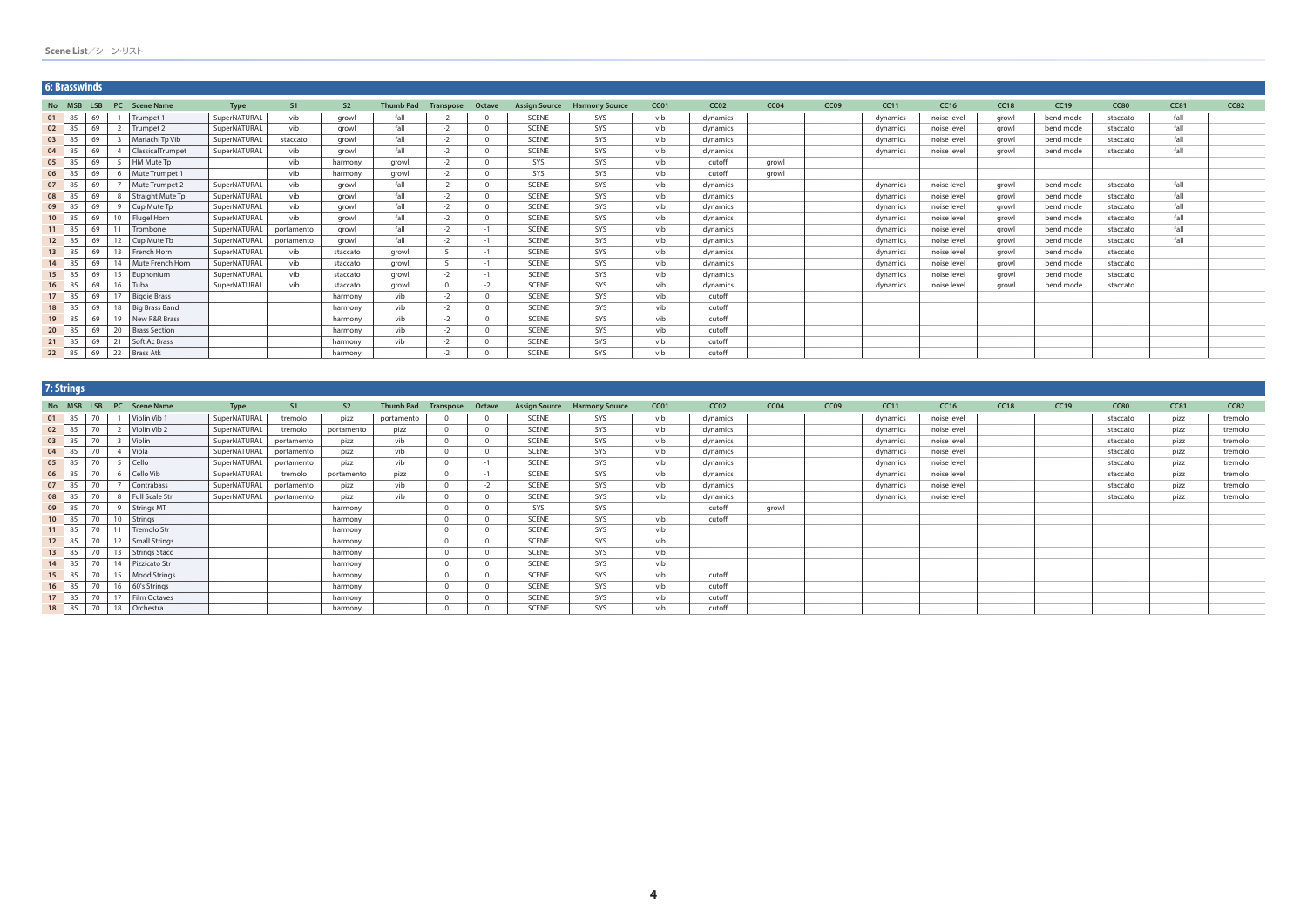| 8: Ethnic |                                   |                                                             |                               |              |                          |                    |                          |                                  |                                  |                              |                                     |                  |                  |                  |                  |             |             |       |           |             |             |      |
|-----------|-----------------------------------|-------------------------------------------------------------|-------------------------------|--------------|--------------------------|--------------------|--------------------------|----------------------------------|----------------------------------|------------------------------|-------------------------------------|------------------|------------------|------------------|------------------|-------------|-------------|-------|-----------|-------------|-------------|------|
|           |                                   |                                                             | No MSB LSB PC Scene Name      | <b>Type</b>  | S1                       | S <sub>2</sub>     | Thumb Pad                | Transpose                        | Octave                           |                              | <b>Assign Source Harmony Source</b> | CC <sub>01</sub> | CC <sub>02</sub> | CC <sub>04</sub> | CC <sub>09</sub> | <b>CC11</b> | CC16        | CC18  | CC19      | <b>CC80</b> | <b>CC81</b> | CC82 |
|           |                                   |                                                             | 01 85 71 1 Pan Flute MT       |              | vib                      | harmony            | growl                    | - 0                              | $\Omega$                         | SYS                          | SYS                                 | vib              | cutoff           | growl            |                  |             |             |       |           |             |             |      |
|           | $02 \t 85 \t 71$                  |                                                             | 2   Pan Flute Duo             |              | vib                      | harmony            | growl                    | $\overline{0}$                   | $\mathbf{0}$                     | SYS                          | SYS                                 | vib              | cutoff           | growl            |                  |             |             |       |           |             |             |      |
|           | $03 \t 85 \t 71$                  |                                                             | 3 80's PanFl Synth            |              | vib                      | harmony            | portamento               | $\overline{0}$                   | $\mathbf{0}$                     | <b>SCENE</b>                 | SYS                                 | vib              |                  |                  |                  |             |             |       |           |             |             |      |
|           | 04 85 71                          |                                                             | 4 5th Africa Flute            |              | vib                      | harmony            | growl                    | $\overline{0}$                   | $\mathbf{0}$                     | SYS                          | SYS                                 | vib              | cutoff           | growl            |                  |             |             |       |           |             |             |      |
|           | 05 85 71                          |                                                             | 5 Pan Flute                   | SuperNATURAL | vib                      | harmony            | growl                    | $\overline{0}$                   | $\overline{1}$                   | <b>SCENE</b>                 | SYS                                 | vib              | dynamics         |                  |                  | dynamics    | noise level | growl | bend mode | staccato    |             |      |
|           | 06 85 71                          |                                                             | 6 Shakuhachi 1                | SuperNATURAL | vib                      | staccato           | growl                    | $\overline{0}$                   | $\overline{0}$                   | <b>SCENE</b>                 | SYS                                 | vib              | dynamics         |                  |                  | dynamics    | noise level | growl |           | staccato    |             |      |
| 07        | 85                                | $\begin{array}{c} \n \overline{21} \\ \end{array}$          | 7 Shakuhachi 2                | SuperNATURAL |                          | staccato           | growl                    | $\overline{0}$                   | $\mathbf{0}$                     | <b>SCENE</b>                 | SYS                                 | vib              | dynamics         |                  |                  | dynamics    | noise level | growl |           | staccato    |             |      |
|           | 08 85 71                          |                                                             | 8   Shaku Bamboo              |              | drone                    | harmony            | portamento               | $\overline{0}$                   | $\mathbf{0}$                     | SCENE                        | SYS                                 | vib              | cutoff           |                  |                  |             |             |       |           |             |             |      |
| 09 85     |                                   | $\begin{array}{c} \begin{array}{c} \end{array} \end{array}$ | 9 Ryuteki                     | SuperNATURAL | vib                      | harmony            | growl                    | $\overline{0}$                   | $\overline{1}$                   | <b>SCENE</b>                 | SYS                                 | vib              | dynamics         |                  |                  | dynamics    | noise level | growl |           | staccato    |             |      |
|           | 10 85                             | $\begin{array}{c} \boxed{71} \end{array}$                   | 10   Uilleann Pipes 1         | SuperNATURAL | vib                      | harmony            | drone                    | $\overline{0}$                   | $\mathbf{0}$                     | <b>SCENE</b>                 | SYS                                 | vib              | dynamics         |                  |                  | dynamics    |             |       |           | drone       |             |      |
| 11 85     |                                   | $\begin{array}{c} \begin{array}{c} \end{array} \end{array}$ | 11   Uilleann Pipes 2         | SuperNATURAL | vib                      | harmony            | drone                    | $\overline{0}$                   | $\overline{0}$                   | <b>SCENE</b>                 | SYS                                 | vib              | dynamics         |                  |                  | dynamics    |             |       |           | drone       |             |      |
|           | $12 \t 85 \t 71$                  |                                                             | 12 Bag Pipes 1                | SuperNATURAL | vib                      | harmony            | drone                    | $\overline{0}$                   | $\mathbf{0}$                     | <b>SCENE</b>                 | SYS                                 | vib              | dynamics         |                  |                  | dynamics    |             |       |           | drone       |             |      |
|           | 13 85                             | $\begin{array}{c} \boxed{71} \end{array}$                   | 13   Bag Pipes 2              | SuperNATURAL | vib                      | harmony            | drone                    | $\overline{0}$                   | $\overline{0}$                   | <b>SCENE</b>                 | SYS                                 | vib              | dynamics         |                  |                  | dynamics    |             |       |           | drone       |             |      |
|           | 14 85 71                          |                                                             | 14 Duduk                      | SuperNATURAL | portamento               | drone              | vib                      | $\overline{0}$                   | $\overline{0}$                   | <b>SCENE</b>                 | SYS                                 | vib              | dynamics         |                  |                  | dynamics    | noise level | growl | bend mode |             |             |      |
|           | 15 85                             | $\begin{array}{c} \boxed{71} \end{array}$                   | 15 Tin Whistle                | SuperNATURAL | vib                      | harmony            | ornament                 | 2                                | $\overline{1}$                   | <b>SCENE</b>                 | SYS                                 | vib              | dynamics         |                  |                  | dynamics    | noise level | growl |           | ornament    |             |      |
|           | $16 \t 85 \t 71$                  |                                                             | 16   Qudi                     |              | vib                      | portamento         | growl                    | $\overline{0}$                   | $\overline{1}$                   | <b>SCENE</b>                 | SYS                                 | vib              |                  |                  |                  |             |             |       |           |             |             |      |
|           | $17 \t 85 \t 71$                  |                                                             | 17   Bangdi                   |              | portamento               | harmony            | growl                    | $\overline{0}$                   | $\overline{1}$<br>$\overline{0}$ | <b>SCENE</b><br><b>SCENE</b> | SYS<br>SYS                          | vib              | cutoff           | growl            |                  |             |             |       |           |             |             |      |
|           | 18 85 71                          |                                                             | $18$   Bawu 1                 |              | portamento               | harmony            | vib                      | $\overline{0}$<br>$\overline{0}$ | $\overline{0}$                   | <b>SCENE</b>                 | SYS                                 | vib              | cutoff           |                  |                  |             |             |       |           |             |             |      |
|           | 19 85<br>$\vert$ 71<br>20 $85$ 71 |                                                             | 19 Bawu 2<br>$20$ Xiao 1      |              | portamento               | harmony            | vib<br>vib               | $\overline{0}$                   | $\overline{1}$                   | <b>SCENE</b>                 | SYS                                 | vib<br>vib       | cutoff           |                  |                  |             |             |       |           |             |             |      |
|           | $21 \t 85 \t 71$                  |                                                             | $\vert$ 21 Xiao 2             |              | portamento<br>portamento | harmony<br>harmony | vib                      | $\overline{0}$                   | $\overline{1}$                   | <b>SCENE</b>                 | SYS                                 | vib              | cutoff           |                  |                  |             |             |       |           |             |             |      |
|           | 22 85 71                          |                                                             | $22$ Xun 1                    |              | portamento               | ornament           | vib                      | $\overline{0}$                   | $\overline{1}$                   | <b>SCENE</b>                 | SYS                                 | vib              | cutoff           |                  |                  |             |             |       |           |             |             |      |
|           | 23 85                             | $\begin{array}{c} \begin{array}{c} \end{array} \end{array}$ | 23<br>Xun 2                   |              | portamento               | ornament           | vib                      | $\overline{0}$                   | $\overline{1}$                   | <b>SCENE</b>                 | SYS                                 | vib              | cutoff           |                  |                  |             |             |       |           |             |             |      |
|           | 24 85 71                          |                                                             | 24 Guanzi                     |              | portamento               | harmony            | growl                    | $\overline{0}$                   | $\overline{0}$                   | <b>SCENE</b>                 | <b>SCENE</b>                        | vib              | cutoff           | growl            |                  |             |             |       |           |             |             |      |
|           | 25 85 71                          |                                                             | 25   Suona 1                  |              | portamento               | harmony            | growl                    | $\overline{0}$                   | $\mathbf{0}$                     | <b>SCENE</b>                 | <b>SCENE</b>                        | vib              | cutoff           | growl            |                  |             |             |       |           |             |             |      |
|           | $26 \t 85 \t 71$                  |                                                             | 26 Suona 2                    |              | portamento               | harmony            | vib                      | $\overline{0}$                   | $\overline{0}$                   | <b>SCENE</b>                 | <b>SCENE</b>                        | vib              |                  |                  |                  |             |             |       |           |             |             |      |
|           | $\vert$ 71<br>27 85               |                                                             | 27 Hulusi                     |              | vib                      | harmony            | portamento               | $\overline{0}$                   | $\overline{0}$                   | <b>SCENE</b>                 | SYS                                 | vib              | cutoff           |                  |                  |             |             |       |           |             |             |      |
|           | 28 85 71                          |                                                             | 28 Sheng                      |              | portamento               | harmony            | vib                      | $\overline{0}$                   | $\overline{1}$                   | <b>SCENE</b>                 | <b>SCENE</b>                        | vib              | cutoff           |                  |                  |             |             |       |           |             |             |      |
|           | 29 85 71                          |                                                             | 29   Erhu 1                   | SuperNATURAL | vib                      | staccato           | portamento               | $\overline{0}$                   | $\overline{0}$                   | <b>SCENE</b>                 | SYS                                 | vib              | dynamics         |                  |                  | dynamics    | noise level |       |           | staccato    |             |      |
|           | 30 85 71                          |                                                             | 30   Erhu 2                   | SuperNATURAL | vib                      | staccato           | portamento               | $\overline{0}$                   | $\overline{0}$                   | <b>SCENE</b>                 | SYS                                 | vib              | dynamics         |                  |                  | dynamics    | noise level |       |           | staccato    |             |      |
|           | 31 85 71                          |                                                             | 31   Banhu 1                  |              |                          | portamento         | vib                      | $\overline{0}$                   | $\overline{1}$                   | <b>SCENE</b>                 | SYS                                 | vib              | cutoff           |                  |                  |             |             |       |           |             |             |      |
|           | 32 85 71                          |                                                             | 32 Banhu 2                    |              |                          | portamento         | vib                      | $\overline{0}$                   | $\overline{1}$                   | <b>SCENE</b>                 | SYS                                 | vib              |                  |                  |                  |             |             |       |           |             |             |      |
|           | 33 85 71                          |                                                             | 33 Jinghu                     |              |                          | portamento         | vib                      | $\overline{0}$                   | $\overline{1}$                   | <b>SCENE</b>                 | SYS                                 | vib              | cutoff           |                  |                  |             |             |       |           |             |             |      |
|           | 34 85 71                          |                                                             | $34$ Sihu                     |              | sfx                      | portamento         | vib                      | $\overline{0}$                   | $\overline{1}$                   | SCENE                        | SYS                                 | vib              | cutoff           | sfx              |                  |             |             |       |           |             |             |      |
|           | 35 85 71                          |                                                             | 35 Matougin 1                 |              | vib                      | portamento         | sfx                      | $\overline{0}$                   | $\overline{0}$                   | <b>SCENE</b>                 | SYS                                 | vib              | cutoff           | tremolo          |                  |             |             |       |           |             |             |      |
|           | 36 85 71                          |                                                             | 36   Matouqin 2               |              | sfx                      | portamento         | vib                      | $\overline{0}$                   | $\mathbf{0}$                     | <b>SCENE</b>                 | SYS                                 | vib              |                  |                  |                  |             |             |       |           |             |             |      |
|           | 37 85 71                          |                                                             | $37$ Pipa 1                   |              |                          | portamento         | tremolo                  | $\overline{0}$                   | $\mathbf{0}$                     | <b>SCENE</b>                 | SYS                                 | vib              |                  | tremolo          |                  |             |             |       |           |             |             |      |
|           | 38 85                             | $\begin{array}{c} \n \overline{21} \\ \end{array}$          | $38$ Pipa 2                   |              |                          | portamento         | tremolo                  | $\overline{0}$                   | $\mathbf{0}$                     | <b>SCENE</b>                 | SYS                                 | vib              |                  | tremolo          |                  |             |             |       |           |             |             |      |
|           | 39 85 71                          |                                                             | 39   Pipa Tremolo             |              |                          | harmony            | portamento               | $\overline{0}$                   | $\overline{0}$                   | <b>SCENE</b>                 | SYS                                 | vib              | cutoff           |                  |                  |             |             |       |           |             |             |      |
| 40        | $85$ 71                           |                                                             | 40 Sanxian                    |              | vib                      | harmony            | portamento               | $\overline{0}$                   | $-1$                             | <b>SCENE</b>                 | SYS                                 | vib              |                  |                  |                  |             |             |       |           |             |             |      |
|           | 41 85 71                          |                                                             | 41 Zhongruan                  |              | vib                      | harmony            | portamento               | $\overline{0}$                   | $-1$                             | <b>SCENE</b>                 | SYS                                 | vib              |                  |                  |                  |             |             |       |           |             |             |      |
|           | 42 85                             | $\begin{array}{c} \begin{array}{c} \end{array} \end{array}$ | 42 Guzheng 1                  |              |                          | harmony            | tremolo                  | $\overline{0}$                   | $\mathbf{0}$                     | <b>SCENE</b>                 | SYS                                 | vib              |                  | tremolo          |                  |             |             |       |           |             |             |      |
|           | 43 85 71                          |                                                             | 43 Guzheng 2                  |              |                          | harmony            | tremolo                  | $\overline{0}$                   | $\mathbf{0}$                     | <b>SCENE</b>                 | SYS                                 | vib              |                  | tremolo          |                  |             |             |       |           |             |             |      |
|           | 44 85 71                          |                                                             | 44 Guzheng Tremolo            |              |                          | harmony            | portamento               | $\overline{0}$                   | $\mathbf{0}$                     | <b>SCENE</b><br><b>SCENE</b> | SYS                                 | vib              | cutoff           |                  |                  |             |             |       |           |             |             |      |
|           | 45 85 71<br>46 85 71              |                                                             | 45 Gugin<br>46 Konghou Finger |              |                          | harmony<br>harmony | portamento<br>portamento | $\overline{0}$<br>$\overline{0}$ | $-1$<br>$\overline{0}$           | <b>SCENE</b>                 | SYS<br><b>SCENE</b>                 | vib<br>vib       |                  |                  |                  |             |             |       |           |             |             |      |
|           |                                   |                                                             | 47 85 71 47 Konghou Pick      |              |                          |                    | portamento               | - 0                              | 0                                | <b>SCENE</b>                 | SCENE                               |                  |                  |                  |                  |             |             |       |           |             |             |      |
|           |                                   |                                                             | 48 85 71 48 Yangqin 1         |              |                          | harmony<br>harmony | tremolo                  | $\overline{0}$                   | $\overline{0}$                   | <b>SCENE</b>                 | SYS                                 | vib<br>vib       |                  | tremolo          |                  |             |             |       |           |             |             |      |
|           |                                   |                                                             | 49 85 71 49 Yanggin 2         |              |                          | harmony            | tremolo                  | $\overline{0}$                   | $\overline{0}$                   | SCENE                        | SYS                                 | vib              |                  | tremolo          |                  |             |             |       |           |             |             |      |
|           |                                   |                                                             | 50 $85$ 71 50 Yangqin Tremolo |              |                          | harmony            |                          | $\overline{0}$                   | $\overline{0}$                   | <b>SCENE</b>                 | SYS                                 | vib              | cutoff           |                  |                  |             |             |       |           |             |             |      |
|           |                                   |                                                             | 51 85 71 51 Sarangi           | SuperNATURAL |                          | tambura            | portamento               | $\overline{0}$                   | $\overline{0}$                   | <b>SCENE</b>                 | SYS                                 | vib              | dynamics         |                  |                  | dynamics    | noise level |       |           | tambura     |             |      |
|           |                                   |                                                             | 52 85 71 52 Sitar             | SuperNATURAL |                          | tambura            | portamento               | $\overline{0}$                   | $\overline{0}$                   | <b>SCENE</b>                 | SYS                                 | vib              | dynamics         |                  |                  | dynamics    | noise level |       |           | tambura     |             |      |
|           |                                   |                                                             | 53 85 71 53 Ukulele           | SuperNATURAL | vib                      | harmony            | vib                      | $\overline{0}$                   | $\overline{0}$                   | SCENE                        | SYS                                 | vib              | dynamics         |                  |                  | dynamics    | noise level |       |           |             |             |      |
|           |                                   |                                                             | 54 85 71 54 Tsugaru           | SuperNATURAL | vib                      | harmony            | strum                    | $\overline{0}$                   | $\mathbf{0}$                     | SCENE                        | SYS                                 | vib              | dynamics         |                  |                  | dynamics    | noise level |       |           | strum       |             |      |
|           |                                   |                                                             | 55 85 71 55 San-Shin          | SuperNATURAL | vib                      | harmony            | strum                    | $\overline{0}$                   | $\mathbf{0}$                     | SCENE                        | SYS                                 | vib              | dynamics         |                  |                  | dynamics    | noise level |       |           | strum       |             |      |

|       | 09: Keyboard |          |                          |              |    |                |                            |          |              |                                     |        |                  |                  |                  |          |             |      |                |             |      |      |
|-------|--------------|----------|--------------------------|--------------|----|----------------|----------------------------|----------|--------------|-------------------------------------|--------|------------------|------------------|------------------|----------|-------------|------|----------------|-------------|------|------|
|       |              |          | No MSB LSB PC Scene Name | <b>Type</b>  | S1 | S <sub>2</sub> | Thumb Pad Transpose Octave |          |              | <b>Assign Source Harmony Source</b> | CC01   | CC <sub>02</sub> | CC <sub>04</sub> | CC <sub>09</sub> | CC11     | CC16        | CC18 | CC19           | <b>CC80</b> | CC81 | CC82 |
|       | 01 85        | 72       | Jazz Organ MT            |              |    | harmony        | growl                      |          | <b>SCENE</b> | SYS                                 | vib    | cutoff           | growl            |                  |          |             |      |                |             |      |      |
| 02 85 |              | 72       | Rotary Organ MT          |              |    | harmony        | growl                      |          | <b>SCENE</b> | SYS                                 | vib    | cutoff           | growl            |                  |          |             |      |                |             |      |      |
| 03 85 |              |          | Lord Organ               |              |    | harmony        | rotary                     | $\Omega$ | <b>SCENE</b> | SYS                                 | rotary |                  |                  |                  |          |             |      |                |             |      |      |
| 04 85 |              | 72       | <b>Rotary Organ</b>      |              |    | harmony        | rotary                     |          | <b>SCENE</b> | SYS                                 | rotary |                  |                  |                  |          |             |      |                |             |      |      |
| 05 85 |              | 72       | Full Organ Rtry          |              |    | harmony        | rotary                     |          | <b>SCENE</b> | SYS                                 | rotary |                  |                  |                  |          |             |      |                |             |      |      |
| 06 85 |              | 72       | Mad Organ                |              |    | harmony        | rotary                     |          | <b>SCENE</b> | SYS                                 | rotary |                  |                  |                  |          |             |      |                |             |      |      |
| 07 85 |              | 72       | Church Organ             |              |    | harmony        |                            |          | <b>SCENE</b> | <b>SCENE</b>                        | level  |                  |                  |                  |          |             |      |                |             |      |      |
| 08 85 |              | 72       | 8 Puff Organ             |              |    | harmony        | rotary                     |          | <b>SCENE</b> | SYS                                 | rotary |                  |                  |                  |          |             |      |                |             |      |      |
| 09 85 |              | 72       | ItalianAccordion         | SuperNATURAL |    | harmony        |                            |          | <b>SCENE</b> | <b>SCENE</b>                        | vib    | dynamics         |                  |                  | dynamics | noise level |      |                |             |      |      |
|       | 10 85        | 72<br>10 | <b>French Accordion</b>  | SuperNATURAL |    | harmony        |                            |          | <b>SCENE</b> | <b>SCENE</b>                        | vib    | dynamics         |                  |                  | dynamics | noise level |      |                |             |      |      |
|       | 11 85        |          | Bandoneon                | SuperNATURAL |    | harmony        |                            |          | <b>SCENE</b> | SCENE                               | vib    | dynamics         |                  |                  | dynamics | noise level |      |                |             |      |      |
|       | 12 85        | 12       | Ac Pop Piano             |              |    | harmony        |                            |          | <b>SCENE</b> | SYS                                 |        |                  |                  |                  |          |             |      |                |             |      |      |
|       | 13 85        | 13       | JD-800 Piano             |              |    | harmony        |                            |          | <b>SCENE</b> | SYS                                 |        |                  |                  |                  |          |             |      |                |             |      |      |
|       | 14 85        | 72       | 14 Harpsichord           |              |    | harmony        |                            |          | <b>SCENE</b> | SCENE                               |        |                  |                  |                  |          |             |      |                |             |      |      |
|       | 15 85        | 72       | 15 Celesta               |              |    | harmony        | vib                        |          | <b>SCENE</b> | SYS                                 | vib    |                  |                  |                  |          |             |      |                |             |      |      |
|       | $16 \t 85$   | 72       | $16$ Harp                | SuperNATURAL |    | glissando      | nail                       |          | <b>SCENE</b> | SYS                                 | vib    | dynamics         |                  |                  | dynamics | noise level |      | glissando mode | nail        |      |      |

| Scene List/シーン・リスト |  |  |  |  |
|--------------------|--|--|--|--|
|--------------------|--|--|--|--|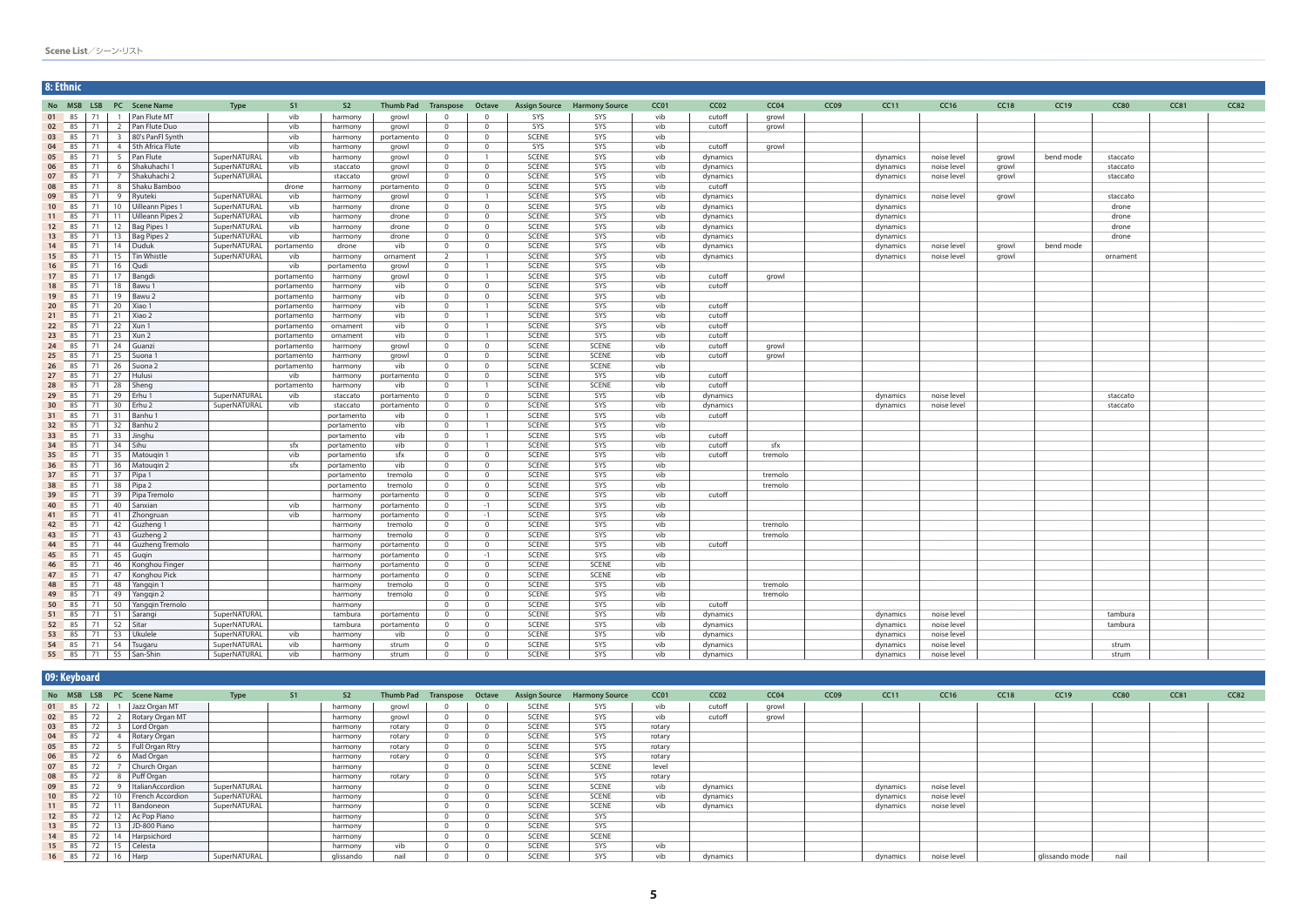|       | 10: Guitar/Bass |    |                 |                          |              |            |                |           |                            |      |              |                                     |      |                  |                  |                  |          |             |             |             |             |      |      |
|-------|-----------------|----|-----------------|--------------------------|--------------|------------|----------------|-----------|----------------------------|------|--------------|-------------------------------------|------|------------------|------------------|------------------|----------|-------------|-------------|-------------|-------------|------|------|
|       |                 |    |                 | No MSB LSB PC Scene Name | <b>Type</b>  | S1         | S <sub>2</sub> |           | Thumb Pad Transpose Octave |      |              | <b>Assign Source Harmony Source</b> | CC01 | CC <sub>02</sub> | CC <sub>04</sub> | CC <sub>09</sub> | CC11     | <b>CC16</b> | <b>CC18</b> | <b>CC19</b> | <b>CC80</b> | CC81 | CC82 |
| 01 85 |                 |    |                 | M Distort Split          |              |            | harmony        | vib       |                            |      | <b>SCENE</b> | SYS                                 | vib  | cutoff           | growl            |                  |          |             |             |             |             |      |      |
| 02 85 |                 | 73 |                 | Dist Guitar              |              |            | harmony        | vib       |                            |      | <b>SCENE</b> | SYS                                 | vib  |                  |                  |                  |          |             |             |             |             |      |      |
| 03 85 |                 | 73 |                 | Searing Guitar           |              |            | harmony        | vib       |                            | $-1$ | <b>SCENE</b> | SYS                                 | vib  |                  |                  |                  |          |             |             |             |             |      |      |
| 04 85 |                 | 73 |                 | <b>PM Jazz Guitar</b>    |              |            | harmony        | vib       |                            |      | <b>SCENE</b> | SCENE                               | vib  | cutoff           |                  |                  |          |             |             |             |             |      |      |
| 05 85 |                 | 73 |                 | Jazz Guitar              |              |            | harmony        | vib       |                            |      | <b>SCENE</b> | <b>SCENE</b>                        | vib  | cutoff           |                  |                  |          |             |             |             |             |      |      |
| 06 85 |                 | 73 |                 | Clean Guitar             |              |            | harmony        | vib       |                            |      | <b>SCENE</b> | SYS                                 | vib  |                  |                  |                  |          |             |             |             |             |      |      |
| 07 85 |                 |    |                 | Nylon Guitar             |              |            | harmony        | vib       |                            |      | <b>SCENE</b> | SYS                                 | vib  |                  |                  |                  |          |             |             |             |             |      |      |
| 08 85 |                 | 72 |                 | Folk Guitar 1            |              |            | harmony        | vib       |                            |      | <b>SCENE</b> | SYS                                 | vib  |                  |                  |                  |          |             |             |             |             |      |      |
| 09 85 |                 | 73 |                 | Folk Guitar 2            |              |            | harmony        | vib       |                            |      | <b>SCENE</b> | SYS                                 | vib  |                  |                  |                  |          |             |             |             |             |      |      |
| 10 85 |                 | 73 | 10 <sup>1</sup> | Comp'Steel               |              |            | harmony        | vib       |                            |      | <b>SCENE</b> | SYS                                 | vib  |                  |                  |                  |          |             |             |             |             |      |      |
| 11 85 |                 | 73 |                 | <b>Acoustic Bass</b>     | SuperNATURAL | vib        | harmony        | vib       |                            | $-2$ | <b>SCENE</b> | <b>SCENE</b>                        | vib  | dynamics         |                  |                  | dynamics | noise level |             |             | staccato    |      |      |
| 12 85 |                 | 73 | 12              | Fretless Bass MT         |              | portamento | harmony        | growl,vib |                            | $-2$ | <b>SCENE</b> | <b>SCENE</b>                        | vib  | cutoff           | growl            |                  |          |             |             |             |             |      |      |
| 13 85 |                 | 73 | 13              | Fretless Bass AP         |              | portamento | harmony        | vib       |                            | $-2$ | <b>SCENE</b> | SCENE                               | vib  | cutoff           |                  |                  |          |             |             |             |             |      |      |
| 14 85 |                 | 73 | 14              | Fretless Bass            |              | portamento | harmony        | vib       |                            | $-2$ | <b>SCENE</b> | SCENE                               | vib  |                  |                  |                  |          |             |             |             |             |      |      |
| 15 85 |                 |    |                 | 15 Slap Bass AP          |              | portamento | harmony        | vib       |                            | $-2$ | <b>SCENE</b> | <b>SCENE</b>                        | vib  | cutoff           |                  |                  |          |             |             |             |             |      |      |
| 16 85 |                 | 73 |                 | 16   Finger Bass         |              | portamento | harmony        | vib       |                            | $-2$ | <b>SCENE</b> | SCENE                               | vib  |                  |                  |                  |          |             |             |             |             |      |      |
|       |                 |    |                 | 17 85 73 17 Pick Bass    |              | portamento | harmony        | vib       |                            | $-2$ | <b>SCENE</b> | SCENE                               | vib  |                  |                  |                  |          |             |             |             |             |      |      |

|       | 11: Vox/Choir |    |                               |              |                |                |                  |           |        |                      |                       |        |                  |                  |                  |          |             |      |                  |             |             |             |
|-------|---------------|----|-------------------------------|--------------|----------------|----------------|------------------|-----------|--------|----------------------|-----------------------|--------|------------------|------------------|------------------|----------|-------------|------|------------------|-------------|-------------|-------------|
|       | No MSB        |    | LSB PC Scene Name             | <b>Type</b>  | S <sub>1</sub> | S <sub>2</sub> | <b>Thumb Pad</b> | Transpose | Octave | <b>Assign Source</b> | <b>Harmony Source</b> | CC01   | CC <sub>02</sub> | CC <sub>04</sub> | CC <sub>09</sub> | CC11     | <b>CC16</b> | CC18 | CC19             | <b>CC80</b> | <b>CC81</b> | <b>CC82</b> |
|       | 01 85<br>____ | 74 | Jazz Scat                     |              |                | harmony        | vib              |           | $-1$   | SCENE                | SYS                   | vib    |                  |                  |                  |          |             |      |                  |             |             |             |
| 02 85 |               | 74 | <b>PM Voice</b>               |              |                | harmony        | portamento       |           |        | <b>SCENE</b>         | SYS                   |        | cutoff           |                  |                  |          |             |      |                  |             |             |             |
| 03 85 |               | 74 | Voice Doos                    |              |                | harmony        | vib              |           | $-1$   | <b>SCENE</b>         | SYS                   | vib    | cutoff           |                  |                  |          |             |      |                  |             |             |             |
| 04 85 | __            | 74 | London Choir                  | SuperNATURAL | voice woo      | portamento     | voice woo        |           |        | SCENE                | SYS                   | vib    | dynamics         |                  |                  | dynamics | noise level |      | hold legato mode | voice woo   |             |             |
| 05 85 | __            | 74 | Choir                         |              |                | harmony        |                  |           |        | SCENE                | SYS                   |        | cutoff           |                  |                  |          |             |      |                  |             |             |             |
| 06 85 |               | 74 | JD80 SoftVox                  |              | portamento     | harmony        | vib              |           |        | SCENE                | SYS                   | vib    | cutoff           |                  |                  |          |             |      |                  |             |             |             |
| 07 85 |               | 74 | <b>Synth Voice</b>            |              | portamento     | harmony        | vib              |           |        | <b>SCENE</b>         | SYS                   | vib    | cutoff           |                  |                  |          |             |      |                  |             |             |             |
| 08    | 85            | 74 | <b>Voice Strings</b>          |              | portamento     | harmony        | vib              |           |        | SCENE                | SYS                   | vib    |                  |                  |                  |          |             |      |                  |             |             |             |
| 09 85 |               | 74 | VP-330 Choir                  |              | portamento     | harmony        | vib              |           |        | SCENE                | SYS                   | vib    | cutoff           |                  |                  |          |             |      |                  |             |             |             |
| 10 85 |               | 74 | Analog Voice                  |              | portamento     | harmony        | vib              |           |        | SCENE                | SYS                   | vib    | cutoff           |                  |                  |          |             |      |                  |             |             |             |
| 11 85 |               | 74 | A E I O SynVoice              |              | portamento     | harmony        | vib              |           |        | <b>SCENE</b>         | SYS                   | vib    | <b>PMT</b>       |                  |                  |          |             |      |                  |             |             |             |
| 12 85 |               | 74 | Oohs Chord                    |              | portamento     | harmony        |                  |           |        | <b>SCENE</b>         | SYS                   |        | cutoff           |                  |                  |          |             |      |                  |             |             |             |
| 13 85 |               | 74 | Voc.Robot                     |              | portamento     | harmony        | vib              |           |        | SCENE                | SYS                   | vib    |                  |                  |                  |          |             |      |                  |             |             |             |
| 14 85 | ___           | 74 | Voc.5th Stack                 |              | portamento     | harmony        | vib              |           |        | <b>SCENE</b>         | SYS                   | vib    |                  |                  |                  |          |             |      |                  |             |             |             |
| 15 85 |               | 74 | Voc.Saw<br>15                 |              | portamento     | harmony        | xfade            |           |        | <b>SCENE</b>         | SYS                   | Xfade  |                  |                  |                  |          |             |      |                  |             |             |             |
|       | 16 85 74      |    | Voc.Noise<br>16               |              |                |                |                  |           |        | SCENE                | SYS                   | cutoff |                  |                  |                  |          |             |      |                  |             |             |             |
|       | 17 85 74      |    | $\vert$ 17 $\vert$ Voc.VP-330 |              | portamento     | harmony        |                  |           |        | <b>SCENE</b>         | SYS                   |        |                  |                  |                  |          |             |      |                  |             |             |             |

**12: Percussion**

|               | IZ: Percussion |                 |                          |             |    |                |                            |          |              |       |                                     |      |                  |      |                  |      |      |             |      |             |             |      |
|---------------|----------------|-----------------|--------------------------|-------------|----|----------------|----------------------------|----------|--------------|-------|-------------------------------------|------|------------------|------|------------------|------|------|-------------|------|-------------|-------------|------|
|               |                |                 | No MSB LSB PC Scene Name | <b>Type</b> | S1 | S <sub>2</sub> | Thumb Pad Transpose Octave |          |              |       | <b>Assign Source Harmony Source</b> | CC01 | CC <sub>02</sub> | CC04 | CC <sub>09</sub> | CC11 | CC16 | <b>CC18</b> | CC19 | <b>CC80</b> | <b>CC81</b> | CC82 |
| 01 85         | 75             |                 | Timpani                  |             |    | harmony        |                            | - 0      | $-2$         | SCENE | SYS                                 |      |                  |      |                  |      |      |             |      |             |             |      |
| 02 85         | 75             |                 | Steel Drums              |             |    | harmony        |                            | $\Omega$ | $\Omega$     | SCENE | SYS                                 |      |                  |      |                  |      |      |             |      |             |             |      |
| 03 85         | 75             |                 | Vibraphone               |             |    | harmony        | vib                        |          | $\mathbf{0}$ | SCENE | SYS                                 | vib  |                  |      |                  |      |      |             |      |             |             |      |
| 04 85         | 75             |                 | Marimba                  |             |    | harmony        | vib                        | $\Omega$ | $\Omega$     | SCENE | SYS                                 | vib  |                  |      |                  |      |      |             |      |             |             |      |
| 05 85         | 75             |                 | Xylophone                |             |    | harmony        |                            | $\Omega$ |              | SCENE | SYS                                 |      |                  |      |                  |      |      |             |      |             |             |      |
| 06 85         | 75             |                 | Glockenspiel             |             |    | harmony        |                            | $\Omega$ |              | SCENE | SYS                                 |      |                  |      |                  |      |      |             |      |             |             |      |
| 07 85         | 75             |                 | Tubular Bells            |             |    | harmony        |                            | $\Omega$ | $\mathbf 0$  | SCENE | SYS                                 |      |                  |      |                  |      |      |             |      |             |             |      |
| 08 85         | 75             |                 | Melodic Tom              |             |    | harmony        |                            |          | $\Omega$     | SCENE | SYS                                 |      |                  |      |                  |      |      |             |      |             |             |      |
| 09 85         | 75             |                 | Standard Kit             | Drum Kit    |    |                |                            |          | $\mathbf 0$  | SCENE | SYS                                 |      |                  |      |                  |      |      |             |      |             |             |      |
| 10 85         | 75             | 10 <sup>1</sup> | Orchestra Kit            | Drum Kit    |    |                |                            |          | $\Omega$     | SCENE | SYS                                 |      |                  |      |                  |      |      |             |      |             |             |      |
| $11 \quad 85$ | 75             |                 | Pop Kit Lim              | Drum Kit    |    |                |                            |          | $\Omega$     | SCENE | SYS                                 |      |                  |      |                  |      |      |             |      |             |             |      |
| 12 85         | 75             |                 | TR-808 comp              | Drum Kit    |    |                |                            |          | $\mathbf 0$  | SCENE | SYS                                 |      |                  |      |                  |      |      |             |      |             |             |      |
| 13 85         | 75             | 13              | TR-909 comp              | Drum Kit    |    |                |                            |          | $\mathbf 0$  | SCENE | SYS                                 |      |                  |      |                  |      |      |             |      |             |             |      |
| 14 85         | 75             | 14              | TR-707&727 comp          | Drum Kit    |    |                |                            |          | $\Omega$     | SCENE | SYS                                 |      |                  |      |                  |      |      |             |      |             |             |      |
| 15 85         | 75             | 15              | CR-78 comp               | Drum Kit    |    |                |                            |          | $\mathbf{0}$ | SCENE | SYS                                 |      |                  |      |                  |      |      |             |      |             |             |      |
| $16 \t 85$    | 75             |                 | 16 90's Kit comp         | Drum Kit    |    |                |                            |          | $\Omega$     | SCENE | SYS                                 |      |                  |      |                  |      |      |             |      |             |             |      |
| 17 85         | 75             | 17              | 80's Kit comp            | Drum Kit    |    |                |                            |          | $\Omega$     | SCENE | SYS                                 |      |                  |      |                  |      |      |             |      |             |             |      |
|               |                |                 | 18 85 75 18 SFX Kit      | Drum Kit    |    |                |                            |          | $\Omega$     | SCENE | SYS                                 |      |                  |      |                  |      |      |             |      |             |             |      |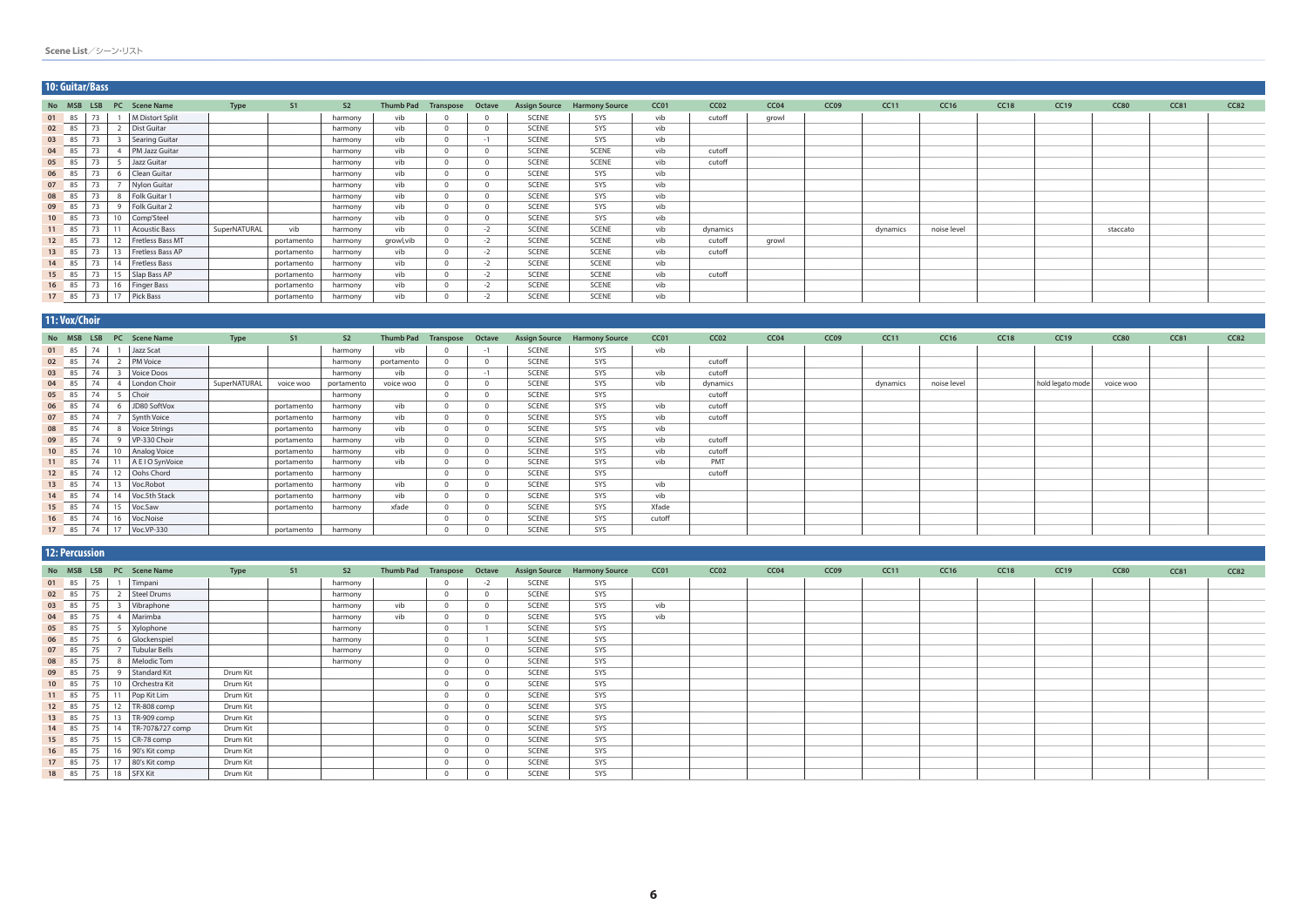## Tone List /トーン・リスト

## **Type: ZEN-Core Group: PRESET-A**

| No  | <b>Tone Name</b>      | <b>Category</b> | <b>MSB</b> | <b>LSB</b> | PC             |
|-----|-----------------------|-----------------|------------|------------|----------------|
| 001 | Classic Saw!          | 34:Synth Lead   | 71         | 72         | 1              |
| 002 | Jupiter AP            | 34:Synth Lead   | 71         | 72         | $\overline{2}$ |
| 003 | SimpleSawReso Ld      | 34:Synth Lead   | 71         | 72         | 3              |
| 004 | Saw Lead AP           | 34:Synth Lead   | 71         | 72         | 4              |
| 005 | Warm Saw Lead         | 34:Synth Lead   | 71         | 72         | 5              |
| 006 | AE Saw Reso Lead      | 34:Synth Lead   | 71         | 72         | 6              |
| 007 | Simple Saw Vib        | 34:Synth Lead   | 71         | 72         | 7              |
| 008 | Detune Saw Lead1      | 34:Synth Lead   | 71         | 72         | 8              |
| 009 | AE Follow Me          | 34:Synth Lead   | 71         | 72         | 9              |
|     |                       |                 |            |            |                |
| 010 | Follow Me-5           | 34:Synth Lead   | 71         | 72         | 10             |
| 011 | Detune Saw Lead2      | 34:Synth Lead   | 71         | 72         | 11             |
| 012 | AE SAW Lead 1         | 34:Synth Lead   | 71         | 72         | 12             |
| 013 | AE SAW Lead 2         | 34:Synth Lead   | 71         | 72         | 13             |
| 014 | AE Windy Lead         | 34:Synth Lead   | 71         | 72         | 14             |
| 015 | Saws Hard Lead        | 34:Synth Lead   | 71         | 72         | 15             |
| 016 | AE Saws Lead          | 34:Synth Lead   | 71         | 72         | 16             |
| 017 | AE Edge Boost         | 34:Synth Lead   | 71         | 72         | 17             |
| 018 | Cosmic Lead           | 34:Synth Lead   | 71         | 72         | 18             |
| 019 | <b>AE Mod Swallow</b> | 34:Synth Lead   | 71         | 72         | 19             |
| 020 | Lyrical Lead 1        | 34:Synth Lead   | 71         | 72         | 20             |
| 021 | Lyrical Lead 2        | 34:Synth Lead   | 71         | 72         | 21             |
| 022 | Simple SuperSaw       | 34:Synth Lead   | 71         | 72         | 22             |
| 023 | Reel Lead             | 34:Synth Lead   | 71         | 72         | 23             |
| 024 | <b>B</b> Lead         | 34:Synth Lead   | 71         | 72         | 24             |
| 025 | Overblown             | 34:Synth Lead   | 71         | 72         | 25             |
|     |                       | 34:Synth Lead   |            |            |                |
| 026 | Modulator             |                 | 71         | 72         | 26             |
| 027 | Sentimental Ld 1      | 34:Synth Lead   | 71         | 72         | 27             |
| 028 | Sentimental Ld 2      | 34:Synth Lead   | 71         | 72         | 28             |
| 029 | Synchro Lead!         | 34:Synth Lead   | 71         | 72         | 29             |
| 030 | AE Sync Lead          | 34:Synth Lead   | 71         | 72         | 30             |
| 031 | Sqr Saw Lead          | 34:Synth Lead   | 71         | 72         | 31             |
| 032 | Chorus Sync Lead      | 34:Synth Lead   | 71         | 72         | 32             |
| 033 | Pulse Flute           | 34:Synth Lead   | 71         | 72         | 33             |
| 034 | Simple Square MT      | 34:Synth Lead   | 71         | 72         | 34             |
| 035 | Lyrical Lead 3        | 34:Synth Lead   | 71         | 72         | 35             |
| 036 | Simple Square KI      | 34:Synth Lead   | 71         | 72         | 36             |
| 037 | AE Squares Dly        | 34:Synth Lead   | 71         | 72         | 37             |
| 038 | AE Squares 1          | 34:Synth Lead   | 71         | 72         | 38             |
| 039 | AE Squares 2          | 34:Synth Lead   | 71         | 72         | 39             |
| 040 | Synth Recorder 1      | 34:Synth Lead   | 71         | 72         | 40             |
| 041 | Synth Recorder 2      | 34:Synth Lead   | 71         | 72         | 41             |
| 042 |                       |                 | 71         |            | 42             |
|     | Late Shift            | 34:Synth Lead   |            | 72         |                |
| 043 | AE SawSqrReso Ld      | 34:Synth Lead   | 71         | 72         | 43             |
| 044 | Synth Recorder 3      | 34:Synth Lead   | 71         | 72         | 44             |
| 045 | Synth Recorder 4      | 34:Synth Lead   | 71         | 72         | 45             |
| 046 | Square & Clar.        | 34:Synth Lead   | 71         | 72         | 46             |
| 047 | Mellow Lead           | 34:Synth Lead   | 71         | 72         | 47             |
| 048 | AE Tri Lead           | 34:Synth Lead   | 71         | 72         | 48             |
| 049 | SIN Lead 1            | 34:Synth Lead   | 71         | 72         | 49             |
| 050 | SIN Lead 2            | 34:Synth Lead   | 71         | 72         | 50             |
| 051 | SIN Lead 3            | 34:Synth Lead   | 71         | 72         | 51             |
| 052 | Oboe AP               | 34:Synth Lead   | 71         | 72         | 52             |
| 053 | Trio Lead             | 34:Synth Lead   | 71         | 72         | 53             |
| 054 | <b>Forest Flute</b>   | 34:Synth Lead   | 71         | 72         | 54             |
| 055 | M MtTpt/PanFlt+       | 34:Synth Lead   | 71         | 72         | 55             |
| 056 | M MtTpt/PanFlt        | 34:Synth Lead   | 71         | 72         | 56             |
| 057 | <b>Big Chord</b>      | 34:Synth Lead   | 71         | 72         | 57             |
| 058 | Saw Chord             | 34:Synth Lead   | 71         | 72         | 58             |
| 059 | M Chord               | 34:Synth Lead   | 71         | 72         | 59             |
|     |                       |                 |            | 72         |                |
| 060 | Stacked 4ths MT       | 34:Synth Lead   | 71         |            | 60             |
| 061 | Stacked 4ths+ MT      | 34:Synth Lead   | 71         | 72         | 61             |
| 062 | Reso Bass             | 21:Synth Bass   | 71         | 72         | 62             |
| 063 | AE Fat MG Bass        | 21:Synth Bass   | 71         | 72         | 63             |
| 064 | JP Bass               | 21:Synth Bass   | 71         | 72         | 64             |
| 065 | XMod Soft Bs          | 21:Synth Bass   | 71         | 72         | 65             |
| 066 | AE Saw Boost Bs       | 21:Synth Bass   | 71         | 72         | 66             |
| 067 | AE UnisonFat Mod      | 21:Synth Bass   | 71         | 72         | 67             |
| 068 | <b>Grinder Bass</b>   | 21:Synth Bass   | 71         | 72         | 68             |
| 069 | Fat Fuzz Bass         | 21:Synth Bass   | 71         | 72         | 69             |
| 070 | Huge                  | 21:Synth Bass   | 71         | 72         | 70             |
|     |                       |                 |            |            |                |

| <b>No</b>  | <b>Tone Name</b>                      | Category            | <b>MSB</b> | <b>LSB</b> | PC         |
|------------|---------------------------------------|---------------------|------------|------------|------------|
| 071        | <b>Taking Lead</b>                    | 35:Synth Brass      | 71         | 72         | 71         |
| 072        | Poly Brass AP                         | 35:Synth Brass      | 71         | 72         | 72         |
| 073        | SimpleUnison Brs                      | 35:Synth Brass      | 71         | 72         | 73         |
| 074        | Synth Brass                           | 35:Synth Brass      | 71         | 72         | 74         |
| 075        | <b>Synth Flugels</b>                  | 35:Synth Brass      | 71         | 72         | 75         |
| 076        | <b>AE Fat Brass</b>                   | 35:Synth Brass      | 71         | 72         | 76         |
| 077        | <b>Breath Brass</b>                   | 35:Synth Brass      | 71         | 72         | 77         |
| 078        | 3 Tone Rotate                         | 35:Synth Brass      | 71         | 72         | 78         |
| 079        | 4 Tone Rotate 1                       | 35:Synth Brass      | 71         | 72         | 79         |
| 080        | 4 Tone Rotate 2                       | 35:Synth Brass      | 71         | 72         | 80         |
| 081        | 4 Tone Rotate 3                       | 35:Synth Brass      | 71         | 72         | 81         |
| 082        | M 2nd Down                            | 35:Synth Brass      | 71         | 72         | 82         |
| 083        | Air Pad Dry                           | 36:Synth Pad/Str    | 71         | 72         | 83         |
| 084        | AE Simple Air                         | 36:Synth Pad/Str    | 71         | 72         | 84         |
| 085        | <b>AE Syn Strings</b>                 | 36:Synth Pad/Str    | 71         | 72         | 85         |
| 086        | <b>AE OB Strings</b>                  | 36:Synth Pad/Str    | 71         | 72         | 86         |
| 087        | <b>JP8 Strings</b>                    | 36:Synth Pad/Str    | 71         | 72         | 87         |
| 088        | Synth Strings                         | 36:Synth Pad/Str    | 71         | 72         | 88         |
| 089        | Phaser Warm St                        | 36:Synth Pad/Str    | 71         | 72         | 89         |
| 090        | Soft Bell Mono                        | 37:Synth Bellpad    | 71         | 72         | 90         |
| 091        | <b>Blues Harmonica</b>                | 13: Harmonica       | 71         | 72         | 91         |
| 092        | <b>AE Harmonica</b>                   | 13:Harmonica        | 71         | 72         | 92         |
| 093        | AE Chorus Jz Gtr                      | 17:E.Guitar         | 71         | 72         | 93         |
| 094        | M Distort Split                       | 18:Dist.Guitar      | 71         | 72         | 94         |
| 095        | <b>Fretless Bass MT</b>               | 20:E.Bass           | 71         | 72         | 95         |
| 096        | AE Fretless Bs 1                      | 20:E.Bass           | 71         | 72         | 96         |
| 097        | <b>AE Slap Bass</b>                   | 20:E.Bass           | 71         | 72         | 97         |
| 098        | Jazz Organ                            | 6:E.Organ           | 71         | 72         | 98         |
| 099        | Rotary Organ MT                       | 6:E.Organ           | 71         | 72         | 99         |
| 100        | HM Mute Tp                            | 26:Solo Brass       | 71         | 72         | 100        |
| 101        | Mute Trumpet MT                       | 26:Solo Brass       | 71         | 72         | 101        |
| 102        | <b>Brass Sect Mono</b>                | 27:Ensemble Brass   | 71         | 72         | 102        |
| 103        | AE Voyager Brass                      | 27:Ensemble Brass   | 71         | 72         | 103        |
| 104        | French Horn KI                        | 27:Ensemble Brass   | 71         | 72         | 104        |
| 105        | <b>Classic Clarinet</b>               | 28:Wind             | 71         | 72         | 105        |
| 106        | M Flute                               | 29:Flute            | 71         | 72         | 106        |
| 107        | 5th Africa Flute                      | 29:Flute            | 71         | 72         | 107        |
| 108        | Pan Flute MT                          | 29:Flute            | 71         | 72         | 108        |
| 109        | Pan Flute Duo                         | 29:Flute            | 71         | 72         | 109        |
| 110        | <b>AE Pan Pipes</b>                   | 29:Flute            | 71         | 72         | 110        |
| 111<br>112 | <b>AE Bottle Blow</b><br>Pop Alto Sax | 29:Flute<br>30:Sax  | 71<br>71   | 72<br>72   | 111<br>112 |
| 113        | <b>Sax Section Mono</b>               | $30:$ Sax           | 71         | 72         | 113        |
| 114        | AE Cello                              | 23:Solo Strings     | 71         | 72         | 114        |
| 115        | <b>Strings MT</b>                     | 24:Ensemble Strings | 71         | 72         | 115        |
| 116        | AE Jazz Voice 1                       | 32:Vox/Choir        | 71         | 72         | 116        |
| 117        | AE Jazz Voice 2                       | 32:Vox/Choir        | 71         | 72         | 117        |
| 118        | Synth Voice KI                        | 32:Vox/Choir        | 71         | 72         | 118        |
| 119        | <b>AE Sitar</b>                       | 22:Plucked/Stroke   | 71         | 72         | 119        |
| 120        | <b>AE Celtic Harp</b>                 | 22:Plucked/Stroke   | 71         | 72         | 120        |
| 121        | AE Mountain Folk                      | 22:Plucked/Stroke   | 71         | 72         | 121        |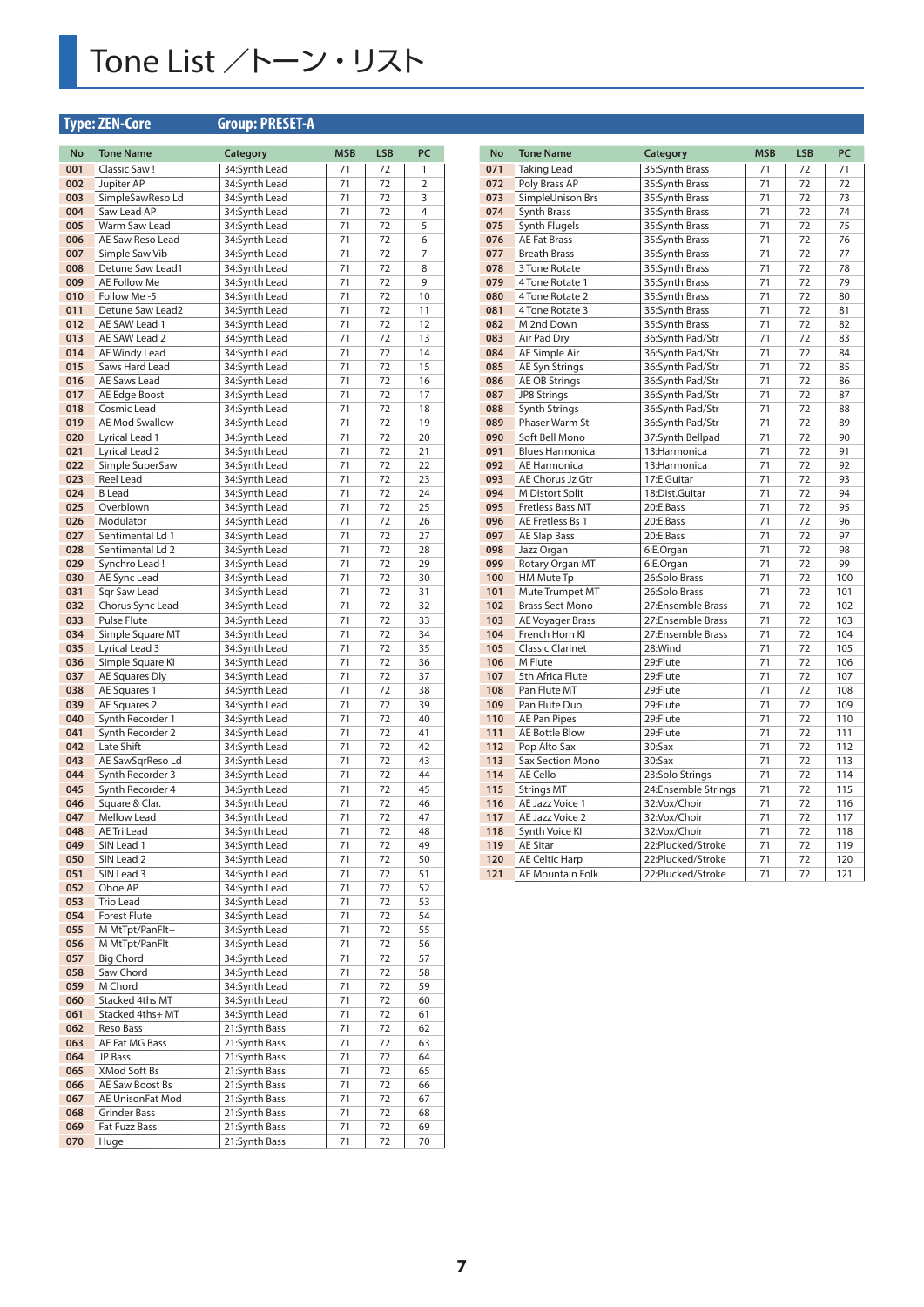## **Type: ZEN-Core Group: PRESET-B**

| No         | <b>Tone Name</b>                  | Category                     | <b>MSB</b> | <b>LSB</b> | PC             |
|------------|-----------------------------------|------------------------------|------------|------------|----------------|
| 001        | AE Big Band Sax                   | $30:$ Sax                    | 71         | 73         | 1              |
| 002        | <b>AE Full Saxes</b>              | $30:$ Sax                    | 71         | 73         | $\overline{2}$ |
| 003        | <b>AE LA Saxes</b>                | $30:$ Sax                    | 71         | 73         | 3              |
| 004        | AE BigBrass Band                  | 27:Ensemble Brass            | 71         | 73         | $\overline{4}$ |
| 005        | AE New R&R Brass                  | 27:Ensemble Brass            | 71         | 73         | 5              |
| 006        | <b>Brass Section</b>              | 27:Ensemble Brass            | 71         | 73         | 6              |
| 007        | AE Biggie Brass                   | 27:Ensemble Brass            | 71         | 73         | 7              |
| 008        | AE Soft Ac Brass                  | 27:Ensemble Brass            | 71         | 73         | 8              |
| 009        | <b>AE Brass Atk</b>               | 27:Ensemble Brass            | 71         | 73         | 9              |
| 010        | AE BottleBlowDly                  | 29:Flute                     | 71         | 73         | 10             |
| 011        | Shaku Bamboo                      | 29:Flute                     | 71         | 73         | 11             |
| 012        | <b>AE Whistle</b>                 | 31:Recorder                  | 71         | 73         | 12             |
| 013        | AE Strings                        | 24:Ensemble Strings          | 71         | 73         | 13             |
| 014        | AE Tremolo Str                    | 24:Ensemble Strings          | 71         | 73         | 14             |
| 015        | <b>AE Small Strings</b>           | 24:Ensemble Strings          | 71         | 73         | 15             |
| 016        | <b>AE Strings Stacc</b>           | 24:Ensemble Strings          | 71         | 73         | 16             |
| 017        | <b>AE Pizzicato Str</b>           | 24:Ensemble Strings          | 71         | 73         | 17             |
| 018        | <b>AE Mood Strings</b>            | 24:Ensemble Strings          | 71         | 73         | 18             |
| 019        | AE 60s Strings                    | 24:Ensemble Strings          | 71         | 73         | 19             |
| 020        | <b>AE Film Octaves</b>            | 24:Ensemble Strings          | 71         | 73         | 20             |
| 021        | AE Orchestra                      | 24:Ensemble Strings          | 71         | 73         | 21             |
| 022        | JL Organ                          | 6:E.Organ                    | 71         | 73         | 22             |
| 023        | AE Rotary Organ                   | 6:E.Organ                    | 71         | 73         | 23             |
| 024        | AE FullOrganRtry                  | 6:E.Organ                    | 71         | 73         | 24             |
| 025        | AE Mad Organ                      | 6:E.Organ                    | 71         | 73         | 25             |
| 026        | Church Organ                      | 7:Pipe Organ                 | 71         | 73         | 26             |
| 027        | AE Puff Organ                     | 7:Pipe Organ                 | 71         | 73         | 27             |
| 028        | Ac Pop Piano                      | 1:Ac.Piano                   | 71         | 73         | 28             |
| 029        | AE JD-800 Piano                   | 2:Pop Piano                  | 71         | 73         | 29             |
| 030        | <b>AE Harpsichord</b>             | 9:Harpsichord                | 71         | 73         | 30             |
| 031        | <b>AE Celesta</b>                 | 11:Celesta                   | 71         | 73         | 31             |
| 032        | Dist Guitar                       | 18:Dist.Guitar               | 71         | 73         | 32             |
| 033        | Searing Guitar                    | 18:Dist.Guitar               | 71         | 73         | 33             |
| 034        | <b>AE Clean Guitar</b>            | 17:E.Guitar                  | 71         | 73         | 34             |
| 035        | <b>AE Jazz Guitar</b>             | 17:E.Guitar                  | 71         | 73         | 35             |
| 036        | AE Nylon Guitar                   | 16:Ac.Guitar                 | 71         | 73         | 36             |
| 037        | Folk Guitar 1                     | 16:Ac.Guitar                 | 71         | 73         | 37             |
| 038        | Folk Guitar 2                     | 16:Ac.Guitar                 | 71         | 73         | 38             |
| 039        | <b>AE Comp'Steel</b>              | 16:Ac.Guitar                 | 71         | 73         | 39             |
| 040        | <b>AE Finger Bass</b>             | 20:E.Bass                    | 71         | 73         | 40             |
| 041        | <b>AE Pick Bass</b>               | 20:E.Bass                    | 71         | 73         | 41<br>42       |
| 042        | AE Fretless Bs 2                  | 20:E.Bass                    | 71         | 73         |                |
| 043        | AE Jazz Scat                      | 33:Scat                      | 71         | 73         | 43             |
| 044        | <b>AE Voice Doos</b>              | 33:Scat                      | 71         | 73         | 44             |
| 045        | <b>AE Choir</b>                   | 32:Vox/Choir                 | 71         | 73         | 45             |
| 046<br>047 | AE JD80 SoftVox                   | 32:Vox/Choir                 | 71<br>71   | 73         | 46<br>47       |
| 048        | AE Synth Voice<br>AE Angels Choir | 32:Vox/Choir<br>32:Vox/Choir | 71         | 73<br>73   | 48             |
| 049        | <b>AE Valley Air</b>              | 32:Vox/Choir                 | 71         | 73         | 49             |
| 050        | AE VP-330 Choir                   | 32:Vox/Choir                 | 71         | 73         | 50             |
|            |                                   |                              |            |            |                |

| <b>No</b> | <b>Tone Name</b>        | Category         | <b>MSB</b> | <b>LSB</b> | PC |
|-----------|-------------------------|------------------|------------|------------|----|
| 051       | Analog Voice            | 32:Vox/Choir     | 71         | 73         | 51 |
| 052       | A E I O SynVoice        | 32:Vox/Choir     | 71         | 73         | 52 |
| 053       | AE Oohs Chord           | 32:Vox/Choir     | 71         | 73         | 53 |
| 054       | AE Voc.Robot            | 32:Vox/Choir     | 71         | 73         | 54 |
| 055       | AE Voc.5th Stack        | 32:Vox/Choir     | 71         | 73         | 55 |
| 056       | AE Voc.Saw              | 32:Vox/Choir     | 71         | 73         | 56 |
| 057       | AE Voc.Noise            | 32:Vox/Choir     | 71         | 73         | 57 |
| 058       | AE Voc.VP-330           | 32:Vox/Choir     | 71         | 73         | 58 |
| 059       | AE Vibraphone           | 15:Mallet        | 71         | 73         | 59 |
| 060       | AE Marimba              | 15:Mallet        | 71         | 73         | 60 |
| 061       | Xylophone               | 15:Mallet        | 71         | 73         | 61 |
| 062       | AE Glockenspiel         | 15:Mallet        | 71         | 73         | 62 |
| 063       | <b>AE Tubular Bells</b> | 14:Bell          | 71         | 73         | 63 |
| 064       | AE Timpani              | 47:Percussion    | 71         | 73         | 64 |
| 065       | <b>AE Steel Drums</b>   | 47:Percussion    | 71         | 73         | 65 |
| 066       | Melodic Tom             | 47:Percussion    | 71         | 73         | 66 |
| 067       | <b>AE JUNO Str</b>      | 36:Svnth Pad/Str | 71         | 73         | 67 |
| 068       | AE JP8 Str 1            | 36:Synth Pad/Str | 71         | 73         | 68 |
| 069       | AE JP8 Str 2            | 36:Synth Pad/Str | 71         | 73         | 69 |
| 070       | AE JP8 Hollow           | 36:Synth Pad/Str | 71         | 73         | 70 |
| 071       | AE 5th DLA Pad          | 36:Svnth Pad/Str | 71         | 73         | 71 |
| 072       | AE Shimmer Pad          | 36:Synth Pad/Str | 71         | 73         | 72 |
| 073       | AE Scape Pad            | 36:Synth Pad/Str | 71         | 73         | 73 |
| 074       | <b>AE Angels Pad</b>    | 36:Synth Pad/Str | 71         | 73         | 74 |
| 075       | AE JP6 Pad              | 36:Svnth Pad/Str | 71         | 73         | 75 |
| 076       | <b>AE Tuned Nz</b>      | 36:Synth Pad/Str | 71         | 73         | 76 |
| 077       | AE Healing Pad          | 36:Synth Pad/Str | 71         | 73         | 77 |
| 078       | <b>AE Mini Growl</b>    | 38:Synth PolyKey | 71         | 73         | 78 |
| 079       | <b>AE Analog Dream</b>  | 38:Synth PolyKey | 71         | 73         | 79 |
| 080       | <b>AE Auto Pluck</b>    | 42: Pulsating    | 71         | 73         | 80 |
| 081       | AE Goes A Pad           | 42: Pulsating    | 71         | 73         | 81 |
| 082       | <b>AE PLS Pad</b>       | 42: Pulsating    | 71         | 73         | 82 |
| 083       | AE LFO Hollow           | 42:Pulsating     | 71         | 73         | 83 |
| 084       | <b>AE Metal PLS</b>     | 42: Pulsating    | 71         | 73         | 84 |
| 085       | AE Trip 2 Mars          | 42: Pulsating    | 71         | 73         | 85 |
| 086       | AE PXZoon               | 42: Pulsating    | 71         | 73         | 86 |
| 087       | <b>AE Flying Waltz</b>  | 42:Pulsating     | 71         | 73         | 87 |
| 088       | AE Temple of JV         | 42: Pulsating    | 71         | 73         | 88 |
| 089       | <b>AE Moon Rise</b>     | 39:Svnth FX      | 71         | 73         | 89 |

## **Type: ZEN-Core Group: PRESET-C**

| <b>No</b> | <b>Tone Name</b>   | Category        | <b>MSB</b> | <b>LSB</b> | PC             |
|-----------|--------------------|-----------------|------------|------------|----------------|
| 001       | Qudi 1             | 29:Flute        | 71         | 74         | 1              |
| 002       | Qudi 2             | 29:Flute        | 71         | 74         | $\overline{2}$ |
| 003       | Qudi 3             | 29:Flute        | 71         | 74         | 3              |
| 004       | Bangdi             | 29:Flute        | 71         | 74         | 4              |
| 005       | Bawu 1             | 29:Flute        | 71         | 74         | 5              |
| 006       | Bawu 2             | 29:Flute        | 71         | 74         | 6              |
| 007       | <b>Bawu Trill</b>  | 29:Flute        | 71         | 74         | 7              |
| 008       | Xiao               | 29:Flute        | 71         | 74         | 8              |
| 009       | Xiao Vib           | 29:Flute        | 71         | 74         | 9              |
| 010       | Xun 1              | 28:Wind         | 71         | 74         | 10             |
| 011       | Xun 2              | 28:Wind         | 71         | 74         | 11             |
| 012       | Guanzi             | 28:Wind         | 71         | 74         | 12             |
| 013       | Suona              | 28:Wind         | 71         | 74         | 13             |
| 014       | Suona Growl        | 28:Wind         | 71         | 74         | 14             |
| 015       | Hulusi             | 28:Wind         | 71         | 74         | 15             |
| 016       | Sheng              | 28:Wind         | 71         | 74         | 16             |
| 017       | Banhu 1            | 23:Solo Strings | 71         | 74         | 17             |
| 018       | Banhu Vib          | 23:Solo Strings | 71         | 74         | 18             |
| 019       | Banhu <sub>2</sub> | 23:Solo Strings | 71         | 74         | 19             |
| 020       | Jinghu             | 23:Solo Strings | 71         | 74         | 20             |

| <b>No</b> | <b>Tone Name</b>        | Category          | <b>MSB</b> | <b>LSB</b> | <b>PC</b> |
|-----------|-------------------------|-------------------|------------|------------|-----------|
| 021       | Sihu                    | 23:Solo Strings   | 71         | 74         | 21        |
| 022       | Matougin 1              | 23:Solo Strings   | 71         | 74         | 22        |
| 023       | Matougin 2              | 23:Solo Strings   | 71         | 74         | 23        |
| 024       | Matougin Slide          | 23:Solo Strings   | 71         | 74         | 24        |
| 025       | Pipa                    | 22:Plucked/Stroke | 71         | 74         | 25        |
| 026       | Pipa Trem               | 22:Plucked/Stroke | 71         | 74         | 26        |
| 027       | Sanxian                 | 22:Plucked/Stroke | 71         | 74         | 27        |
| 028       | Zhongruan               | 22:Plucked/Stroke | 71         | 74         | 28        |
| 029       | Guzheng                 | 22:Plucked/Stroke | 71         | 74         | 29        |
| 030       | Guzheng Trem            | 22:Plucked/Stroke | 71         | 74         | 30        |
| 031       | Gugin                   | 22:Plucked/Stroke | 71         | 74         | 31        |
| 032       | Konghou Finger          | 22:Plucked/Stroke | 71         | 74         | 32        |
| 033       | Konghou Pick            | 22:Plucked/Stroke | 71         | 74         | 33        |
| 034       | AE Yanggin              | 15:Mallet         | 71         | 74         | 34        |
| 035       | <b>Yanggin Trem</b>     | 15:Mallet         | 71         | 74         | 35        |
| 036       | <b>UillnPipes Drone</b> | 28:Wind           | 71         | 74         | 36        |
| 037       | <b>Bag Pipes Drone</b>  | 28:Wind           | 71         | 74         | 37        |
| 038       | Soft Saxes              | $30:$ Sax         | 71         | 74         | 38        |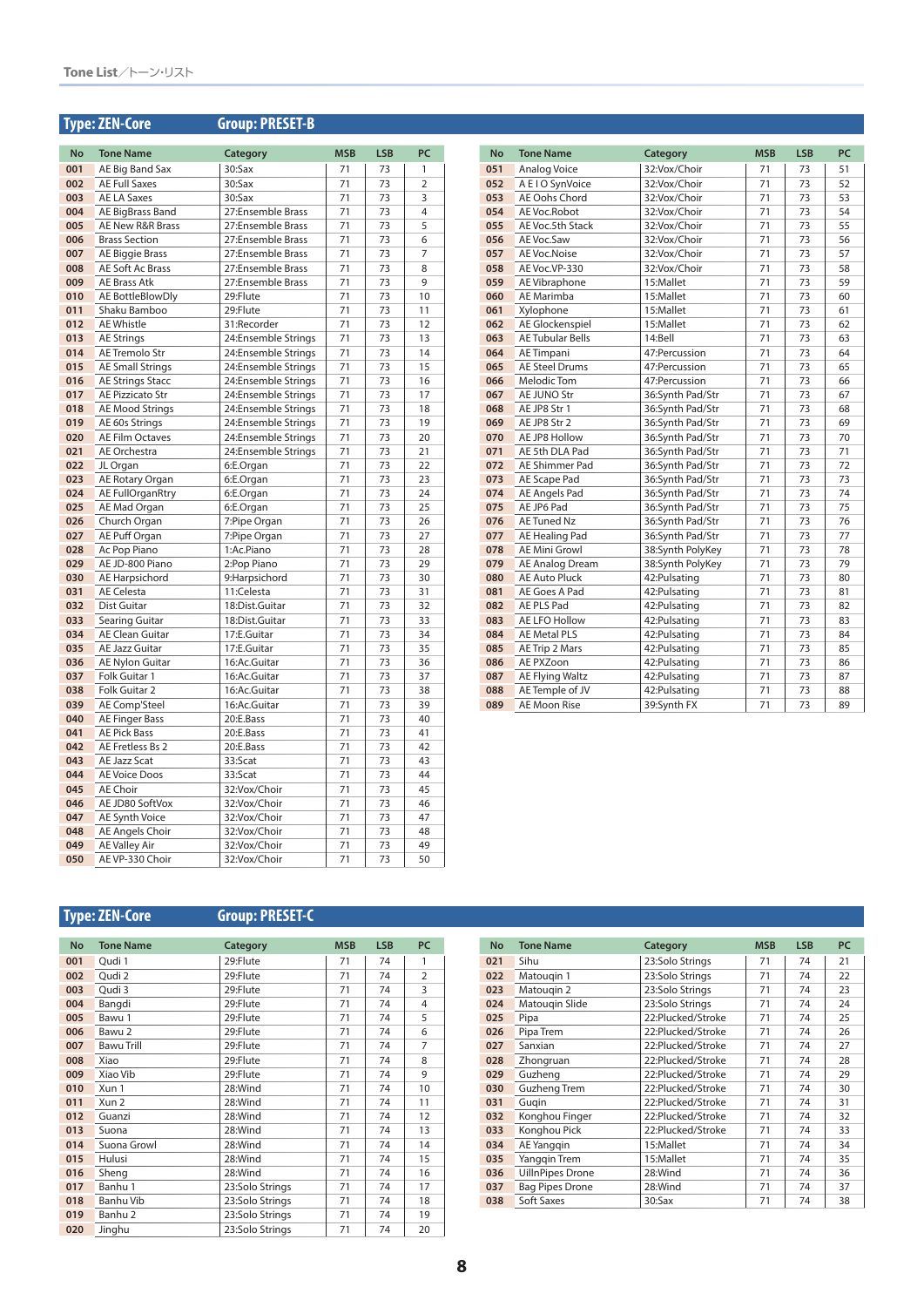## **Type: SuperNATURAL Group: PRESET**

| <b>No</b> | <b>Tone Name</b>        | Category      | <b>MSB</b> | <b>LSB</b> | PC             |
|-----------|-------------------------|---------------|------------|------------|----------------|
| 001       | Soprano Sax 1           | $30:$ Sax     | 89         | 66         | 1              |
| 002       | Soprano Sax 2           | $30:$ Sax     | 89         | 66         | $\overline{2}$ |
| 003       | Alto Sax 1              | 30:Sax        | 89         | 66         | 3              |
| 004       | Alto Sax 2              | $30:$ Sax     | 89         | 66         | 4              |
| 005       | Tenor Sax 1             | $30:$ Sax     | 89         | 66         | 5              |
| 006       | Tenor Sax 2             | $30:$ Sax     | 89         | 66         | 6              |
| 007       | <b>Baritone Sax 1</b>   | $30:$ Sax     | 89         | 66         | 7              |
| 008       | Full Scale Sax 1        | 30:Sax        | 89         | 66         | 8              |
| 009       | Full Scale Sax 2        | $30:$ Sax     | 89         | 66         | 9              |
| 010       | Flute                   | 29:Flute      | 89         | 66         | 10             |
| 011       | <b>Flute Atk</b>        | 29:Flute      | 89         | 66         | 11             |
| 012       | Piccolo                 | 29:Flute      | 89         | 66         | 12             |
| 013       | Pan Flute               | 29:Flute      | 89         | 66         | 13             |
| 014       | Shakuhachi 1            | 29:Flute      | 89         | 66         | 14             |
| 015       | Shakuhachi 2            | 29:Flute      | 89         | 66         | 15             |
| 016       | Ryuteki                 | 29:Flute      | 89         | 66         | 16             |
| 017       | Oboe                    | 28:Wind       | 89         | 66         | 17             |
| 018       | English Horn            | 28:Wind       | 89         | 66         | 18             |
| 019       | Clarinet                | 28:Wind       | 89         | 66         | 19             |
| 020       | <b>Bass Clarinet</b>    | 28:Wind       | 89         | 66         | 20             |
| 021       | Bassoon                 | 28:Wind       | 89         | 66         | 21             |
| 022       | <b>Uilleann Pipes 1</b> | 28:Wind       | 89         | 66         | 22             |
| 023       | Bag Pipes 1             | 28:Wind       | 89         | 66         | 23             |
| 024       | Ocarina                 | 28:Wind       | 89         | 66         | 24             |
| 025       | Duduk                   | 28:Wind       | 89         | 66         | 25             |
| 026       | Harmonica               | 13:Harmonica  | 89         | 66         | 26             |
| 027       | <b>Tin Whistle</b>      | 31:Recorder   | 89         | 66         | 27             |
| 028       | Soprano Recorder        | 31:Recorder   | 89         | 66         | 28             |
| 029       | Alto Recorder           | 31:Recorder   | 89         | 66         | 29             |
| 030       | <b>Tenor Recorder</b>   | 31:Recorder   | 89         | 66         | 30             |
| 031       | <b>Bass Recorder</b>    | 31:Recorder   | 89         | 66         | 31             |
| 032       | Trumpet 1               | 26:Solo Brass | 89         | 66         | 32             |
| 033       | Trumpet 2               | 26:Solo Brass | 89         | 66         | 33             |
| 034       | Mariachi Tp             | 26:Solo Brass | 89         | 66         | 34             |
| 035       | ClassicalTrumpet        | 26:Solo Brass | 89         | 66         | 35             |
| 036       | Mute Trumpet            | 26:Solo Brass | 89         | 66         | 36             |
| 037       | Straight Mute Tp        | 26:Solo Brass | 89         | 66         | 37             |
| 038       | Cup Mute Tp             | 26:Solo Brass | 89         | 66         | 38             |
| 039       | Flugel Horn             | 26:Solo Brass | 89         | 66         | 39             |
| 040       | Trombone                | 26:Solo Brass | 89         | 66         | 40             |

| <b>No</b> | <b>Tone Name</b>        | Category          | <b>MSB</b> | <b>LSB</b> | PC |
|-----------|-------------------------|-------------------|------------|------------|----|
| 041       | Cup Mute Tb             | 26:Solo Brass     | 89         | 66         | 41 |
| 042       | French Horn             | 26:Solo Brass     | 89         | 66         | 42 |
| 043       | Mute French Horn        | 26:Solo Brass     | 89         | 66         | 43 |
| 044       | Tuba                    | 26:Solo Brass     | 89         | 66         | 44 |
| 045       | Violin 1                | 23:Solo Strings   | 89         | 66         | 45 |
| 046       | Viola                   | 23:Solo Strings   | 89         | 66         | 46 |
| 047       | Cello 1                 | 23:Solo Strings   | 89         | 66         | 47 |
| 048       | Contrabass              | 23:Solo Strings   | 89         | 66         | 48 |
| 049       | <b>Full Scale Str</b>   | 23:Solo Strings   | 89         | 66         | 49 |
| 050       | Erhu 1                  | 23:Solo Strings   | 89         | 66         | 50 |
| 051       | Erhu <sub>2</sub>       | 23:Solo Strings   | 89         | 66         | 51 |
| 052       | Sarangi                 | 23:Solo Strings   | 89         | 66         | 52 |
| 053       | ItalianAccordion        | 12:Accordion      | 89         | 66         | 53 |
| 054       | French Accordion        | 12:Accordion      | 89         | 66         | 54 |
| 055       | Bandoneon               | 12:Accordion      | 89         | 66         | 55 |
| 056       | Harp                    | 22:Plucked/Stroke | 89         | 66         | 56 |
| 057       | Sitar                   | 22:Plucked/Stroke | 89         | 66         | 57 |
| 058       | Ukulele                 | 22:Plucked/Stroke | 89         | 66         | 58 |
| 059       | Tsugaru                 | 22:Plucked/Stroke | 89         | 66         | 59 |
| 060       | San-Shin                | 22:Plucked/Stroke | 89         | 66         | 60 |
| 061       | <b>Acoustic Bass</b>    | 19:Ac.Bass        | 89         | 66         | 61 |
| 062       | London Choir            | 32:Vox/Choir      | 89         | 66         | 62 |
| 063       | Soprano Sax 3           | $30:$ Sax         | 89         | 66         | 63 |
| 064       | Alto Sax 3              | 30:Sax            | 89         | 66         | 64 |
| 065       | Tenor Sax 3             | $30:$ Sax         | 89         | 66         | 65 |
| 066       | <b>Baritone Sax 2</b>   | 30:Sax            | 89         | 66         | 66 |
| 067       | <b>Uilleann Pipes 2</b> | 28:Wind           | 89         | 66         | 67 |
| 068       | <b>Bag Pipes 2</b>      | 28:Wind           | 89         | 66         | 68 |
| 069       | Violin <sub>2</sub>     | 23:Solo Strings   | 89         | 66         | 69 |
| 070       | Cello <sub>2</sub>      | 23:Solo Strinas   | 89         | 66         | 70 |

## **Type: Drum Kit Group: PRESET**

| <b>No</b>               | <b>Tone Name</b> | Category | <b>MSB</b> | <b>LSB</b> | <b>PC</b>      |
|-------------------------|------------------|----------|------------|------------|----------------|
| 001                     | AE Standard Kit  | Drum Kit | 70         | 66         |                |
| AE Orchestra Kit<br>002 |                  | Drum Kit | 70         | 66         | $\overline{2}$ |
| 003                     | AE Pop Kit Lim   | Drum Kit | 70         | 66         | 3              |
| 004                     | AE TR-808 comp   | Drum Kit | 70         | 66         | 4              |
| 005                     | AE TR-909 comp   | Drum Kit | 70         | 66         | 5              |
| 006                     | AE TR-707&727cmp | Drum Kit | 70         | 66         | 6              |
| 007                     | AE CR-78 comp    | Drum Kit | 70         | 66         | 7              |
| 008                     | AE 90's Kit comp | Drum Kit | 70         | 66         | 8              |
| 009                     | AE 80's Kit comp | Drum Kit | 70         | 66         | 9              |
| 010                     | AE SFX Kit       | Drum Kit | 70         | 66         | 10             |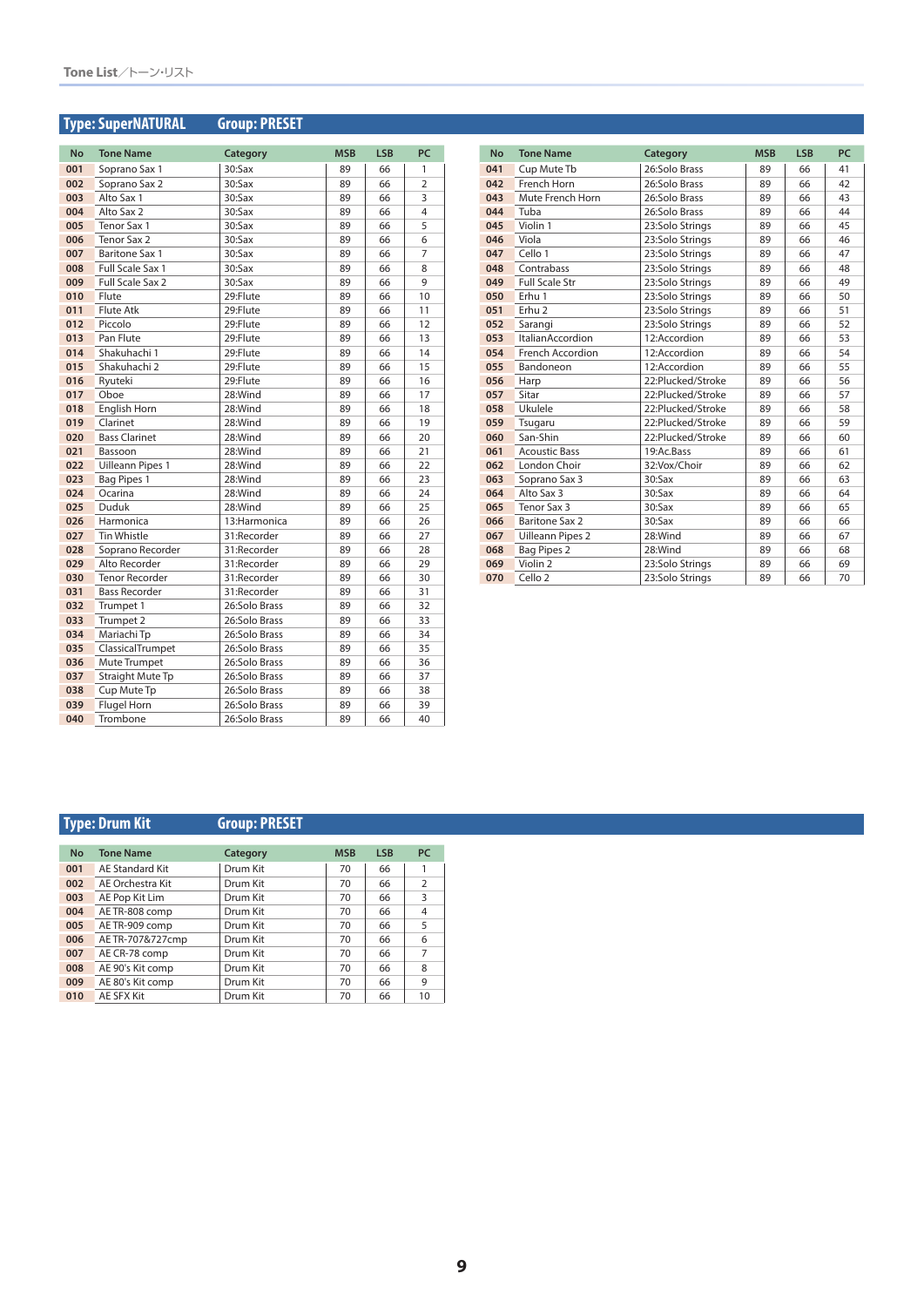# Drum Kit Key Assign List /ドラム・キット・キー・アサイン・リスト

|         |                       | 001: AE Standard Kit                 | 002: AE Orchestra Kit                | 003: AE Pop Kit Lim                | 004: AE TR-808 comp                | 005: AE TR-909 comp                |
|---------|-----------------------|--------------------------------------|--------------------------------------|------------------------------------|------------------------------------|------------------------------------|
|         | 21                    | TR-808 Kick 1aP                      | TR-808 Kick 1aP                      | Kick Drum 4                        | TR-808 Kick 1aP                    | TR-909 Kick 2bP                    |
|         | 22                    | Pop Kick 2                           | Pop Kick 2                           | Kick Drum 3                        | TR-808 Kick 1bP                    | TR-909 Kick 3P 1                   |
|         | 23                    | Pop Kick 1                           | Pop Kick 1                           | TR-808 Kick 1aP                    | TR-808 Kick 3bP                    | TR-909 Kick 1cP                    |
|         |                       | Lo-Bit Kick 1 P                      | Lo-Bit Kick 1 P                      | TR-808 Kick 3bP                    | TR-808 Kick 1cP                    | TR-909 Kick 2cP1                   |
| $C1$ 24 | 25                    | TM-2 Kick                            | TM-2 Kick                            | TR-606 Kick P 1                    | TR-808 Kick 3cP                    | TR-909 Kick Lp                     |
|         | 26                    | TR-909 Kick 4                        | TR-909 Kick 4                        | CR-78 Kick P                       | TR-808 Kick 4cP                    | TR-909 DistKickP                   |
|         | 27                    | High Q                               | Closed Hi-hat 1                      | High Q                             | High Q                             | High Q                             |
|         | 28                    | Elec Slap                            | Pedal Hi-hat 1                       | Elec Slap                          | Elec Slap                          | Elec Slap                          |
|         |                       | Scratch Push                         | Open Hi-hat 1                        | Scratch Push                       | Scratch Push                       | Scratch Push                       |
|         | 29<br>30 <sub>o</sub> | Scratch Pull                         | Ride Cymbal 2                        | <b>Scratch Pull</b>                | Scratch Pull                       | Scratch Pull                       |
|         | 31                    | Side Stick 2                         | Side Stick 2                         | Side Stick 2                       | Side Stick 2                       | Side Stick 2                       |
|         | 32                    | Square Click                         | Square Click                         | <b>Square Click</b>                | Square Click                       | <b>Square Click</b>                |
|         | 33                    | Metronome Click                      | <b>Metronome Click</b>               | <b>Metronome Click</b>             | <b>Metronome Click</b>             | Metronome Click                    |
|         | 34                    | Metronome Bell                       | Metronome Bell                       | Metronome Bell                     | Metronome Bell                     | Metronome Bell                     |
|         | 35                    | Kick Drum 1                          | Concert BD 2                         | Pop Kick 1                         | TR-808 Kick 4bP                    | TR-909 Kick 1bP                    |
| C2 36   |                       | Kick Drum 2                          | Concert BD 1                         | Pop Kick 2                         | TR-808 Kick 4aP                    | TR-909 Kick 1aP                    |
|         | 37                    | Side Stick 1                         | Side Stick 1                         | Elec Stick 4                       | TR-808 Rimshot P                   | TR-909 Rimshot P                   |
|         | 38                    | Reg.Snr 1                            | Concert SD 1                         | Pop Snr 2                          | TR-808 Snr 3a P                    | TR-909 Snr 3a P                    |
|         | 39                    | <b>TR-808 Clap 1</b>                 | Castanets 2                          | Pop Clap                           | TR-808 ClapS1 P1                   | TR-909 Clap 2 P                    |
|         | 40                    | Reg.Snr 3                            | Concert SD <sub>2</sub>              | Pop Snr 1                          | TR-808 Snr 3b P1                   | TR-909 Snr 3b P                    |
|         | 141                   | Low Tom 1                            | Timpani F                            | Soft Elec Tom 1                    | TR-808 LoTom P 1                   | TR-909 LoTom P 1                   |
|         | 42                    | Closed Hi-hat 1                      | Timpani F#                           | Pop Nz 2                           | TR-808 CIHH 3                      | <b>TR-909 CIHH 1</b>               |
|         | 43                    | Low Tom 4                            | Timpani G                            | Soft Elec Tom 2                    | TR-808 LoTom P 2                   | TR-909 LoTom P 2                   |
|         | 44                    | Pedal Hi-hat 1                       | Timpani G#                           | Pop Nz 4                           | TR-808 CIHH 1                      | TR-909 CIHH 2                      |
|         | 45                    | Mid Tom 1                            | Timpani A                            | Soft Elec Tom 3                    | TR-808 MidTom P1                   | TR-909 MidTom P1                   |
|         | 46<br>47              | Open Hi-hat 1                        | Timpani A#                           | Pop Nz 5                           | TR-808 OpHH                        | TR-909 OpHH                        |
|         |                       | Mid Tom 5                            | Timpani B                            | Soft Elec Tom 4                    | TR-808 MidTom P2                   | TR-909 MidTom P2                   |
| $C3$ 48 |                       | High Tom 1                           | Timpani c                            | Soft Elec Tom 5                    | TR-808 HiTom P 1                   | TR-909 HiTom P 1                   |
|         | 49                    | Crash Cym 1                          | Timpani c#                           | MG Nz Cym 5                        | TR-808 Cymbal 1                    | TR-909 Crash 1                     |
|         | 50                    | High Tom 5                           | Timpani d                            | Soft Elec Tom 6                    | TR-808 HiTom P 2                   | TR-909 HiTom P 2                   |
|         | 51<br>52              | Ride Cymbal 2                        | Timpani d#                           | Elec Ride 3                        | TR-808 Cymbal 4                    | TR-909 RideCym 1                   |
|         |                       | China Cym 1                          | Timpani e                            | MG Nz Rev Cym                      | TR-808 Rev Cym                     | TR-909 Rev Cym 2                   |
|         | 53                    | Ride Bell                            | Timpani f                            | Elec Ride 1                        | TR-808 Cymbal 5                    | TR-909 RideCym 2                   |
|         | 54                    | Tamborine 3<br>SplashCymbal 1        | Tamborine 3<br>SplashCymbal 3        | White Nz 2<br>MG Nz Cym 6          | TR-707 Tamb P<br>TR-808 Cymbal 2   | TR-707 Tamb P<br>TR-909 Crash 2    |
|         | 55<br>56              | Cowbell 2                            | Cowbell 2                            | White Nz 3                         | TR-808 Cowbell 1                   | TR-707 Cowbell 1                   |
|         | 57                    | Crash Cym 3                          | Concert Cym2                         | MG Nz Cym 7                        | TR-808 Cymbal 3                    | TR-909 Crash 4                     |
|         | 58                    | Vibra-slap                           | Vibra-slap                           | White Nz 4                         | TR-727 Quijada                     | TR-727 Quijada                     |
|         | 59                    | Ride Cymbal 3                        | Concert Cym1                         | Elec Ride 2                        | TR-808 Cymbal 6                    | TR-909 RideCym 3                   |
|         |                       | High Bongo                           | High Bongo                           | Elec Stick 1                       | TR-727 Bongo Hi                    | TR-727 Bongo Hi                    |
| C4 60   | 61                    | Low Bongo                            | Low Bongo                            | Elec Stick 2                       | TR-727 Bongo Lo                    | TR-727 Bongo Lo                    |
|         | 62                    | Conga Hi Mt 1                        | Conga Hi Mt 1                        | Nz Atk 3                           | TR-808 CongaHi P                   | TR-727 CongaMtHiP                  |
|         | 63                    | Conga Hi Op 2                        | Conga Hi Op 2                        | Nz Atk 2                           | TR-808 CongaMidP                   | TR-727CongaOpHiP                   |
|         | 64                    | Conga Lo Op 2                        | Conga Lo Op 2                        | Nz Atk 1                           | TR-808 CongaLo P                   | TR-727 CongaLoP2                   |
|         |                       | High Timbale 2                       | High Timbale 2                       | TR-727 Timbal Hi                   | TR-727 Timbal Hi                   | TR-727 Timbal Hi                   |
|         | 65<br>66              | Low Timbale 2                        | Low Timbale 2                        | TR-727 Timbal Lo                   | TR-727 Timbal Lo                   | TR-727 Timbal Lo                   |
|         | 67                    | Agogo Hi                             | Agogo Hi                             | TR-727 Agogo Hi                    | TR-727 Agogo Hi                    | TR-727 Agogo Hi                    |
|         | 68                    | Agogo Lo                             | Agogo Lo                             | TR-727 Agogo Lo                    | TR-727 Agogo Lo                    | TR-727 Agogo Lo                    |
|         | 69                    | Cabasa 1                             | Cabasa 1                             | TR-727 Cabasa P                    | TR-727 Cabasa P                    | TR-727 Cabasa P                    |
|         | 70<br>71              | Maracas 1                            | Maracas 1                            | Nz Maracas                         | TR-808 MaracasP                    | TR-727 MaracasP1                   |
|         |                       | Short Whistle                        | Short Whistle                        | TR-727 Whistle 2                   | TR-727 Whistle 2                   | TR-727 Whistle 2                   |
| $C5$ 72 |                       | Long Whistle                         | Long Whistle                         | TR-727 Whistle 1                   | TR-727 Whistle 1                   | TR-727 Whistle 1                   |
|         | 73                    | Guiro 1                              | Guiro 1                              | CR-78 Guiro 3                      | CR-78 Guiro 3                      | CR-78 Guiro 3                      |
|         | 74                    | Guiro 2                              | Guiro 2                              | CR-78 Guiro 1                      | CR-78 Guiro 1                      | CR-78 Guiro 1<br>TR-808 Claves P   |
|         | 75<br>76              | Claves <sub>2</sub><br>Wood Block Hi | Claves <sub>2</sub><br>Wood Block Hi | CR-78 Claves P<br>Wood Block Hi    | TR-808 Claves P<br>Wood Block Hi   | Wood Block Hi                      |
|         |                       | Wood Block Lo                        | Wood Block Lo                        | Wood Block Lo                      | Wood Block Lo                      | Wood Block Lo                      |
|         | 78                    | Cuica Hi                             | Cuica Hi                             | Cuica Hi                           | Cuica Hi                           | Cuica Hi                           |
|         | 79                    | Cuica Lo                             | Cuica Lo                             | Cuica Lo                           | Cuica Lo                           | Cuica Lo                           |
|         | 80                    | Triangle Mt 1                        | Triangle Mt 1                        | Triangle Mt 1                      | Triangle Mt 1                      | Triangle Mt 1                      |
|         | 81                    | Triangle Op                          | Triangle Op                          | Triangle Op                        | Triangle Op                        | Triangle Op                        |
|         | 82                    | Shaker 1                             | Shaker 1                             | TR-626 Shaker                      | TR-626 Shaker                      | TR-626 Shaker                      |
|         | 83                    | Jingle Bell 1                        | Jingle Bell 1                        | Jingle Bell 1                      | Jingle Bell 1                      | Jingle Bell 1                      |
| C6 84   |                       | <b>Bell Tree</b>                     | <b>Bell Tree</b>                     | TR-727 Str Chime                   | TR-727 Str Chime                   | TR-727 Str Chime                   |
|         | 85                    | Castanets 1                          | Castanets 1                          | Castanets 1                        | Castanets 1                        | Castanets 1                        |
|         | 86                    | Mute Surdo                           | Mute Surdo                           | Mute Surdo                         | Mute Surdo                         | Mute Surdo                         |
|         | 87                    | Open Surdo                           | Open Surdo                           | Open Surdo                         | Open Surdo                         | Open Surdo                         |
|         | 88                    | Applause                             | Applause                             | Rain                               | Rain                               | Rain                               |
|         | 89                    | Studio Clap                          | Studio Clap                          | Studio Clap                        | TR-808 ClapS2 P                    | TR-909 Clap 3 P                    |
|         | 90                    | <b>Real Clap</b>                     | Real Clap                            | Real Clap                          | TR-808 ClapL1 P                    | TR-909 DistClapP                   |
|         | 91                    | R8 Clap 2                            | R8 Clap 2                            | R8 Clap 2                          | TR-808 ClapL2 P                    | TR-909 Snr 3c P                    |
|         | 92                    | Club FinSnap w                       | Club FinSnap w                       | Club FinSnap w                     | TR-808 Snr 3c P1                   | TR-909 Snr 3d P                    |
|         | 93<br>94              | El.Bass Nz 1 w                       | El.Bass Nz 1 w                       | El.Bass Nz 1 w                     | TR-808 Snr 2c P                    | TR-909 Snr 1a P                    |
|         | 95                    | El.Bass Nz 1 wRv                     | El.Bass Nz 1 wRv                     | El.Bass Nz 1 wRv                   | TR-808 Snr 1a P2                   | TR-909 Snr 1b P                    |
|         |                       | El.Bass Nz 2 w<br>El.Bass Nz 2 wRv   | El.Bass Nz 2 w                       | El.Bass Nz 2 w                     | TR-808 Snr 1b P                    | TR-909 Snr 1c P                    |
| $C7$ 96 |                       | SteelGtrNz 5 w                       | El.Bass Nz 2 wRv<br>SteelGtrNz 5 w   | El.Bass Nz 2 wRv<br>SteelGtrNz 5 w | TR-808 Snr 1c P<br>TR-808 Snr 2a P | TR-909 Snr 1d P<br>TR-909 Snr 2a P |
|         | 97                    | Jingle Bell 2                        | Jingle Bell 2                        | Jingle Bell 2                      | TR-808 Snr 2b P1                   | TR-909 Snr 2b P                    |
|         | 98<br>  99            | TR-626 Shaker w                      | TR-626 Shaker w                      | TR-626 Shaker w                    | TR-626 Shaker w                    | TR-909 Snr 2c P                    |
|         | 100                   | Shaker w                             | Shaker w                             | Shaker w                           | Shaker w                           | TR-909 Snr 2d P                    |
|         | 101                   | Pop Nz 1                             | Pop Nz 1                             | Pop Nz 1                           | Pop Nz 1                           | TR-909 DstSnr1P1                   |
|         |                       | 102 Pop Nz 3                         | Pop Nz 3                             | Pop Nz 3                           | Pop Nz 3                           | TR-909 DstSnr2P1                   |
|         | 103                   | Pop Nz 6                             | Pop Nz 6                             | Pop Nz 6                           | Pop Nz 6                           | MG Nz Cym 4                        |
|         |                       | 104 MG Nz Rev Cym                    | MG Nz Rev Cym                        | MG Nz Rev Cym                      | MG Nz Rev Cym                      | TR-909 Kick Rev                    |
|         | 105                   | TR-909 Ride Rev2                     | TR-909 Ride Rev2                     | TR-909 Ride Rev2                   | TR-909 Ride Rev2                   | TR-909 DstKickRv                   |
|         |                       | 106 White Nz 3                       | White Nz 3                           | White Nz 3                         | White Nz 3                         | White Nz 3                         |
|         | 107                   | White Nz 2                           | White Nz 2                           | White Nz 2                         | White Nz 2                         | White Nz 2                         |
|         | $C8$ 108              | White Nz 4                           | White Nz 4                           | White Nz 4                         | White Nz 4                         | White Nz 4                         |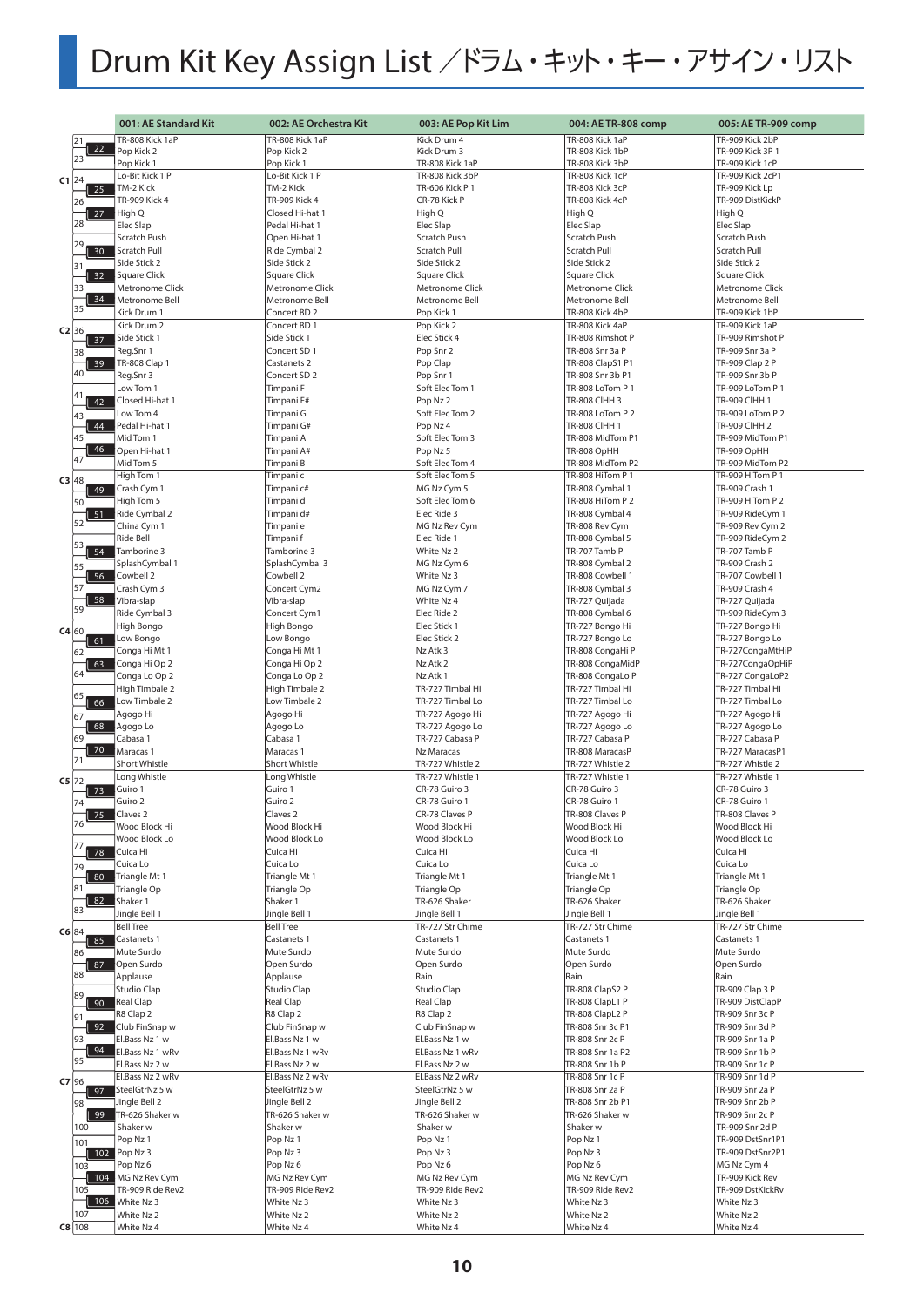|         |           | 006: AE TR-707&727cmp               | 007: AE CR-78 comp                   | 008: AE 90's Kit comp              | 009: AE 80's Kit comp               | 010: AE SFX Kit                   |
|---------|-----------|-------------------------------------|--------------------------------------|------------------------------------|-------------------------------------|-----------------------------------|
|         | 21        | TR-626 Kick 2 P                     | TR-808 Kick 1aP                      | Kick Drum 4                        | Synth Kick 8                        |                                   |
|         | 22        | Lite Kick P                         | TR-808 Kick 1bP                      | Kick Drum 3                        | Vint Kick P                         |                                   |
|         | 23        | TR-606 Kick P 1                     | TR-808 Kick 3bP                      | Kick Drum 1                        | Mix Kick 2                          |                                   |
| $C1$ 24 |           | CR-78 Kick P                        | TR-808 Kick 1cP                      | Kick Drum 9                        | HashKick 2 P                        |                                   |
|         | 25        | Vint Kick P                         | TR-808 Kick 4aP                      | Kick Drum 8                        | TR-909 Kick 4                       |                                   |
|         | 26        | TR-626 Kick 1 P                     | TR-606 Kick P 1                      | Lo-Bit Kick 2 P                    | HashKick 1 P                        |                                   |
|         | 27<br>28  | High Q<br>Elec Slap                 | High Q<br>Elec Slap                  | High Q<br><b>Elec Slap</b>         | High Q<br>Elec Slap                 |                                   |
|         |           | Scratch Push                        | Scratch Push                         | <b>Scratch Push</b>                | Scratch Push                        |                                   |
|         | 29<br>30  | Scratch Pull                        | Scratch Pull                         | <b>Scratch Pull</b>                | Scratch Pull                        |                                   |
|         | 31        | Side Stick 2                        | Side Stick 2                         | Side Stick 2                       | Side Stick 2                        |                                   |
|         | 32        | Square Click                        | Square Click                         | <b>Square Click</b>                | <b>Square Click</b>                 |                                   |
|         | 33        | Metronome Click                     | Metronome Click                      | Metronome Click                    | <b>Metronome Click</b>              |                                   |
|         | 34<br>35  | Metronome Bell                      | Metronome Bell                       | Metronome Bell                     | Metronome Bell                      |                                   |
|         |           | TR-707 Kick 2 P                     | Lite Kick P                          | Reg.Kick ffP                       | TM-2 Kick                           |                                   |
| $C2$ 36 |           | <b>TR-707 Kick 1 P</b>              | CR-78 Kick P<br>CR-78 Rimshot        | Lo-Bit Kick 1 P<br>Lo-Bit Stk P    | Lo-Bit Kick 1 P<br>Vint Stick P     |                                   |
|         | 37<br>38  | TR-707 Rimshot<br>TR-707 Snr 1a P   | CR-78 Snr                            | Lo-Bit Snr1P                       | DanceHallSnr 1                      |                                   |
|         | 39        | TR-707 Clap P                       | R8 Clap 1                            | Dist Clap 1                        | Old Clap P                          | High Q                            |
|         | 40        | TR-707 Snr 2a P                     | Lite Snr                             | Reg.Snr ff P                       | TR-626 Snr 1b P1                    | Elec Slap                         |
|         |           | TR-707 LoTom P 1                    | TR-808 LoTom P 1                     | PowerLowTom 1                      | SimV Tom 1 P 1                      | Scratch Push                      |
|         | 41<br>42  | TR-707 CIHH                         | CR-78 Hi-hat                         | S13 CIHH Tip 1                     | TR-707 CIHH                         | Scratch Pull                      |
|         | 43        | TR-707 LoTom P 2                    | TR-808 LoTom P 2                     | PowerLowTom 2                      | SimV Tom 1 P 2                      | Side Stick 2                      |
|         | 44<br>45  | TR-707 OpHH 1                       | CR-78 Cymbal 1                       | <b>S13 PHH 1</b>                   | TR-707 OpHH 1                       | Square Click                      |
|         | 46        | TR-707 MidTom P1<br>TR-707 OpHH 2   | TR-808 MidTom P1<br>CR-78 Cymbal 2   | PowerMidTom 1<br>S13 OpHH          | SimV Tom 2 P 1<br>TR-707 OpHH 2     | Metronome Click<br>Metronome Bell |
|         | 47        | TR-707 MidTom P2                    | TR-808 MidTom P2                     | PowerMidTom 3                      | SimV Tom 2 P 2                      | <b>GtFret Noise</b>               |
|         |           | TR-707 HiTom P 1                    | TR-808 HiTom P 1                     | Power HiTom 1                      | SimV Tom 3 P 1                      | Cut Noise Up                      |
| $C3$ 48 | 49        | TR-707 CrashCym1                    | MG Nz Cym 1                          | Crash Cym 1                        | TR-626 CrashCym1                    | Cut Noise Dw                      |
|         | 50        | TR-707 HiTom P 2                    | TR-808 HiTom P 2                     | Power HiTom 2                      | SimV Tom 3 P 2                      | Slap St.Bass                      |
|         | 51        | TR-707 RideCym 1                    | TR-808 Cymbal 4                      | Ride Cymbal 2                      | TR-626 RideCym 1                    | <b>Fl.Key Click</b>               |
|         | 52        | TR-707 Rev Cym                      | MG Nz Rev Cym                        | China Cym 1                        | TR-626 Rev Cym                      | Laughing                          |
|         | 53        | TR-707 RideCym 3                    | TR-808 Cymbal 5<br>CR-78 Tamb        | <b>Ride Bell</b>                   | TR-626 RideCup                      | Scream                            |
|         | 54        | TR-707 Tamb P<br>TR-707 CrashCym3   | MG Nz Cym 3                          | Tamborine 3<br>SplashCymbal 1      | TR-707 Tamb P<br>TR-626 CrashCym3   | Punch<br><b>Heart Beat</b>        |
|         | 55<br>56  | TR-707 Cowbell 1                    | CR-78 Metal Bt P                     | Cowbell 2                          | TR-707 Cowbell 1                    | Footsteps 1                       |
|         | 57        | TR-707 CrashCym2                    | MG Nz Cym 2                          | Crash Cym 3                        | TR-626 ChinaCym                     | Footsteps 2                       |
|         | 59        | 58 TR-727 Quijada                   | TR-727 Quijada                       | Vibra-slap                         | TR-727 Quijada                      | Applause                          |
|         |           | TR-707 RideCym 2                    | TR-606 Cymbal 1                      | Ride Cymbal 3                      | TR-626 RideCym 2                    | Door Creak                        |
| C4 60   |           | TR-727 Bongo Hi<br>TR-727 Bongo Lo  | CR-78 Bongo Hi P<br>CR-78 Bongo Lo P | High Bongo<br>Low Bongo            | TR-727 Bongo Hi<br>TR-727 Bongo Lo  | Door<br>Scratch 1                 |
|         | 61<br>62  | TR-727CongaMtHiP                    | TR-808 CongaHi P                     | Conga Hi Mt 1                      | TR-626CongaMtHi1                    | <b>Wind Chimes</b>                |
|         | 63        | TR-727CongaOpHiP                    | TR-808 CongaMidP                     | Conga Hi Op 2                      | TR-626CongaOpHi1                    | Car Engine                        |
|         | 64        | TR-727 CongaLoP2                    | CR-78 Conga Lo P                     | Conga Lo Op 2                      | TR-727 CongaLoP1                    | Car Stop                          |
|         | 65        | TR-727 Timbal Hi                    | TR-727 Timbal Hi                     | High Timbale 2                     | TR-626 Timbal Hi                    | Car Pass                          |
|         | 66        | TR-727 Timbal Lo<br>TR-727 Agogo Hi | TR-727 Timbal Lo<br>TR-727 Agogo Hi  | Low Timbale 2<br>Agogo Hi          | TR-626 Timbal Lo<br>TR-727 Agogo Hi | Car Crash<br>Siren                |
|         | 67<br>68  | TR-727 Agogo Lo                     | TR-727 Agogo Lo                      | Agogo Lo                           | TR-727 Agogo Lo                     | Train                             |
|         | 69        | TR-727 Cabasa P                     | TR-727 Cabasa P                      | Cabasa 1                           | TR-727 Cabasa P                     | Jetplane                          |
|         | 70        | TR-727 MaracasP1                    | CR-78 Maracas P1                     | Maracas 1                          | TR-727 MaracasP1                    | Helicopter                        |
|         |           | TR-727 Whistle 2                    | TR-727 Whistle 2                     | Short Whistle                      | TR-727 Whistle 2                    | Starship                          |
| $C5$ 72 |           | TR-727 Whistle 1                    | TR-727 Whistle 1                     | Long Whistle                       | TR-727 Whistle 1                    | Gun Shot                          |
|         | 73<br>74  | CR-78 Guiro 3<br>CR-78 Guiro 1      | CR-78 Guiro 3<br>CR-78 Guiro 1       | Guiro 1<br>Guiro 2                 | CR-78 Guiro 3<br>CR-78 Guiro 1      | Machine Gun<br>Lasergun           |
|         | 75        | TR-808 Claves P                     | CR-78 Claves P                       | Claves <sub>2</sub>                | TR-626 Claves                       | Explosion                         |
|         | 76        | Wood Block Hi                       | Wood Block Hi                        | Wood Block Hi                      | Wood Block Hi                       | Dog                               |
|         | 77        | Wood Block Lo                       | Wood Block Lo                        | Wood Block Lo                      | Wood Block Lo                       | <b>Horse Gallop</b>               |
|         | 78        | Cuica Hi                            | Cuica Hi                             | Cuica Hi                           | Cuica Hi                            | <b>Birds</b>                      |
|         | 79        | Cuica Lo                            | Cuica Lo                             | Cuica Lo                           | Cuica Lo                            | Rain                              |
|         | 80<br>81  | Triangle Mt 1<br>Triangle Op        | Triangle Mt 1<br>Triangle Op         | Triangle Mt 1<br>Triangle Op       | Triangle Mt 1<br>Triangle Op        | Thunder<br>Wind                   |
|         | 82        | TR-626 Shaker                       | TR-626 Shaker                        | Shaker 1                           | TR-626 Shaker                       | Seashore                          |
|         | 83        | Jingle Bell 1                       | Jingle Bell 1                        | Jingle Bell 1                      | Jingle Bell 1                       | Stream                            |
| C6 84   |           | TR-727 Str Chime                    | TR-727 Str Chime                     | <b>Bell Tree</b>                   | TR-727 Str Chime                    | <b>Bubble</b>                     |
|         | 85        | Castanets 1                         | Castanets 1                          | Castanets 1                        | Castanets 1                         |                                   |
|         | 86        | Mute Surdo<br>Open Surdo            | Mute Surdo<br>Open Surdo             | Mute Surdo<br>Open Surdo           | Mute Surdo<br>Open Surdo            |                                   |
|         | 87<br>88  | Rain                                | Rain                                 | Rain                               | Rain                                |                                   |
|         |           | TR-707 Snr 1b P                     | TR-808 Snr 1a P1                     | Lo-Bit Snr2P                       | Lo-Fi Snr                           |                                   |
|         | 89<br>90  | TR-707 Snr 2b P                     | TR-808 Snr 3c P2                     | <b>Real Clap</b>                   | Sim Snr                             |                                   |
|         | 91        | R8 Clap 2                           | R8 Clap 2                            | R8 Clap 2                          | R8 Clap 2                           |                                   |
|         | 92<br>93  | Club FinSnap w<br>El.Bass Nz 1 w    | Club FinSnap w                       | Club FinSnap w                     | Club FinSnap w                      |                                   |
|         | 94        | El.Bass Nz 1 wRv                    | El.Bass Nz 1 w<br>El.Bass Nz 1 wRv   | El.Bass Nz 1 w<br>El.Bass Nz 1 wRv | El.Bass Nz 1 w<br>El.Bass Nz 1 wRv  |                                   |
|         | 95        | El.Bass Nz 2 w                      | El.Bass Nz 2 w                       | El.Bass Nz 2 w                     | El.Bass Nz 2 w                      |                                   |
| $C7$ 96 |           | El.Bass Nz 2 wRv                    | El.Bass Nz 2 wRv                     | El.Bass Nz 2 wRv                   | El.Bass Nz 2 wRv                    |                                   |
|         | 97        | SteelGtrNz 5 w                      | SteelGtrNz 5 w                       | SteelGtrNz 5 w                     | SteelGtrNz 5 w                      |                                   |
|         | 98        | Jingle Bell 2                       | Jingle Bell 2                        | Jingle Bell 2                      | Jingle Bell 2                       |                                   |
|         | 99<br>100 | TR-626 Shaker w<br>Shaker w         | TR-626 Shaker w<br>Shaker w          | TR-626 Shaker w<br>Shaker w        | TR-626 Shaker w<br>Shaker w         |                                   |
|         | 101       | Pop Nz 1                            | Pop Nz 1                             | Pop Nz 1                           | Pop Nz 1                            |                                   |
|         |           | 102 Pop Nz 3                        | Pop Nz 3                             | Pop Nz 3                           | Pop Nz 3                            |                                   |
|         | 103       | Pop Nz 6                            | Pop Nz 6                             | Pop Nz 6                           | Pop Nz 6                            |                                   |
|         |           | 104 MG Nz Rev Cym                   | MG Nz Rev Cym                        | MG Nz Rev Cym                      | MG Nz Rev Cym                       |                                   |
|         | 105       | TR-909 Ride Rev2                    | TR-909 Ride Rev2                     | TR-909 Ride Rev2                   | TR-909 Ride Rev2                    |                                   |
|         | 107       | 106 White Nz 3<br>White Nz 2        | White Nz 3<br>White Nz 2             | White Nz 3<br>White Nz 2           | White Nz 3<br>White Nz 2            |                                   |
|         | $C8$ 108  | White Nz 4                          | White Nz 4                           | White Nz 4                         | White Nz 4                          |                                   |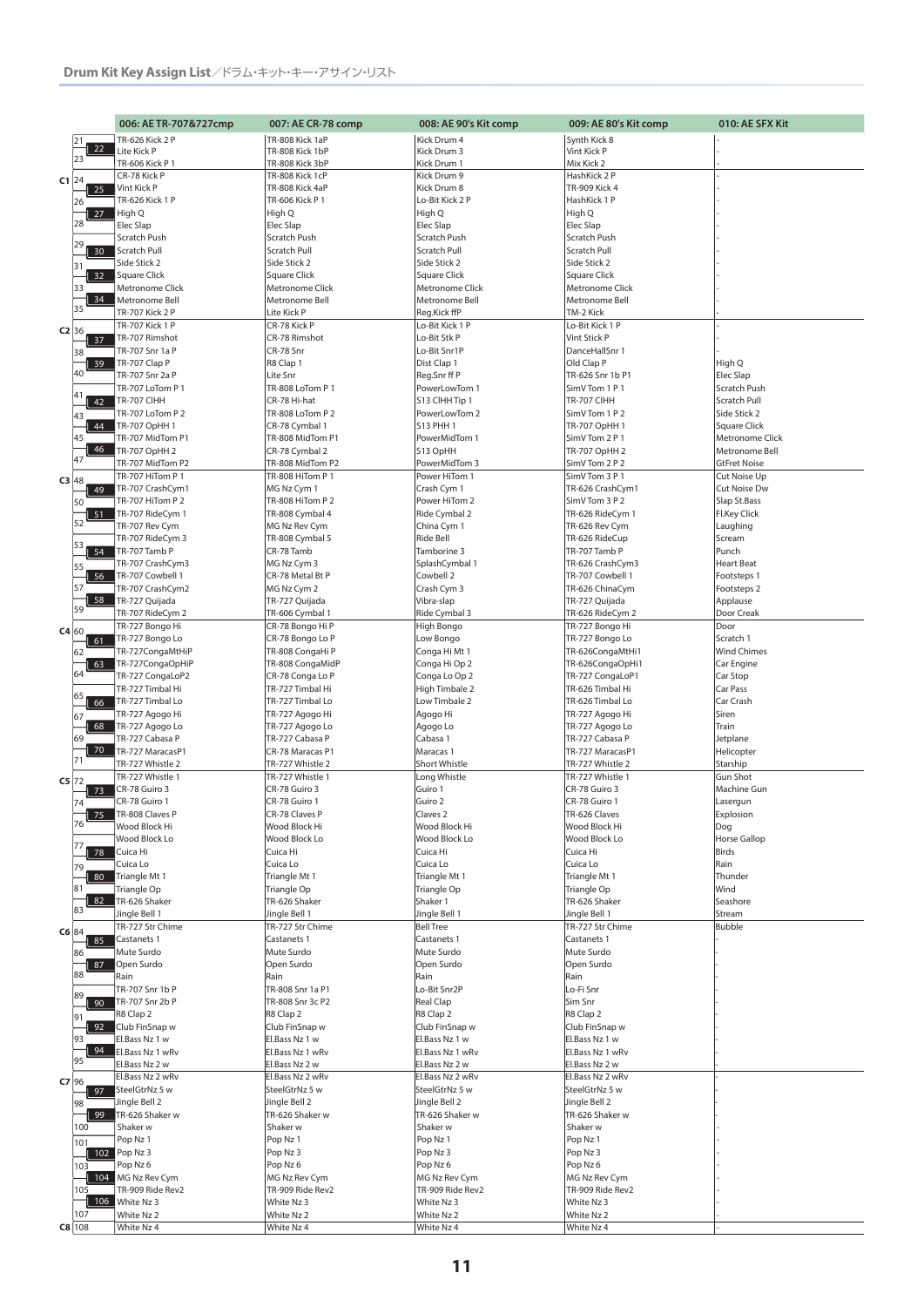## Wave List /ウェーブ・リスト

**No Wave Name**  $\overline{15}$ 

### **Wave Bank A**

| No             | <b>Wave Name</b>          |
|----------------|---------------------------|
| $\mathbf{1}$   | Piano 1 L                 |
| $\overline{2}$ | Piano 1 R                 |
| 3              | Piano 2 A                 |
| 4              | Piano 2 B                 |
| 5              | Piano 2 C                 |
| 6              | C Piano p                 |
| 7              | C Piano f                 |
| 8              | Vint.EP mp A              |
| 9              | Vint.EP mp B              |
| 10             | Vint.EP mp C              |
| 11             | Vint.EPfA<br>Vint.EPfB    |
| 12<br>13       | Vint.EPfC                 |
| 14             | Vint.EP ff A              |
| 15             | Vint.EP ff B              |
| 16             | Vint.EP ff C              |
| 17             | Stage EP                  |
| 18             | Wurly mp                  |
| 19             | Wurly mf                  |
| 20             | Wurly f                   |
| 21             | Soft SA EP A              |
| 22             | Soft SA EP B              |
| 23             | Soft SA EP C              |
| 24             | 80's E.Pno 1              |
| 25             | 80's E.Pno 2              |
| 26             | 80's E.Pno 3              |
| 27             | 80's E.Pno 4              |
| 28             | Hard E.Piano              |
| 29             | FM E.Piano A              |
| 30             | FM E.Piano B              |
| 31             | FM E.Piano C              |
| 32             | Huge MIDI                 |
| 33             | Celesta                   |
| 34             | Music Box                 |
| 35             | ClavDB Brt A              |
| 36             | ClavDB Brt B              |
| 37             | ClavDB Brt C              |
| 38             | Clav Rls Nz               |
| 39             | Clav Wave                 |
| 40             | Reg.Clav                  |
| 41             | Harpsi A L                |
| 42             | Harpsi A R                |
| 43             | Harpsi B L                |
| 44             | Harpsi B R                |
| 45             | Harpsi C L                |
| 46             | Harpsi C R                |
| 47             | JLOrg1 Slw L              |
| 48             | JLOrg1 Slw R              |
| 49             | JLOrg1 Fst L              |
| 50             | JLOrg1 Fst R              |
| 51             | JLOrg2 Slw L              |
| 52             | JLOrg2 Slw R              |
| 53             | JLOrg2 Fst L              |
| 54             | JLOrg2 Fst R              |
| 55             | Rot.Org Fst               |
| 56             | Organ Basic               |
| 57             | <b>Ballad Organ</b>       |
| 58             | Organ Wave 1              |
| 59             | Organ Wave 2              |
| 60             | Perc Organ 1              |
| 61             | Perc Organ 2              |
| 62             | B3 Perc 1 A               |
| 63             | B3 Perc 1 B               |
| 64             | B3 Perc 1 C               |
| 65             | B3 Perc 2 A               |
| 66             | B3 Perc 2 B               |
| 67             | B3 Perc 2 C               |
| 68             | Vint.Organ<br>Positive '8 |
| 69<br>70       | Pipe Organ                |
| 71             | CathedralOrg              |
| 72             | Nylon Gtr pA              |
| 73             | Nylon Gtr pB              |
| 74             | Nylon Gtr pC              |
| 75             | Nylon Gtr fA              |
|                |                           |

| <b>No</b>  | <b>Wave Name</b>                       |
|------------|----------------------------------------|
| 76         | Nylon Gtr fB                           |
| 77         | Nylon Gtr fC                           |
| 78         | BrtN.Gtr p A                           |
| 79         | BrtN.Gtr p B                           |
| 80<br>81   | BrtN.Gtr p C<br>BrtN.Gtr f A           |
| 82         | BrtN.Gtr f B                           |
| 83         | BrtN.Gtr f C                           |
| 84         | Pk Stl Gt p                            |
| 85         | Pk Stl Gt mf                           |
| 86         | Pk Stl Gt f                            |
| 87         | <b>Steel Gtr</b>                       |
| 88         | Bright Gtr A                           |
| 89         | Bright Gtr B                           |
| 90         | Bright Gtr C                           |
| 91         | Jazz Gtr 1 A                           |
| 92         | Jazz Gtr 1<br>B                        |
| 93<br>94   | Jazz Gtr 1 C<br>Jazz Gtr 2 A           |
| 95         | Jazz Gtr 2 B                           |
| 96         | Jazz Gtr 2 C                           |
| 97         | <b>BrightSTGtrA</b>                    |
| 98         | <b>BrightSTGtrB</b>                    |
| 99         | BrightSTGtrC                           |
| 100        | <b>ST Guitar</b>                       |
| 101        | Clean Gtr A                            |
| 102        | Clean Gtr B                            |
| 103        | Clean Gtr C                            |
| 104        | Funk Gtr A                             |
| 105        | Funk Gtr B                             |
| 106<br>107 | Funk Gtr C                             |
| 108        | <b>Nasty Gtr</b><br><b>TC Mute Gtr</b> |
| 109        | Funk MtGtr A                           |
| 110        | Funk MtGtr B                           |
| 111        | Funk MtGtr C                           |
| 112        | Overdrive                              |
| 113        | Distortion                             |
| 114        | Dist Gtr A                             |
| 115        | Dist Gtr B                             |
| 116        | Dist Gtr C                             |
| 117<br>118 | <b>Mute Dist</b><br>Harm Gtr 1         |
| 119        | Harm Gtr 2                             |
| 120        | Harp A                                 |
| 121        | Harp B                                 |
| 122        | Harp C                                 |
| 123        | Banjo                                  |
| 124        | <b>Sitar DroneA</b>                    |
| 125        | <b>Sitar DroneB</b>                    |
| 126        | Sitar DroneC                           |
| 127<br>128 | E.Sitar A<br>E.Sitar B                 |
| 129        | E.Sitar C                              |
| 130        | Santur A                               |
| 131        | Santur B                               |
| 132        | Santur C                               |
| 133        | Yanggin                                |
| 134        | Shamisen                               |
| 135        | Koto A                                 |
| 136        | Koto B                                 |
| 137        | Koto C                                 |
| 138        | Taisho Koto                            |
| 139<br>140 | Ac Bass 1<br>Ac Bass 2                 |
| 141        | Fng.EB mf A                            |
| 142        | Fng.EB mf B                            |
| 143        | Fng.EB mf C                            |
| 144        | Fng.EB ff A                            |
| 145        | Fng.EB ff B                            |
| 146        | Fng.EB ff C                            |
| 147        | JzBass mp A                            |
| 148        | JzBass mp B                            |
| 149        | JzBass mp C                            |
| 150        | JzBass mf A                            |

| <b>No</b> | <b>Wave Name</b>             |
|-----------|------------------------------|
| 151       | JzBass mf B                  |
| 152       | JzBass mf C                  |
| 153       | <b>JzBass Pick</b>           |
| 154       | Slp.E.BassA                  |
| 155       | Slp.E.BassB                  |
| 156       | Slp.E.BassC                  |
| 157       | Jazz Slap A                  |
| 158       | Jazz Slap B                  |
| 159       | Jazz Slap C                  |
| 160       | <b>Fretless A</b>            |
| 161       | <b>Fretless B</b>            |
| 162       | Fretless <sub>C</sub>        |
| 163       | MG Bass 1                    |
| 164       | MG Bass 2                    |
| 165       | <b>R&amp;B Bass</b>          |
| 166       | MC Bass A                    |
| 167       | MC Bass B                    |
| 168       | MC Bass C                    |
| 169       | SynBass Wave                 |
| 170       | MG Bass A                    |
| 171       | MG Bass B                    |
| 172       | MG Bass C                    |
| 173       | <b>Flute Vib</b>             |
| 174       | <b>Flute Fx</b>              |
| 175       | Piccolo 1<br>Α               |
| 176       | Piccolo 1<br>B               |
| 177       | Piccolo 1<br>C               |
| 178       | Piccolo <sub>2</sub>         |
| 179       | Pan Flute                    |
| 180       | Shakuhachi                   |
| 181       | Clarinet                     |
| 182       | Oboe Vib                     |
| 183       | Eng.Horn A                   |
| 184       | Eng.Horn B                   |
| 185       | Eng.Horn C                   |
| 186       | Bassoon A                    |
| 187       | Bassoon B                    |
| 188       | Bassoon C                    |
| 189       | Recorder 1 A                 |
| 190       | Recorder 1<br>B              |
| 191       | Recorder 1<br>C              |
| 192       | Recorder 2                   |
| 193       | SopranoSax A                 |
| 194       | SopranoSax B                 |
| 195       |                              |
| 196       | SopranoSax C<br>Alto Sax Vib |
| 197       |                              |
| 198       | Tenor Sax                    |
|           | Bari.Sax A                   |
| 199       | Bari.Sax B                   |
| 200       | Bari.Sax C                   |
| 201       | Musette                      |
| 202       | Accord 4' A                  |
| 203       | Accord 4' B                  |
| 204       | Accord 4' C                  |
| 205       | Accord 8' A                  |
| 206       | Accord 8' B                  |
| 207       | Accord 8' C                  |
| 208       | Harmonica A                  |
| 209       | Harmonica B                  |
| 210       | Harmonica C                  |
| 211       | <b>Blues G-harp</b>          |
| 212       | Flugel A                     |
| 213       | Flugel B                     |
| 214       | Flugel C                     |
| 215       | Wide Tp A                    |
| 216       | Wide Tp B                    |
| 217       | Wide Tp C                    |
| 218       | Tp Vib                       |
| 219       | Mute Tp A                    |
| 220       | Mute Tp B                    |
| 221       | Mute Tp C                    |
| 222       | Mute Tp Harm                 |
| 223       | Mute Tp Nz                   |
| 224       | Trombone A                   |
| 225       | Trombone B                   |

| No  | <b>Wave Name</b>      |
|-----|-----------------------|
| 226 | Trombone C            |
| 227 | Sousaphone A          |
| 228 | Sousaphone B          |
| 229 | Sousaphone C          |
| 230 | F.HornSolo A          |
| 231 | F.HornSolo B          |
| 232 | F.HornSolo C          |
| 233 | F.Horns A             |
| 234 | F.Horns B             |
| 235 | F.Horns C             |
| 236 | Tpt Sect. A           |
| 237 | Tpt Sect. B           |
| 238 | Tpt Sect. C           |
| 239 | OctBrass A L          |
| 240 | OctBrass A R          |
| 241 | OctBrass BL           |
| 242 | OctBrass B R          |
| 243 | OctBrass CL           |
| 244 | OctBrass CR           |
| 245 | <b>XP Brass</b>       |
| 246 | <b>Brass Attack</b>   |
| 247 | OrchUnis A L          |
| 248 | OrchUnis A R          |
| 249 | OrchUnis B L          |
| 250 | OrchUnis B R          |
| 251 | OrchUnis CL           |
| 252 | OrchUnis CR           |
| 253 | Violin A              |
| 254 | Violin B              |
| 255 | Violin $\overline{C}$ |
| 256 | Violin Vib            |
| 257 | Viola Vib             |
| 258 | Cello Vib             |
| 259 | Contrabass            |
| 260 | Strings 1 L           |
| 261 | Strings 1 R           |
| 262 | Strings 2 AL          |
| 263 | Strings 2 AR          |
| 264 | Strings 2 BL          |
| 265 | Strings 2 BR          |
| 266 | Strings 2 CL          |
| 267 | Strings 2 CR          |
| 268 | Trem Str A L          |
| 269 | Trem Str A R          |
| 270 | Trem Str B L          |
| 271 | Trem Str B R          |
| 272 | Trem Str C L          |
| 273 | Trem Str C R          |
| 274 | <b>Str Stacc AL</b>   |
| 275 | <b>Str Stacc AR</b>   |
| 276 | <b>Str Stacc BL</b>   |
| 277 | <b>Str Stacc BR</b>   |
| 278 | <b>Str Stacc CL</b>   |
| 279 | Str Stacc CR          |
| 280 | Pizz p L              |
| 281 | Pizz p R              |
| 282 | Pizz f L              |
| 283 | Pizz f R              |
| 284 | Pizzagogo             |
| 285 | MC Super Saw          |
| 286 | Unison Saw A          |
| 287 | Unison Saw B          |
| 288 | Unison Saw C          |
| 289 | Super Saw A           |
| 290 | Super Saw B           |
| 291 | Super Saw C           |
| 292 | <b>Trance Saw</b>     |
| 293 | Warm Pad A            |
| 294 | Warm Pad B            |
| 295 | Warm Pad C            |
| 296 | SynStrings 1          |
| 297 | SynStrings 2          |
| 298 | SynStrings 3          |
| 299 | PWM Wave 1            |
| 300 | PWM Wave 2            |
|     |                       |

| No  | <b>Wave Name</b>   |
|-----|--------------------|
| 301 | D-50 HeavenA       |
| 302 | D-50 HeavenB       |
| 303 | D-50 HeavenC       |
| 304 | Syn Vox 1 A        |
| 305 | Syn Vox 1 B        |
| 306 | Syn Vox 1 C        |
| 307 | Syn Vox 1 D        |
| 308 | Syn Vox 2 A        |
| 309 | Syn Vox 2 B        |
|     |                    |
| 310 | Syn Vox 2 C        |
| 311 | Syn Vox 3          |
| 312 | VP-330 Choir       |
| 313 | Large Chr AL       |
| 314 | Large Chr AR       |
| 315 | Large Chr BL       |
| 316 | Large Chr BR       |
| 317 | Large Chr CL       |
| 318 | Large Chr CR       |
| 319 | Female Ahs A       |
| 320 | Female Ahs B       |
| 321 | Female Ahs C       |
| 322 | Male Aahs A        |
|     |                    |
| 323 | Male Aahs B        |
| 324 | Male Aahs C        |
| 325 | Female Oohs        |
| 326 | Jz Doos 1 A        |
| 327 | Jz Doos 1 B        |
| 328 | Jz Doos 1 C        |
| 329 | JzDoos1 Lp A       |
| 330 | JzDoos1 Lp B       |
| 331 | JzDoos1 Lp C       |
| 332 | Jz Doos 2 A        |
| 333 | Jz Doos 2 B        |
| 334 | Jz Doos 2 C        |
| 335 | Jz Doos 2 Lp       |
| 336 | JzVoice Doos       |
|     |                    |
| 337 | JzVoiceDat A       |
| 338 | JzVoiceDat B       |
| 339 | JzVoiceDat C       |
| 340 | JzVoiceBop A       |
| 341 | JzVoiceBop B       |
| 342 | JzVoiceBop C       |
| 343 | JzVoiceDow A       |
| 344 | JzVoiceDow B       |
| 345 | JzVoiceDow C       |
| 346 | Gospel Hum A       |
| 347 | Gospel Hum B       |
| 348 | Gospel Hum C       |
| 349 | Kalimba            |
| 350 | Xylophone          |
| 351 | Marimba            |
|     | Vibraphone         |
| 352 |                    |
| 353 | <b>Vibe Wave</b>   |
| 354 | Glocken 1          |
| 355 | Glocken 2          |
| 356 | <b>Steel Drums</b> |
| 357 | D-50 Bell A        |
| 358 | D-50 Bell B        |
| 359 | D-50 Bell C        |
| 360 | D-50 Bell Lp       |
| 361 | Agogo Bell         |
| 362 | 626 HiAgogo        |
| 363 | 626 LoAgogo        |
| 364 | 727 HiAgogo        |
| 365 | 727 LoAgogo        |
|     |                    |
| 366 | <b>Finger Bell</b> |
| 367 | TubularBell1       |
| 368 | TubularBell2       |
| 369 | Church Bell        |
| 370 | Org Bell           |
| 371 | 2.2 Vibwave        |
| 372 | <b>Bell Wave</b>   |
| 373 | JD DIGIChime       |
| 374 | <b>Wire String</b> |
| 375 | MG Saw HD          |
|     |                    |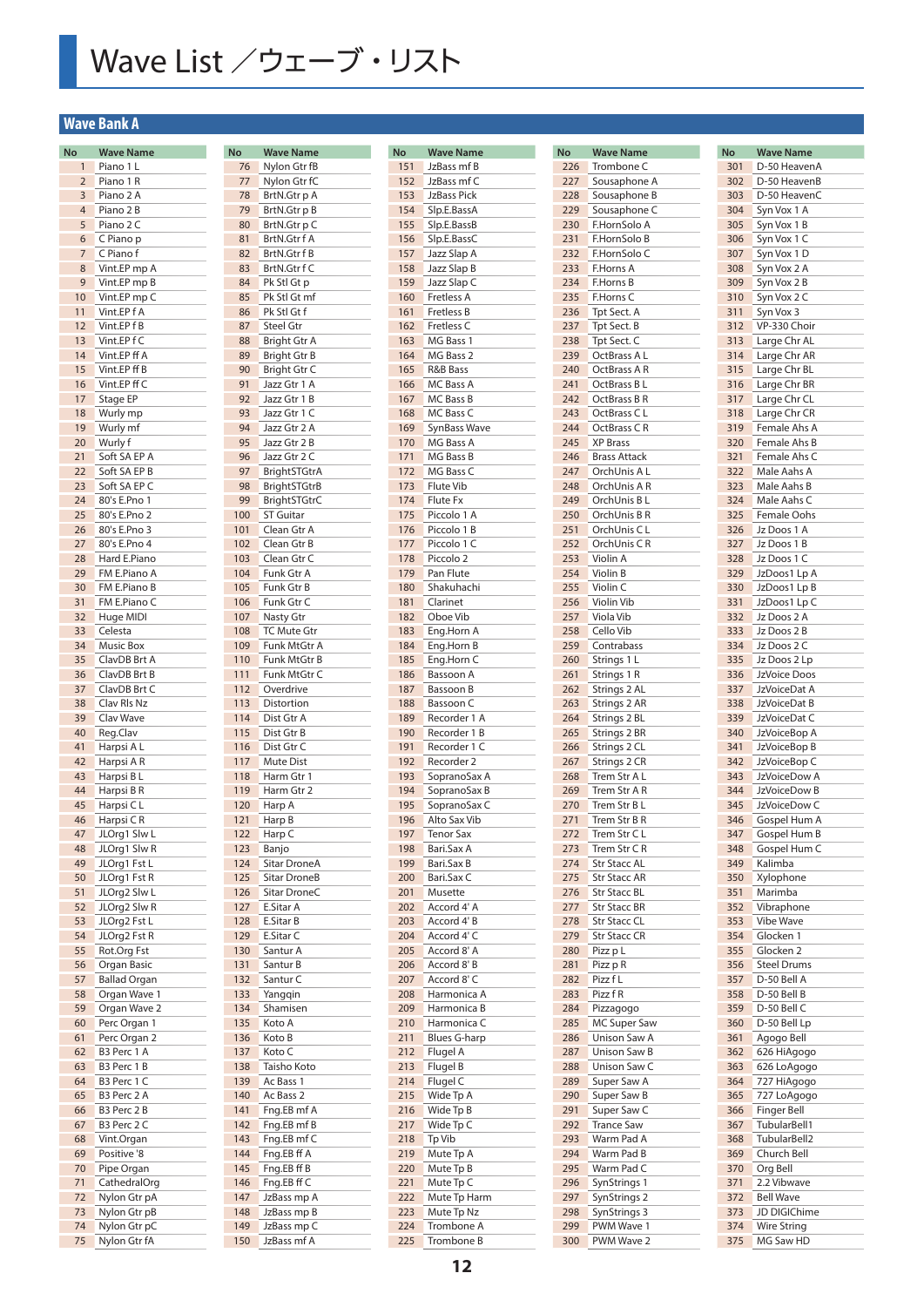| No  | <b>Wave Name</b>   |
|-----|--------------------|
| 376 | P5 Saw HD          |
| 377 | TB303Saw HD        |
| 378 | CS80 Saw HD        |
| 379 | DigitalSawHD       |
| 380 | JD Fat Saw         |
| 381 | JP-8 Saw           |
|     |                    |
| 382 | Synth Saw          |
| 383 | Calc.Saw           |
| 384 | Calc.Saw inv       |
| 385 | SyncSaw            |
| 386 | GR-300 Saw 1       |
| 387 | GR-300 Saw 2       |
| 388 | VS-Ramp            |
| 389 |                    |
|     | Saw+Sub Wave       |
| 390 | MG Sqr HD          |
| 391 | P5 Sqr HD          |
| 392 | TB-303Sqr HD       |
| 393 | Juno Sqr HD        |
| 394 | Fat Square         |
| 395 | JP-8 Square        |
| 396 | Sync Sqr           |
|     |                    |
| 397 | JP-8 Pls HD        |
| 398 | Syn Pulse 1        |
| 399 | Syn Pulse 2        |
| 400 | JP-8 Pls           |
| 401 | JP-8 Tri HD        |
| 402 | Syn Triangle       |
| 403 | JD Triangle        |
| 404 | 700 Triangle       |
|     |                    |
| 405 | Sync Tri           |
| 406 | Lead Wave 1        |
| 407 | Lead Wave 2        |
| 408 | AP Sin HD          |
| 409 | Calc Sin HD        |
| 410 | 2600 Sine          |
| 411 | Sine               |
|     |                    |
| 412 | Cosine             |
| 413 | JD Fine Wine       |
| 414 | Sync Sweep         |
| 415 | <b>FM Brass</b>    |
| 416 | Hollo Wave         |
| 417 | Hollo Wave+        |
| 418 | SqrLeadWave        |
| 419 | SqrLeadWave+       |
| 420 | DipthongWave       |
| 421 |                    |
|     | DipthongWv +       |
| 422 | Atmosphere         |
| 423 | MMG White Nz       |
| 424 | <b>White Noise</b> |
| 425 | MMG Pink Nz        |
| 426 | Harp Harm          |
| 427 | <b>Blow Pipe</b>   |
| 428 | <b>BottleBlow</b>  |
|     |                    |
| 429 | Ocarina            |
| 430 | Shannai            |
| 431 | Bagpipe            |
| 432 | Vibe AtkNz A       |
| 433 | Vibe AtkNz B       |
| 434 | Vibe AtkNz C       |
| 435 | Gt&BsNz MENU       |
| 436 | SteelGtrNz 1       |
| 437 | SteelGtrNz 2       |
|     |                    |
| 438 | SteelGtrNz 3       |
| 439 | SteelGtrNz 4       |
| 440 | SteelGtrNz 5       |
| 441 | SteelGtrNz 6       |
| 442 | SteelGtrNz 7       |
| 443 | <b>Gtr Fret Nz</b> |
| 444 | <b>Cutting Nz</b>  |
|     |                    |
| 445 | DistGtr Nz 1       |
| 446 | DistGtr Nz 2       |
| 447 | DistGtr Nz 3       |
| 448 | DistGtr Nz 4       |
| 449 | Dist Gtr Atk       |
| 450 | Ac.Bass Nz 1       |
| 451 | Ac.Bass Nz 2       |
| 452 | Ac.Bass Body       |
|     |                    |

| No         | <b>Wave Name</b>              |
|------------|-------------------------------|
| 453        | El.Bass Nz 1                  |
| 454        | El.Bass Nz 2                  |
| 455        | Flute Pad Nz                  |
| 456        | Org Click                     |
| 457<br>458 | EP Atk<br><b>TVF Trig</b>     |
| 459        | Applause                      |
| 460        | Thunder                       |
| 461        | Thunder Lp                    |
| 462        | Monsoon 1                     |
| 463        | Monsoon 2                     |
| 464        | Sea                           |
| 465        | River                         |
| 466        | Stream                        |
| 467        | <b>Bubble</b>                 |
| 468<br>469 | <b>Bird Song</b><br>Dog Bark  |
| 470        | Gallop                        |
| 471        | Vint.Phone                    |
| 472        | Office Phone                  |
| 473        | Door Creak                    |
| 474        | Door Slam                     |
| 475        | Door L                        |
| 476        | Door R                        |
| 477        | Car Engine                    |
| 478        | Engine Loop                   |
| 479<br>480 | Car Slip<br>Car Pass          |
| 481        | Car Pass L                    |
| 482        | Car Pass R                    |
| 483        | Crash Seq.                    |
| 484        | Gun Shot 1                    |
| 485        | Gun Shot 2 L                  |
| 486        | Gun Shot 2 R                  |
| 487        | Machine Gun                   |
| 488        | Laser                         |
| 489        | Siren                         |
| 490        | Helicopter                    |
| 491<br>492 | <b>Train Pass</b><br>Airplane |
| 493        | Space Voyage                  |
| 494        | <b>Blow Loop</b>              |
| 495        | Xylo Seq.                     |
| 496        | Laugh                         |
| 497        | Scream                        |
| 498        | Punch                         |
| 499        | Heartbeat                     |
| 500        | Footsteps                     |
| 501<br>502 | Orch. Hit<br>Tao Hit          |
| 503        | Punch Hit                     |
| 504        | O'Skool Hit                   |
| 505        | Philly Hit                    |
| 506        | Smear Hit                     |
| 507        | <b>Strings Hit</b>            |
| 508        | ClassicHseHt                  |
| 509        | Scratch 1                     |
| 510        | Scratch <sub>2</sub>          |
| 511        | Scratch 3                     |
| 512<br>513 | Scratch 4<br>Scratch 5        |
| 514        | ScratchPush1                  |
| 515        | ScratchPush2                  |
| 516        | ScratchPull1                  |
| 517        | ScratchPull2                  |
| 518        | SH <sub>2</sub> Zap 1         |
| 519        | SH <sub>2</sub> Zap 2         |
| 520        | MG Zap 1                      |
| 521        | MG Zap 2                      |
| 522        | SH <sub>2</sub> Zap 3         |
| 523        | TB Blip                       |
| 524<br>525 | Ahh M<br>Hah F                |
| 526        | Yeah F                        |
| 527        | C'mon Baby F                  |
| 528        | Wooh F                        |
| 529        | Reg.Kick f L                  |

| No         | <b>Wave Name</b>             |
|------------|------------------------------|
| 530        | Reg.Kick f R                 |
| 531        | Reg.Kick ffL                 |
| 532        | Reg.Kick ffR                 |
| 533<br>534 | Dry Kick<br>Old Kick 1       |
| 535        | Old Kick 2                   |
| 536        | Lite Kick P                  |
| 537        | Warm Kick P                  |
| 538        | Vint Kick P                  |
| 539        | Mondo Kick                   |
| 540        | Power Kick                   |
| 541        | Mix Kick 1                   |
| 542        | Mix Kick 2                   |
| 543        | LoBit Kick1P                 |
| 544        | LoBit Kick2P                 |
| 545        | HashKick 1 P                 |
| 546        | HashKick 2 P                 |
| 547<br>548 | PurePhatKckP<br>JungleKick P |
| 549        | Reg.Kick ffP                 |
| 550        | R8 Ex RVB K1                 |
| 551        | R8 Ex RVB K2                 |
| 552        | HipHop Kick                  |
| 553        | Synth Kick 1                 |
| 554        | Synth Kick 2                 |
| 555        | Synth Kick 3                 |
| 556        | Synth Kick 4                 |
| 557        | Synth Kick 5                 |
| 558        | Synth Kick 6                 |
| 559        | Synth Kick 7                 |
| 560        | Synth Kick 8                 |
| 561        | AnalogKick P                 |
| 562        | Plastic BD P                 |
| 563<br>564 | W Kick L<br>W Kick R         |
| 565        | <b>TM Kick</b>               |
| 566        | 78 Kick P                    |
| 567        | 606 Kick P                   |
| 568        | 626 Kick 1 P                 |
| 569        | 626 Kick 2 P                 |
| 570        | 707 Kick 1 P                 |
| 571        | 707 Kick 2 P                 |
| 572        | 808 Kick 1aP                 |
| 573        | 808 Kick 1bP                 |
| 574        | 808 Kick 1cP                 |
| 575<br>576 | 808 Kick 1Lp<br>808 Kick 2aP |
| 577        | 808 Kick 2bP                 |
| 578        | 808 Kick 2cP                 |
| 579        | 808 Kick 2Lp                 |
| 580        | 808 Kick                     |
| 581        | 808 Kick 3aP                 |
| 582        | 808 Kick 3bP                 |
| 583        | 808 Kick 3cP                 |
| 584        | 808 Kick 4aP                 |
| 585        | 808 Kick 4bP                 |
| 586        | 808 Kick 4cP                 |
| 587        | 909 Kick 1aP                 |
| 588<br>589 | 909 Kick 1bP<br>909 Kick 1cP |
| 590        | 909 Kick 2bP                 |
| 591        | 909 Kick 2cP                 |
| 592        | 909 Kick Lp                  |
| 593        | 909 Kick 3P                  |
| 594        | 909 DstKickP                 |
| 595        | 909 Kick 1                   |
| 596        | 909 Kick 2                   |
| 597        | 909 Kick 3                   |
| 598        | 909 Kick 4                   |
| 599        | 909 Kick 5                   |
| 600        | Reg.Snr1 p L                 |
| 601        | Reg.Snr1 pR                  |
| 602        | Reg.Snr1mfL                  |
| 603        | Reg.Snr1mfR                  |
| 604<br>605 | Reg.Snr1 fL<br>Reg.Snr1 f R  |
| 606        | Reg.Snr1ff L                 |
|            |                              |

| No  | <b>Wave Name</b>             |
|-----|------------------------------|
| 607 | Reg.Snr1ff R                 |
| 608 | Reg.Snr1ff P                 |
| 609 | Reg.Snr2 p L                 |
| 610 | Reg.Snr2 p R                 |
| 611 | Reg.Snr2fL                   |
| 612 | Reg.Snr2fR                   |
| 613 | Reg.Snr2ff P                 |
| 614 | Room Snr 1 L                 |
| 615 | Room Snr 1 R                 |
| 616 | Room Snr 2 L                 |
| 617 | Room Snr 2 R                 |
| 618 | Room Snr 3 L                 |
| 619 | Room Snr 3 R                 |
| 620 | Room Snr 4 L                 |
| 621 | Room Snr 4 R                 |
| 622 | R8 Ex RVB S1                 |
| 623 | R8 Ex RVB S2                 |
| 624 | Maple Snr                    |
| 625 | Rock Snr f P                 |
| 626 | Jazz Rim ffP                 |
| 627 | <b>Brush Swish</b>           |
| 628 | <b>Brush Tap</b>             |
| 629 | Swish&Turn 1                 |
| 630 | Swish&Turn 2                 |
| 631 | Analog Snr 1                 |
| 632 | Analog Snr 2                 |
| 633 | Analog Snr 3                 |
| 634 | Synth Snr 1                  |
| 635 | Synth Snr 2                  |
| 636 | 106 Snr                      |
| 637 | Lite Snr                     |
| 638 | Lo-Bit Snr1P                 |
| 639 | Lo-Bit Snr2P                 |
| 640 | HphpJazzSnrP                 |
| 641 | PurePhatSnrP                 |
| 642 | Jungle Snr P                 |
| 643 | Jungle Snr                   |
| 644 | Ragga Snr                    |
| 645 | Lo-Fi Snr                    |
| 646 | DanceHallSnr                 |
| 647 | <b>Break Snr</b>             |
| 648 | Sim Snare                    |
| 649 | DR660 Snr                    |
| 650 | Dirty Snr                    |
| 651 | Analog Snr 4                 |
| 652 | W Snare1 p L                 |
| 653 | W Snare1 p R                 |
| 654 | W Snare1 f L                 |
| 655 | W Snare1 f R                 |
| 656 | W Snare2 p L                 |
| 657 | W Snare2 p R                 |
| 658 | W Snare2 f L                 |
| 659 | W Snare2 f R                 |
| 660 | <b>TM Snr</b>                |
| 661 | 78 Snr                       |
| 662 | 606 Snr                      |
| 663 | 606 Snr P                    |
| 664 | 626 Snr 1                    |
| 665 | 626 Snr 2                    |
| 666 | 626 Snr 3                    |
| 667 | 626 Snr 1a P                 |
| 668 | 626 Snr 1b P                 |
| 669 | 606 Snr 2 P                  |
| 670 | 707 Snr 1a P                 |
| 671 | 707 Snr 2a P                 |
| 672 | 707 Snr 1b P                 |
| 673 | 707 Snr 2b P                 |
| 674 | 808 Snr 1a P                 |
| 675 | 808 Snr 1b P                 |
| 676 | 808 Snr 1c P                 |
| 677 | 808 Snr 2a P                 |
| 678 | 808 Snr 2b P                 |
| 679 | 808 Snr 2c P                 |
| 680 | 808 Snr 3a P                 |
| 681 |                              |
| 682 | 808 Snr 3b P<br>808 Snr 3c P |
| 683 | 808 Snr                      |
|     |                              |

| No  | <b>Wave Name</b>   |
|-----|--------------------|
| 684 | 909 Snr            |
| 685 | 909 Sn1a P7        |
|     |                    |
| 686 | 909 Sn1b P7        |
| 687 | 909 Sn1c P7        |
| 688 | 909 Sn1d P7        |
| 689 | 909 Sn2a P7        |
| 690 | 909 Sn2b P7        |
|     |                    |
| 691 | 909 Sn2c P7        |
| 692 | 909 Sn2d P7        |
| 693 | 909 Sn3a P7        |
| 694 | 909 Sn3b P7        |
| 695 | 909 Sn3c P7        |
|     |                    |
| 696 | 909 Sn3d P7        |
| 697 | 909 DstSnr1P       |
| 698 | 909 DstSnr2P       |
| 699 | 78 Rimshot         |
| 700 | 626 Rimshot        |
|     | 707 Rimshot        |
| 701 |                    |
| 702 | 808 RimshotP       |
| 703 | 909 RimshotP       |
| 704 | W Stick L          |
| 705 | W Stick R          |
| 706 |                    |
|     | 808 Nz 1           |
| 707 | 808 Nz 2           |
| 708 | Slap <sub>1</sub>  |
| 709 | Slap 2             |
| 710 | <b>Hard Stick</b>  |
| 711 | Stick 1            |
|     |                    |
| 712 | Stick <sub>2</sub> |
| 713 | SF CStk f L        |
| 714 | SF CStk f R        |
| 715 | WD CStk f          |
| 716 | TY CStk f          |
|     | Wild Stick P       |
| 717 |                    |
| 718 | Vint Stick P       |
| 719 | Lo-Bit Stk P       |
| 720 | Reg.1 FLTom        |
| 721 | Reg.1 M Tom        |
| 722 | Reg.1 H Tom        |
| 723 | Reg.2 Tom 1        |
| 724 | Reg.2 Tom 2        |
| 725 | Reg.2 Tom 3        |
|     |                    |
| 726 | Reg.2 Tom 4        |
| 727 | Reg.2 Tom 5        |
| 728 | Sharp Lo Tom       |
| 729 | Sharp Hi Tom       |
| 730 | Deep Tom           |
| 731 | Syn Drum           |
| 732 | SimV Tom 1 P       |
|     |                    |
| 733 | SimV Tom 2 P       |
| 734 | SimV Tom 3 P       |
| 735 | 606 LoTom P        |
| 736 | 606 HiTom P        |
| 737 | 626 Lo Tom         |
| 738 | 626 Mid Tom        |
|     |                    |
| 739 | 626 Hi Tom         |
| 740 | 707 LoTom P        |
| 741 | 707 MidTom P       |
| 742 | 707 HiTom P        |
| 743 | 808 LoTom P        |
| 744 | 808 MidTom P       |
| 745 | 808 MidTom         |
|     |                    |
| 746 | 808 HiTom P        |
| 747 | 808 Tom Lp         |
| 748 | 909 LoTom P        |
| 749 | 909 MidTom P       |
| 750 | 909 HiTom P        |
| 751 | Reg.CHH p          |
| 752 | Reg.CHH mf         |
| 753 | Reg.CHH f          |
| 754 | Reg.CHH ff         |
| 755 | Reg.PHH mf         |
|     |                    |
| 756 | Reg.PHH f          |
| 757 | Reg.OHH mf         |
| 758 | Reg.OHH f          |
| 759 | Reg.OHH ff         |
| 760 | Normal CHH         |
|     |                    |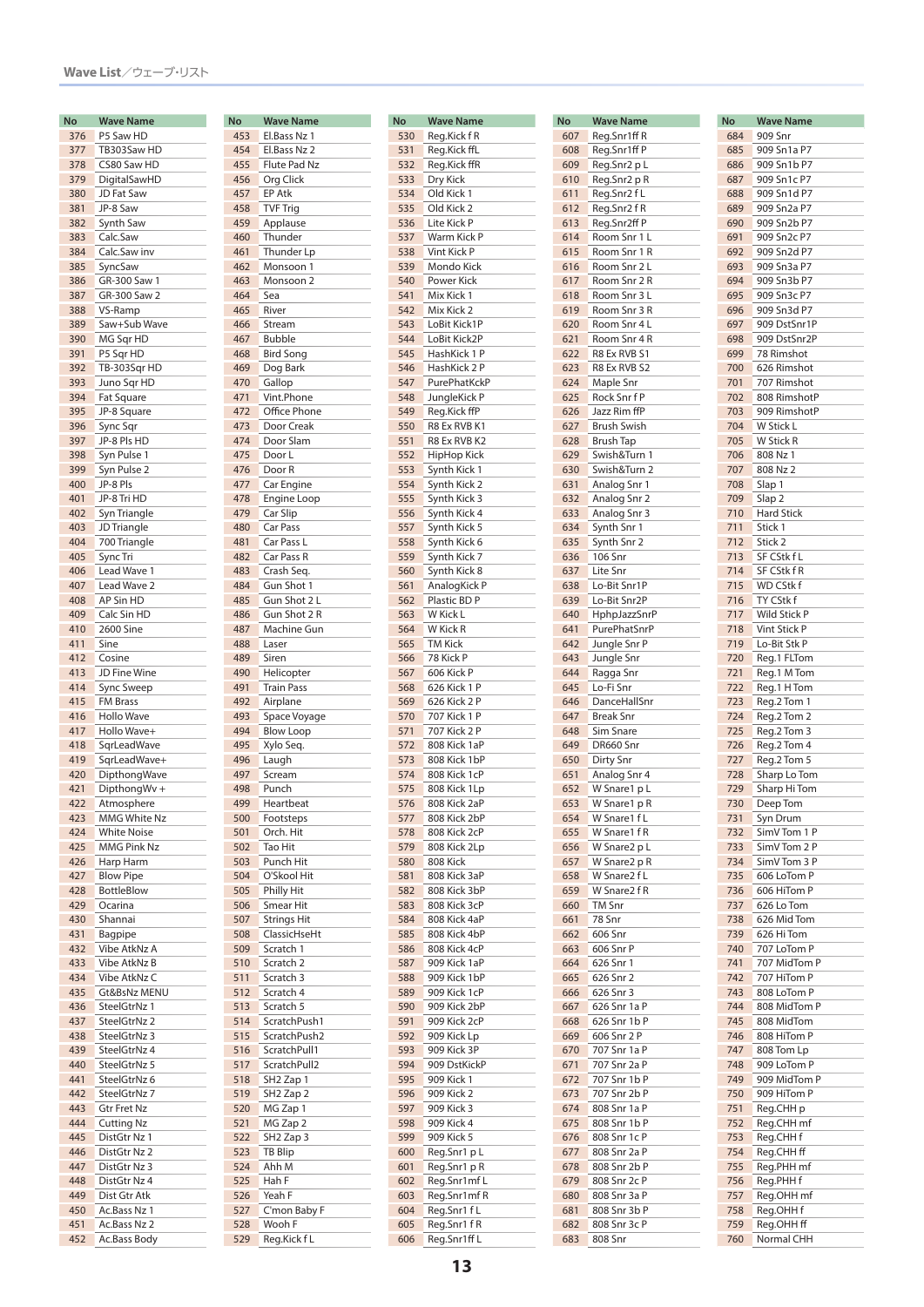| No  | Wave Name         |
|-----|-------------------|
| 761 | Normal PHH        |
| 762 | Normal OHH        |
| 763 | S13 CHH Tip       |
| 764 | S13 Pedal HH      |
| 765 | S13 OHH Shft      |
| 766 | <b>HipHop CHH</b> |
| 767 | Hip PHH           |
| 768 | HipHop OHH        |
| 769 | W CHH L           |
| 770 | W CHH R           |
| 771 | W PHH L           |
| 772 | W PHH R           |
| 773 | W OHH L           |
| 774 | W OHH R           |
| 775 | 78 HiHat          |
| 776 | 606 CIHH          |
| 777 | 606 ClOpH         |
| 778 | 606 OpHH          |
| 779 | 626 CIHH          |
| 780 | 626 OpHH          |
| 781 | 707 CIHH          |
| 782 | 707 OpHH          |
| 783 | 808 CIHH 1        |
| 784 | 808 CIHH 2        |
| 785 | 808 CI&OpH S      |
| 786 | 808 CI&OpH L      |
| 787 | 808 OpHH L 1      |
| 788 | 808 OpHH L 2      |
| 789 | 909 CIHH 1        |
| 790 | 909 CIHH 2        |
| 791 | 909 CIHH 3        |
| 792 | 909 OpHH 1        |
| 793 | 909 OpHH 2        |
| 794 | 909 OpHH 3        |
| 795 | Crash Cym L       |
| 796 | Crash Cym R       |
| 797 | Crash Cym 1       |
| 798 | Crash Cym 2       |
| 799 | Concert Cym       |
| 800 | Crash Cym 3       |
| 801 | Crash Cym 4       |
| 802 | Rock Crash        |
| 803 | S18 CrashTip      |
| 804 | P17 CrashTip      |
| 805 | Z18kCrashSft      |
| 806 | RideEdge L        |
| 807 | RideEdge R        |
| 808 | Ride Cym 1        |
| 809 | Ride Cym 2        |
| 810 | Ride Cym 3        |

| <b>No</b> | <b>Wave Name</b>    |
|-----------|---------------------|
| 811       | Rock Rd Edge        |
| 812       | Ride Bell 1         |
| 813       | Ride Bell 2         |
| 814       | Ride Bell 3L        |
| 815       | Ride Bell 3R        |
| 816       | China Cym L         |
| 817       | China Cym R         |
| 818       | Splash Cym L        |
| 819       | Splash Cym R        |
| 820       | MG Nz Cym           |
| 821       | 78 Cymbal           |
| 822       | 606 Cymbal          |
| 823       | 626 CrashCym        |
| 824       | 626 RideCym         |
| 825       | 626 ChinaCym        |
| 826       | 626 Cup             |
| 827       | 707 CrashCym        |
| 828       | 707 RideCym         |
| 829       | 808 Cymbal 1        |
| 830       | 808 Cymbal 2        |
| 831       | 808 Cymbal 3        |
| 832       | 808 Cymbal 4        |
| 833       | 909 Crash 1         |
| 834       | 909 Crash 2         |
| 835       | 909 Rev Cym         |
| 836       | 909 Ride Cym        |
| 837       | ReverseCym L        |
| 838       | ReverseCym R        |
| 839       | <b>Real Clap</b>    |
| 840       | <b>Bright Clap</b>  |
| 841       | <b>Gospel Clap</b>  |
| 842       | R8 Clap             |
| 843       | Dist Clap           |
| 844       | Old Clap P          |
| 845       | Claptail            |
| 846       | 626 Clap            |
| 847       | 707 Clap P          |
| 848       | 808 Clap            |
| 849       | 808 ClapS1 P        |
| 850       | 808 ClapS2 P        |
| 851       | 808 ClapL1 P        |
| 852       | 808 ClapL2 P        |
| 853       | 909 Clap 1 P        |
| 854       | 909 Clap 2 P        |
| 855       | 909 Clap 3 P        |
| 856       | 909 DstClapP        |
| 857       | Club FinSnap        |
| 858       | <b>Finger Snap</b>  |
| 859       | Cowbell             |
| 860       | <b>Cowbell Mute</b> |
|           |                     |

| <b>No</b> | <b>Wave Name</b>    |
|-----------|---------------------|
| 861       | 626 Cowbell         |
| 862       | 707 Cowbell         |
| 863       | 808 CowbellP        |
| 864       | 808 Cowbell         |
| 865       | WoodBlock Hi        |
| 866       | WoodBlock Lo        |
| 867       | Claves 1            |
| 868       | Claves <sub>2</sub> |
| 869       | 78 Claves P         |
| 870       | 626 Claves          |
| 871       | 808 Claves P        |
| 872       | Castanet            |
| 873       | Whistle             |
| 874       | 727 WhistleS        |
| 875       | 727 WhistleL        |
| 876       | Bongo Hi Mt         |
| 877       | Bongo Hi Slp        |
| 878       | Bongo Hi Op         |
| 879       | Bongo Lo Op         |
|           |                     |
| 880       | 78 HiBongo P        |
| 881       | 78 LoBongo P        |
| 882       | 727 HiBongo         |
| 883       | 727 LoBongo         |
| 884       | Conga Hi Mt         |
| 885       | Conga Hi Op         |
| 886       | Conga Lo Op         |
| 887       | Conga Slp Op        |
| 888       | 78 LoConga P        |
| 889       | 626 OpHiCnga        |
| 890       | 626 LoConga         |
| 891       | 626 MtHiCnga        |
| 892       | 727 OpHiCngP        |
| 893       | 727 MtHiCngP        |
| 894       | 727 LoCongaP        |
| 895       | 808 HiCongaP        |
| 896       | 808 MidCngaP        |
| 897       | 808 LoCongaP        |
| 898       | Timbale 1           |
| 899       | Timbale 2           |
| 900       | 626 HiTimbal        |
| 901       | 626 LoTimbal        |
| 902       | 727 HiTimbal        |
| 903       | 727 LoTimbal        |
| 904       | Cabasa Up           |
| 905       | Cabasa Down         |
| 906       | Cabasa Cut          |
| 907       | 727 Cabasa P        |
| 908       | Maracas             |
| 909       | 78 Maracas P        |
| 910       | 727 MaracasP        |

| No  | <b>Wave Name</b>   |
|-----|--------------------|
| 911 | 808 Maracas        |
| 912 | 808 MaracasP       |
| 913 | Shaker             |
| 914 | <b>R8 Shaker</b>   |
| 915 | 626 Shaker         |
| 916 | Guiro Short        |
| 917 | Guiro Long         |
| 918 | 78 Guiro S         |
| 919 | 78 Guiro L         |
| 920 | Vibraslap          |
| 921 | 727 Quijada        |
| 922 | 78 MetalBt P       |
| 923 | Tamborine 1        |
| 924 | Tamborine 2        |
| 925 | Tamborine 3        |
| 926 | <b>TM</b> Tamb     |
| 927 | 78 Tamb            |
| 928 | 626 Tamb           |
| 929 | 707 Tamb P         |
| 930 |                    |
| 931 | TablaBaya 1        |
| 932 | TablaBaya 2        |
|     | TablaBaya 3        |
| 933 | TablaBaya 4        |
| 934 | TablaBaya 5        |
| 935 | Udu Pot            |
| 936 | Udu Pot Hi         |
| 937 | <b>Udu Pot Slp</b> |
| 938 | Surdo 1            |
| 939 | Surdo <sub>2</sub> |
| 940 | Cuica Hi           |
| 941 | Cuica Low          |
| 942 | Timpani 1          |
| 943 | Timpani 2mfL       |
| 944 | Timpani 2mfR       |
| 945 | Timpani 2 fL       |
| 946 | Timpani 2 fR       |
| 947 | ConcertBD p        |
| 948 | ConcertBD f        |
| 949 | ConcertBD ff       |
| 950 | Concert SD         |
| 951 | Triangle 1         |
| 952 | Triangle 2         |
| 953 | Slight Bell        |
| 954 | <b>Belltree</b>    |
| 955 | <b>Wind Chime</b>  |
| 956 | 727 StrChime       |
| 957 | Metro Bell         |
| 958 | Metro Click        |
| 959 | Click 1            |
| 960 | Click <sub>2</sub> |

| No  | <b>Wave Name</b> |  |
|-----|------------------|--|
| 961 | <b>R8 Click</b>  |  |
| 962 | Hi O 1           |  |
| 963 | Hi O 2           |  |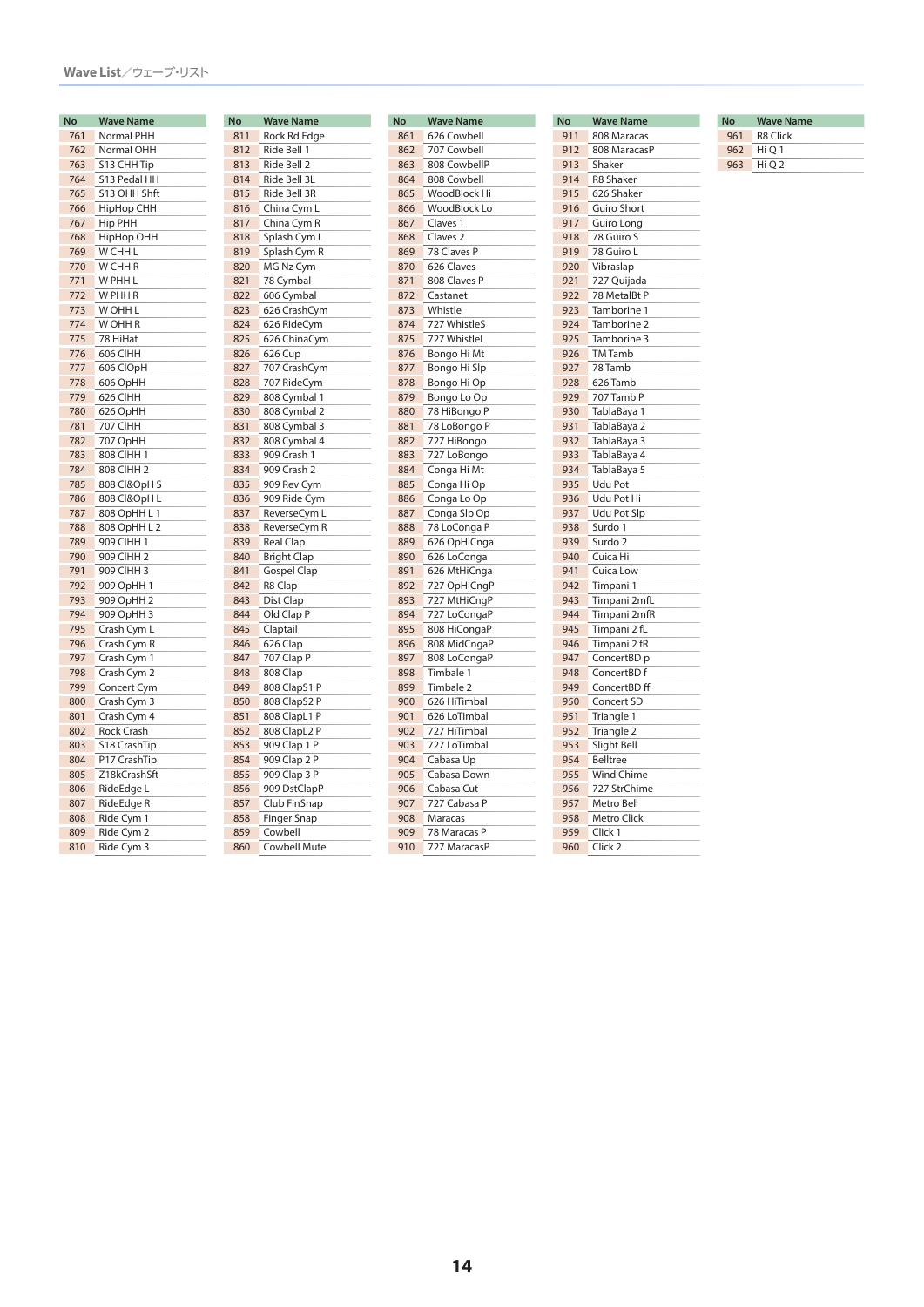### **Wave Bank B**

| No             | <b>Wave Name</b>    |
|----------------|---------------------|
| $\mathbf{1}$   | MG Saw 1            |
| $\overline{2}$ | MG Saw 2            |
| 3              | Digital Saw         |
| 4              | Ramp Wave           |
| 5              | Lead Wave 1         |
| 6              | Lead Wave 2         |
| 7              | Lead Wave 3         |
| 8              | DistSaw Wave        |
| 9              | FeedbackWave        |
| 10             | SubOSC Wave1        |
| 11             | SubOSC Wave2        |
| 12             | SubOSC Wave3        |
| 13             | Vib Wave            |
| 14             | <b>Bell Wave 1</b>  |
| 15             | <b>Bell Wave 2</b>  |
|                |                     |
| 16             | Digi Wave 1         |
| 17             | Digi Wave 2         |
| 18             | Digi Wave 3         |
| 19             | DIGI Bell           |
| 20             | DIGI Bell +         |
| 21             | FM Bell             |
| 22             | Klack Wave          |
| 23             | Syn Sax             |
| 24             | <b>MIDI Clav</b>    |
| 25             | Pulse Clav          |
| 26             | Pulse Clav+         |
| 27             | Cutters             |
| 28             | Nasty               |
| 29             | <b>Wave Table</b>   |
| 30             | <b>Wally Wave</b>   |
| 31             | <b>Brusky Wave</b>  |
| 32             | <b>Wave Scan</b>    |
| 33             | <b>Bad Axe L</b>    |
| 34             | Bad Axe R           |
| 35             | 5th Wave            |
| 36             | Hip Lead            |
| 37             | <b>Cutting Lead</b> |
| 38             | EQ Lead 1           |
|                |                     |
| 39             | EQ Lead 2           |
| 40             | EQ Lead 3           |
| 41             | Buzz Cut            |
| 42             | Sync Wave           |
| 43             | Saw Sync            |
| 44             | Unison Sync         |
| 45             | Unison Sync+        |
| 46             | DsturbedSync        |
| 47             | X-Mod Wave 1        |
| 48             | X-Mod Wave 2        |
| 49             | X-Mod Wave 3        |
| 50             | X-Mod Wave 4        |
| 51             | X-Mod Wave 5        |
| 52             | X-Mod Wave 6        |
| 53             | X-Mod Wave 7        |
| 54             | Pulsatron           |
| 55             | <b>Thickness Bs</b> |
| 56             | <b>Breakdown Bs</b> |
| 57             | <b>Pulse Bass</b>   |
| 58             | Dist TB             |
| 59             | <b>Plastic Bass</b> |
| 60             | <b>Hollow Bass</b>  |
|                |                     |

| <b>No</b>  | <b>Wave Name</b>                  |
|------------|-----------------------------------|
| 61<br>62   | Pop Voice                         |
|            | Org Vox                           |
| 63         | <b>ZZZ Vox</b>                    |
| 64         | Male Ooh<br><b>Female Aahs</b>    |
| 65         |                                   |
| 66         | FM Syn Vox                        |
| 67         | Doo                               |
| 68         | <b>MMM Vox</b>                    |
| 69         | Digital Vox                       |
| 70         | Spark Vox                         |
| 71         | <b>SBF Vox</b>                    |
| 72         | Aah Formant                       |
| 73         | <b>Eeh Formant</b>                |
| 74         | lih Formant                       |
| 75         | Ooh Formant                       |
| 76         | EP Hard                           |
| 77         | FM EP 1                           |
| 78         | FM EP 2                           |
| 79         | <b>EP Distone</b>                 |
| 80         | OrganWave 1                       |
| 81         | OrganWave 2                       |
| 82         | OrganWave 3                       |
| 83         | OrganWave 4                       |
| 84         | OrganWave 4+                      |
| 85         | OrganWave 5                       |
| 86         | OrganWave 6                       |
| 87         | TheaterOrg1L                      |
| 88         | TheaterOrg1R                      |
| 89         | TheaterOrg2                       |
| 90         | Positive '8                       |
| 91         | <b>Flute Wave</b>                 |
| 92         | <b>Flugel Wave</b>                |
| 93         | Harpsi Wave                       |
| 94         | Nylon Gtr                         |
| 95         | ST Sust Gtr                       |
| 96         | FstPick70s                        |
| 97         | Pluck Harp                        |
| 98         | Xylo Wave                         |
| 99         | <b>FM Mallet</b>                  |
| 100        | Music Box 1                       |
| 101<br>102 | <b>Music Box 2</b><br>KalimbaWave |
| 103        | Gamelan 1                         |
| 104        | Gamelan 2                         |
| 105        | Gamelan 3                         |
| 106        | Agogo                             |
| 107        |                                   |
| 108        | Crystal<br>Jupiter Bell           |
| 109        | Icy Keys                          |
| 110        | ChasingBells                      |
| 111        | Chubby Ld                         |
| 112        | <b>Fine Wine</b>                  |
| 113        | FantaClaus                        |
| 114        | FantasyPad 1                      |
| 115        | FantasyPad 2                      |
| 116        | FantasyPad 3                      |
| 117        | Fanta Synth                       |
| 118        | Legend Pad                        |
| 119        | D-50 Stack                        |
| 120        | Digi Crystal                      |
|            |                                   |

| No  | <b>Wave Name</b>    |
|-----|---------------------|
| 121 | PipeChatter1        |
| 122 | PipeChatter2        |
| 123 | PipeChatter3        |
| 124 | <b>Hollo Wave</b>   |
| 125 | JP Hollow L         |
| 126 | JP Hollow R         |
| 127 | VoiceHeavenL        |
| 128 | VoiceHeavenR        |
| 129 | Atmospheric         |
| 130 | Air Pad 1           |
| 131 | Air Pad 2           |
| 132 | Air Pad 3           |
| 133 | ChrdOfCnadaL        |
| 134 | ChrdOfCnadaR        |
| 135 | Fireflies           |
| 136 | NewJupiter 1        |
| 137 | NewJupiter 2        |
| 138 | NewJupiter 3        |
| 139 | NewJupiter 4        |
| 140 | HPF Pad L           |
| 141 | HPF Pad R           |
| 142 | Digi Loop           |
| 143 | Sweep Pad 1         |
| 144 | Sweep Pad 2         |
| 145 | Sweep Pad 3         |
| 146 | Particles L         |
| 147 | Particles R         |
| 148 | Alan's Pad L        |
| 149 | Alan's Pad R        |
| 150 | Strings 1           |
| 151 | Strings 2           |
| 152 | Strings 3           |
| 153 | Strings 4           |
| 154 | JP8Strings L        |
| 155 | JP8Strings R        |
| 156 | Boreal Pad L        |
| 157 | <b>Boreal Pad R</b> |
| 158 | Revalation          |
| 159 | Sea Waves L         |
| 160 | Sea Waves R         |
| 161 | DlyReso Saw1        |
| 162 | DlyReso Saw2        |
| 163 | DlyReso Saw3        |
| 164 | TranceSaws 1        |
| 165 | TranceSaws 2        |
| 166 | TranceSaws 3        |
| 167 | <b>Unison Saw</b>   |
| 168 | PWM Wave            |
| 169 | SynStrings 1        |
| 170 | SynStrings 2        |
| 171 | SynStrings2+        |
| 172 | SynStrings 3        |
| 173 | SynStrings 4        |
| 174 | Tekno Ld 1          |
| 175 | NuWave              |
| 176 | VintageStack        |
| 177 | Tekno Ld 2          |
| 178 | 3Delay Poly         |
| 179 | Poly Fat 1          |
| 180 | Poly Fat 2          |

| No  | <b>Wave Name</b>        |
|-----|-------------------------|
| 181 | Poly Fat 3              |
| 182 | Poly Key                |
| 183 | <b>LFO Poly</b>         |
| 184 | LoveBrsLiveL            |
| 185 | LoveBrsLiveR            |
| 186 | ScoopSynBrsL            |
| 187 | ScoopSynBrsR            |
| 188 | 80sBrsSectLL            |
| 189 | 80sBrsSect R            |
| 190 | Power JP L              |
| 191 | Power JP R              |
| 192 | JazzyBubbles            |
| 193 | SynthFx 1               |
| 194 | SynthFx 2               |
| 195 | Anklungs                |
| 196 | Rattles                 |
| 197 | <b>Wind Chimes</b>      |
| 198 | Marimba Atk             |
| 199 |                         |
| 200 | Metal Attack            |
|     | Strike Pole             |
| 201 | <b>Vinyl Noise</b>      |
| 202 | SynVox Noise            |
| 203 | Agogo Noise             |
| 204 | Polishing Nz            |
| 205 | Dentist Nz              |
| 206 | <b>Throat Wind</b>      |
| 207 | Metal Wind              |
| 208 | <b>SBF Nz</b>           |
| 209 | <b>MK-80 EP A</b>       |
| 210 | MK-80 EP B              |
| 211 | MK-80 EP C              |
| 212 | FingerBell              |
| 213 | Spectrum                |
| 214 | Natural Snr             |
| 215 | <b>Ballad Snr</b>       |
| 216 | 808 Snr                 |
| 217 | <b>Hybrid Kick</b>      |
| 218 | 70s Kick                |
| 219 | 909 Kick                |
| 220 | Syn FX Loop             |
| 221 | Low Pulse               |
| 222 | Low Sine                |
| 223 | Low Triangle            |
| 224 | DC                      |
| 225 | <b>REV PhillHit</b>     |
| 226 | <b>REV RkRimpR</b>      |
| 227 | <b>REV Thrill</b>       |
| 228 | <b>REV FingSnap</b>     |
| 229 | <b>REV Tamb</b>         |
| 230 | Syn Kick                |
| 231 | Syn Snr 1               |
|     |                         |
| 232 | Syn Snr 2<br>MG Tri Saw |
| 233 |                         |
| 234 | SH-101 SubOS            |
| 235 | JP-8 Tri                |
| 236 | JP-8 Sine               |
| 237 | JX-8P Pulse             |
| 238 | Tuned X-Mod1            |
| 239 | Tuned X-Mod2            |
| 240 | Tuned X-Mod3            |

| No  | <b>Wave Name</b> |
|-----|------------------|
| 241 | Tuned X-Mod4     |
| 242 | Tuned X-Mod5     |
| 243 | Tuned X-Mod6     |
| 244 | Tuned X-Mod7     |
| 245 | Metro Bell       |
| 246 | Metro Click      |
| 247 | One              |
| 248 | Two              |
| 249 | Three            |
| 250 | Four             |
| 251 | Japanese 1       |
| 252 | Japanese 2       |
| 253 | Japanese 3       |
| 254 | Japanese 4       |
| 255 | Pi               |
| 256 | Po               |
| 257 | Stick            |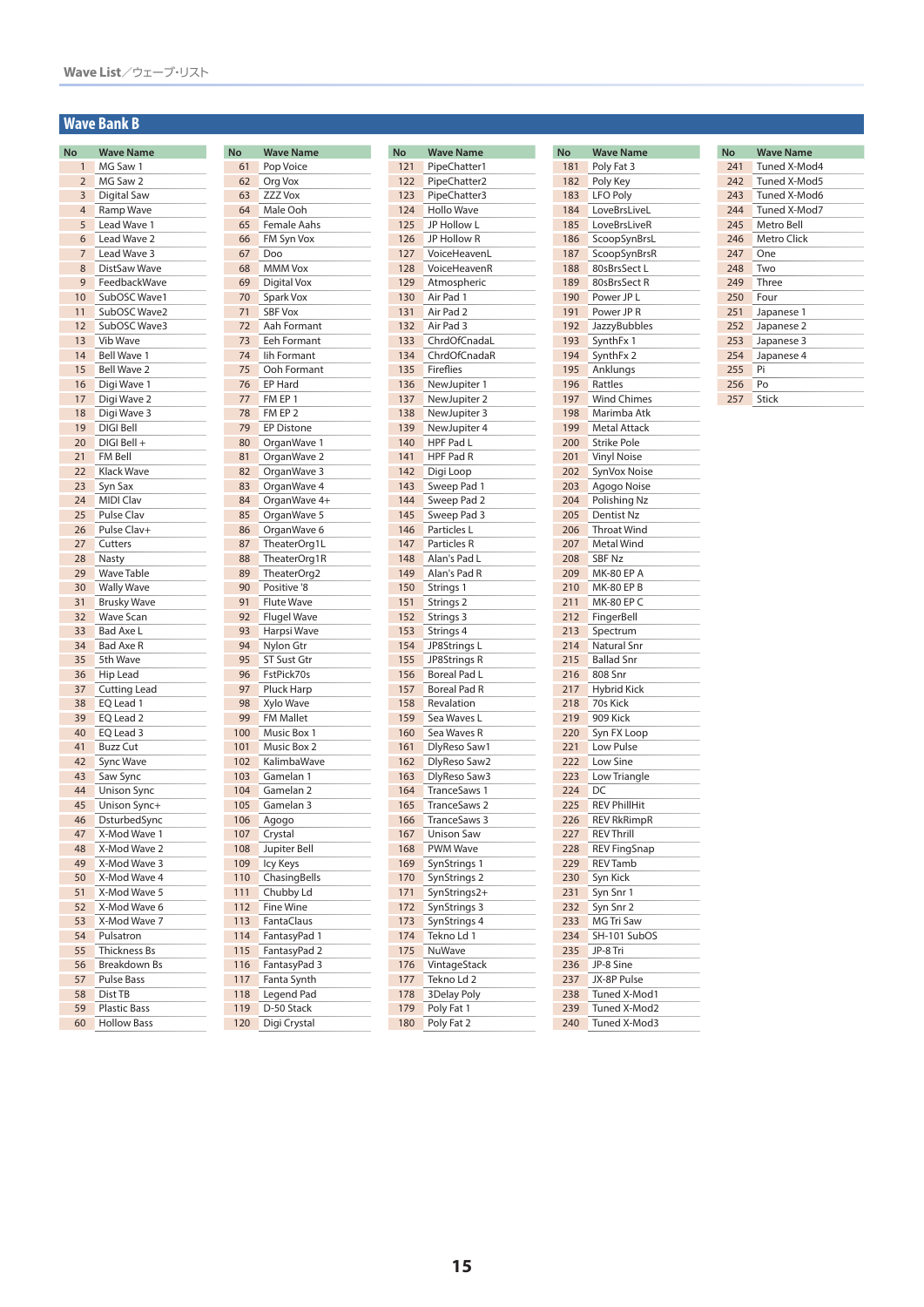### **Wave Bank C**

| No             | <b>Wave Name</b>   |
|----------------|--------------------|
| 1              | StGrand pA L       |
| $\overline{2}$ | StGrand pAR        |
| 3              | StGrand pB L       |
| 4              | StGrand pB R       |
| 5              | StGrand pC L       |
| 6              | StGrand pC R       |
| $\overline{7}$ | StGrand fAL        |
| 8              | StGrand fA R       |
| 9              | StGrand fB L       |
| 10             | StGrand fB R       |
| 11             | StGrand fC L       |
| 12             | StGrand fC R       |
| 13             | Ac Piano1 pL       |
| 14             | Ac Piano1 pR       |
| 15             | Ac Piano1 fL       |
| 16             | Ac Piano1 fR       |
| 17             | Ac Piano2 pA       |
| 18             | Ac Piano2 pB       |
| 19             | Ac Piano2 pC       |
| 20             | Ac Piano2 fA       |
| 21             | Ac Piano2 fB       |
| 22             | Ac Piano2 fC       |
| 23             | Piano Atk          |
| 24             | MKS-20 P3 A        |
|                |                    |
| 25             | MKS-20 P3 B        |
| 26             | MKS-20 P3 C        |
| 27             | SA EP A<br>SA EP B |
| 28             |                    |
| 29             | SA EP C            |
| 30             | Stage EP           |
| 31             | Dyn EP1 mp A       |
| 32             | Dyn EP1 mp B       |
| 33             | Dyn EP1 mp C       |
| 34             | Dyn EP1 mf A       |
| 35             | Dyn EP1 mf B       |
| 36             | Dyn EP1 mf C       |
| 37             | Dyn EP1 ff A       |
| 38             | Dyn EP1 ff B       |
| 39             | Dyn EP1 ff C       |
| 40             | Dyn EP2 mp         |
| 41             | Dyn EP2 mf         |
| 42             | Dyn EP2 ff         |
| 43             | Wurly soft A       |
| 44             | Wurly soft B       |
| 45             | Wurly soft C       |
| 46             | Wurly hard A       |
| 47             | Wurly hard B       |
| 48             | Wurly hard C       |
| 49             | Wurly mp           |
| 50             | Wurly mf           |
| 51             | Wurly ff           |
| 52             | E.Piano 1A         |
| 53             | E.Piano 1B         |
| 54             | E.Piano 1C         |
| 55             | E.Piano 2A         |
| 56             | E.Piano 2B         |
| 57             | E.Piano 2C         |
| 58             | Hard E.Pno         |
| 59             | D-50 EP A          |
| 60             | D-50 EP B          |
| 61             | D-50 EP C          |
| 62             | Celesta            |
| 63             | Clav 1A            |
| 64             | Clav 1B            |
| 65             | Clav 1C            |
| 66             | Clav <sub>2A</sub> |
| 67             | Clav 2B            |
| 68             | Clav 2C            |
| 69             | Clav 3A            |
| 70             | Clav 3B            |
| 71             | Clav 3C            |
| 72             | Clav <sub>4</sub>  |
| 73             | Clav Mute          |
| 74             |                    |
|                | HarpsiWave A       |
| 75             | HarpsiWave B       |

| <b>No</b>  | <b>Wave Name</b>             |
|------------|------------------------------|
| 76         | HarpsiWave C                 |
| 77         | Jazz Organ                   |
| 78         | Organ 1                      |
| 79         | Organ 2                      |
| 80<br>81   | Organ 3                      |
| 82         | Organ 4                      |
| 83         | VK Organ 1<br>VK Organ 2     |
| 84         | LoFi RtryOrg                 |
| 85         | 60's Organ1                  |
| 86         | 60's Organ2                  |
| 87         | Rock Organ                   |
| 88         | RockOrg1 AL                  |
| 89         | RockOrg1 A R                 |
| 90         | RockOrg1 B L                 |
| 91         | RockOrg1BR                   |
| 92         | RockOrg1 CL                  |
| 93         | RockOrg1 CR                  |
| 94         | RockOrg2 A L                 |
| 95         | RockOrg2 A R                 |
| 96         | RockOrg2 B L                 |
| 97         | RockOrg2 B R                 |
| 98<br>99   | RockOrg2 C<br>L              |
| 100        | RockOrg2 C R                 |
| 101        | Rtry Org 1 L<br>Rtry Org 1 R |
| 102        | RockOrg3 AL                  |
| 103        | RockOrg3 A R                 |
| 104        | RockOrg3 B L                 |
| 105        | RockOrg3 B R                 |
| 106        | RockOrg3 CL                  |
| 107        | RockOrg3 C R                 |
| 108        | Rtry Org 2 L                 |
| 109        | Rtry Org 2 R                 |
| 110        | Pipe Organ                   |
| 111        | CathedralOrg                 |
| 112        | Soft Nylon A                 |
| 113        | Soft Nylon B                 |
| 114        | Soft Nylon C                 |
| 115        | Nylon Gtr A                  |
| 116        | Nylon Gtr B                  |
| 117<br>118 | Nylon Gtr C<br>Brt Nyln Gtr  |
| 119        | Ac.Gtr mp                    |
| 120        | Ac.Gtr mf                    |
| 121        | Ac.Gtr ff                    |
| 122        | 6-Str Gtr A                  |
| 123        | 6-Str Gtr B                  |
| 124        | 6-Str Gtr C                  |
| 125        | StlGtr ff A                  |
| 126        | StlGtr ff B                  |
| 127        | StlGtr ff C                  |
| 128        | StlGtr sld A                 |
| 129        | StlGtr sld B                 |
| 130        | StlGtr sld C                 |
| 131<br>132 | StlGtr Hrm A<br>StlGtr Hrm B |
| 133        | StlGtr Hrm C                 |
| 134        | Gtr Harm A                   |
| 135        | Gtr Harm B                   |
| 136        | Gtr Harm C                   |
| 137        | Jazz Gtr A                   |
| 138        | Jazz Gtr B                   |
| 139        | Jazz Gtr C                   |
| 140        | Mute Gtr 1                   |
| 141        | Mute Gtr 2A                  |
| 142        | Mute Gtr 2B                  |
| 143        | Mute Gtr 2C                  |
| 144        | Muters                       |
| 145        | Pop ST Gtr A                 |
| 146        | Pop ST Gtr B                 |
| 147        | Pop ST Gtr C                 |
| 148        | <b>Bright STGtr</b>          |
| 149<br>150 | Clean Gtr<br>JC ST Gtr A     |
|            |                              |

| No  | <b>Wave Name</b>    |
|-----|---------------------|
| 151 | JC ST Gtr B         |
| 152 | JC ST Gtr C         |
| 153 | JC ST Gtr A+        |
| 154 | JC ST Gtr B+        |
| 155 | JC ST Gtr C+        |
| 156 | <b>ST Guitar A</b>  |
| 157 | <b>ST Guitar B</b>  |
| 158 | ST Guitar C         |
| 159 | <b>Scrape Gut</b>   |
| 160 | ST Atk Gtr          |
| 161 | OD Gtr A            |
| 162 | OD Gtr B            |
| 163 | OD Gtr C            |
| 164 | OD Gtr A+           |
| 165 | Overdrive           |
| 166 | Heavy Gtr A         |
| 167 | Heavy Gtr B         |
| 168 | Heavy Gtr C         |
| 169 | Heavy Gtr A+        |
| 170 | Heavy Gtr B+        |
| 171 | Heavy Gtr C+        |
| 172 | PowerChord A        |
| 173 | PowerChord B        |
| 174 | PowerChord C        |
| 175 | Gt.FretNoise        |
| 176 | Syn Gtr A           |
| 177 | Syn Gtr B           |
| 178 | Syn Gtr C           |
| 179 | Harp A              |
| 180 | Harp B              |
| 181 |                     |
|     | Harp C              |
| 182 | Sitar<br>E.Sitar A  |
| 183 |                     |
| 184 | E.Sitar B           |
| 185 | E.Sitar C           |
| 186 | Taishokoto A        |
| 187 | Taishokoto B        |
| 188 | Taishokoto C        |
| 189 | Dulcimer            |
| 190 | Pick Bass1 A        |
| 191 | Pick Bass1 B        |
| 192 | Pick Bass1 C        |
| 193 | Pick Bass2          |
| 194 | Pick Bass3          |
| 195 | Fingerd Bs A        |
| 196 | Fingerd Bs B        |
| 197 | Finaerd Bs C        |
| 198 | FingerBs1 mf        |
| 199 | FingerBs1 ff        |
| 200 | FingerBs2 mf        |
| 201 | FingerBs2 f         |
| 202 | FngrCmp Bs          |
| 203 | FingerBs3           |
| 204 | E.Bass              |
| 205 | <b>Fretless A</b>   |
| 206 | Fretless B          |
| 207 | Fretless C          |
| 208 | <b>Fretless Bs</b>  |
| 209 | <b>Fretless Sft</b> |
| 210 | UprightBs 1         |
| 211 | UprightBs 2A        |
| 212 | UprightBs 2B        |
| 213 | UprightBs 2C        |
| 214 | Ac.Bass A           |
| 215 | Ac.Bass B           |
| 216 | Ac.Bass C           |
| 217 | Fat Ac.Bass         |
| 218 | Slap Bass 1         |
| 219 | Slap Bass 2         |
| 220 | Slap & Pop          |
| 221 | $Slap + Pull$       |
| 222 | Slap Bass 3         |
| 223 | Slap Bass 4         |
| 224 | Funk Bass1          |
| 225 | Funk Bass2          |

| No         | <b>Wave Name</b>               |
|------------|--------------------------------|
| 226        | Syn Bass                       |
| 227        | Mini Bs 1A                     |
| 228        | Mini Bs 1B                     |
| 229        | Mini Bs 1C                     |
| 230        | Mini Bs 2                      |
| 231        | Mini Bs 2+                     |
| 232        | MC-202 Bs A                    |
| 233        | $MC-202$ Bs B                  |
| 234        | MC-202 Bs C                    |
| 235        | SH-101 Bs                      |
| 236        | Flute A                        |
| 237        | Flute B                        |
| 238        | Flute C                        |
| 239        | Afro Flute A                   |
| 240        | Afro Flute B                   |
| 241        | Afro Flute C                   |
| 242        | PanPipeBrthA                   |
| 243        | PanPipeBrthB                   |
| 244        | PanPipeBrthC                   |
| 245        | Piccolo A                      |
| 246        | Piccolo B                      |
| 247        | Piccolo C                      |
| 248        | Rad Hose                       |
| 249        | Shakuhachi                     |
| 250        | Shaku Atk<br><b>Flute Push</b> |
| 251<br>252 | Flute Atk A                    |
| 253        | Flute Atk B                    |
| 254        | Flute Atk C                    |
| 255        | <b>Blues G-harp</b>            |
| 256        | Clarinet A                     |
| 257        | Clarinet B                     |
| 258        | Clarinet C                     |
| 259        | Oboe mf A                      |
| 260        | Oboe mf B                      |
| 261        | Oboe mf C                      |
| 262        | T<br>Recorder A                |
| 263        | Recorder B<br>Т                |
| 264        | <b>Recorder C</b><br>Т         |
| 265        | Sop.Sax 1 A                    |
| 266        | Sop.Sax 1B                     |
| 267        | Sop.Sax 1 C                    |
| 268<br>269 | Sop.Sax 2 p<br>Sop.Sax 2 mf    |
| 270        | Sop.Sax $2f$                   |
| 271        | Alto Sax 1 A                   |
| 272        | Alto Sax 1 B                   |
| 273        | Alto Sax 1 C                   |
| 274        | Alto Sax 2p                    |
| 275        | Alto Sax 2mf                   |
| 276        | Alto Sax 2f                    |
| 277        | Solo Sax A                     |
| 278        | Solo Sax B                     |
| 279        | Solo Sax C                     |
| 280        | Tenor Sax 1A                   |
| 281        | Tenor Sax 1B                   |
| 282        | Tenor Sax 1C                   |
| 283        | Tenor Sax2p                    |
| 284        | Tenor Sax2mf                   |
| 285        | Tenor Sax2f                    |
| 286        | <b>TenorBreathy</b>            |
| 287        | Bari.Sax 1<br>Α                |
| 288        | Bari.Sax 1<br>Β<br>C           |
| 289<br>290 | Bari.Sax 1                     |
| 291        | Bari.Sax 2p<br>Bari.Sax 2mf    |
| 292        | Bari.Sax 2f                    |
| 293        | OrcUnisonAL                    |
| 294        | OrcUnisonAR                    |
| 295        | OrcUnisonBL                    |
| 296        | OrcUnisonBR                    |
| 297        | OrcUnisonCL                    |
| 298        | OrcUnisonCR                    |
| 299        | <b>BrassSectAL</b>             |
| 300        | <b>BrassSectAR</b>             |

| No         | <b>Wave Name</b>                         |
|------------|------------------------------------------|
| 301<br>302 | <b>BrassSectBL</b>                       |
|            | <b>BrassSectBR</b><br><b>BrassSectCL</b> |
| 303        |                                          |
| 304        | <b>BrassSectCR</b>                       |
| 305        | Tb Sect A                                |
| 306        | Tb Sect B                                |
| 307        | Tb Sect C<br><b>T.Sax Sect A</b>         |
| 308        |                                          |
| 309<br>310 | T.Sax Sect B                             |
| 311        | T.Sax Sect C                             |
| 312        | Trumpet 1A<br>Trumpet 1B                 |
| 313        | Trumpet 1C                               |
| 314        | Trumpet 2A                               |
| 315        | Trumpet 2B                               |
| 316        | Trumpet 2C                               |
| 317        | Trumpet 3p                               |
| 318        | Trumpet 3mf                              |
| 319        | Trumpet 3ff                              |
| 320        | Trumpet 4                                |
| 321        | HarmonMute A                             |
| 322        | HarmonMute B                             |
| 323        | HarmonMute C                             |
| 324        | Trombone 1                               |
| 325        | Trombone 2 A                             |
| 326        | Trombone 2 B                             |
| 327        | Trombone 2 C                             |
| 328        | Tuba A                                   |
| 329        | Tuba B                                   |
| 330        | Tuba C                                   |
| 331        | French A                                 |
| 332        | French C                                 |
| 333        | F.Horns A                                |
| 334        | F.Horns B                                |
| 335        | F.Horns C                                |
| 336        | Violin A                                 |
| 337        | Violin B                                 |
| 338        | Violin C                                 |
| 339        | Cello 1 A                                |
| 340        | Cello 1B                                 |
| 341        | Cello 1 C                                |
| 342        | Cello 2 A                                |
| 343        | Cello 2B                                 |
| 344        | Cello 2 C                                |
| 345        | Cello Wave                               |
| 346        | Pizz                                     |
| 347        | <b>STR Attack A</b>                      |
| 348        | <b>STR Attack B</b>                      |
| 349        | <b>STR Attack C</b>                      |
| 350        | DolceStr.AL                              |
| 351        | DolceStr.A R                             |
| 352        | DolceStr.BL                              |
| 353        | DolceStr.B R                             |
| 354        | DolceStr.CL                              |
| 355        | DolceStr.CR                              |
| 356        | JP Strings1A                             |
| 357        | JP Strings1B                             |
| 358        | JP Strings1C                             |
| 359        | JP Strings2A                             |
| 360        | JP Strings2B                             |
| 361        | JP Strings2C                             |
| 362        | <b>Trance Saw</b>                        |
| 363        | Pulse Mod                                |
| 364        | Soft Pad A                               |
| 365        | Soft Pad B                               |
| 366        | Soft Pad C                               |
| 367<br>368 | D-50 Heaven<br>D-50 Brass A              |
| 369        | D-50 Brass B                             |
| 370        | D-50 Brass C                             |
|            | D-50 BrassA+                             |
| 371<br>372 | Voice Aahs A                             |
| 373        | Voice Aahs B                             |
| 374        | Voice Aahs C                             |
| 375        | Voice Oohs1A                             |
|            |                                          |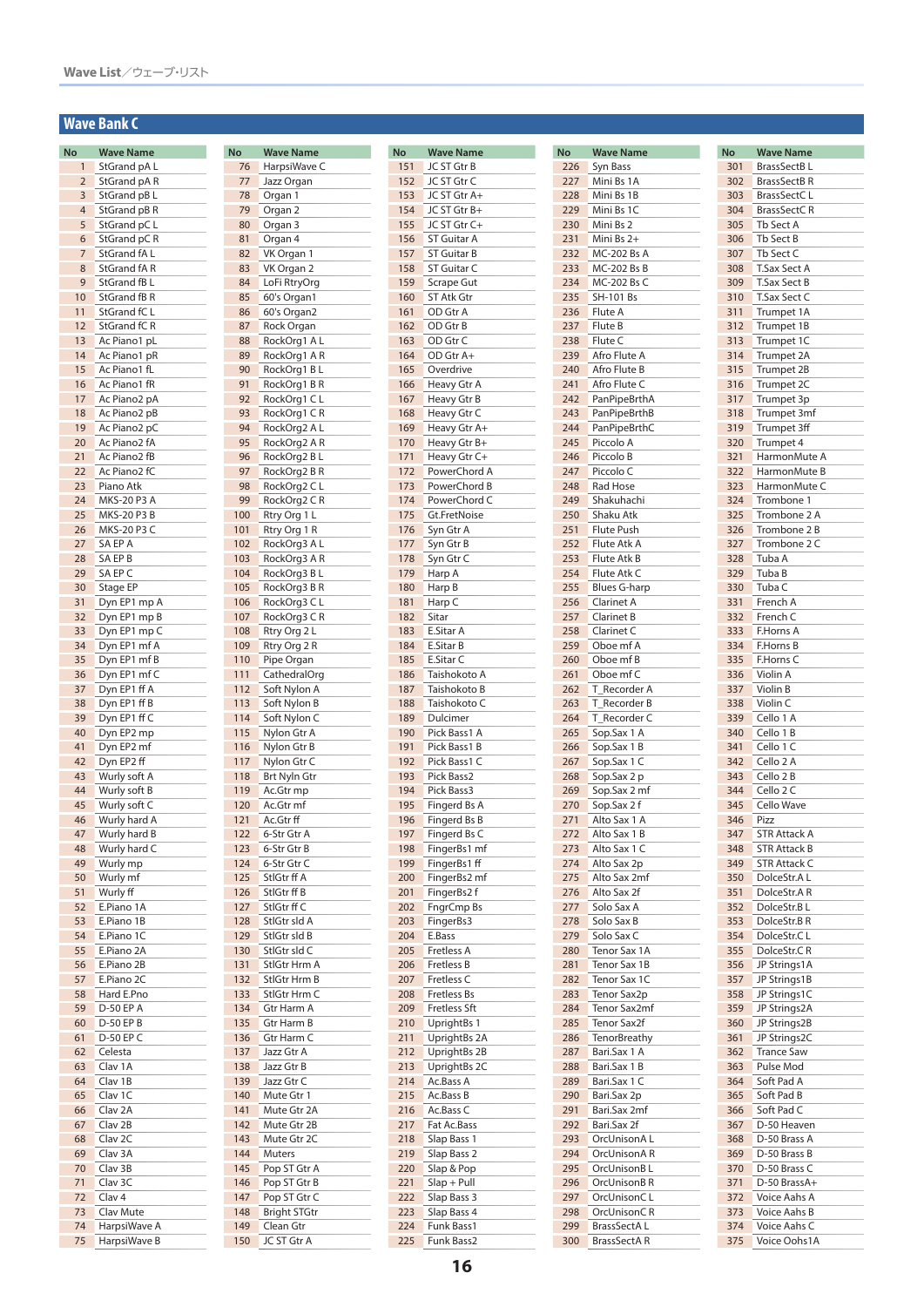| No  | Wave Name          |
|-----|--------------------|
| 376 | Voice Oohs1B       |
| 377 | Voice Oohs1C       |
| 378 | Voice Oohs2A       |
| 379 | Voice Oohs2B       |
| 380 | Voice Oohs2C       |
| 381 | Choir A            |
| 382 | Choir B            |
| 383 | Choir C            |
| 384 | Jazz Doos          |
| 385 | Jz Doos Lp         |
| 386 | Oohs Chord L       |
| 387 | Oohs Chord R       |
| 388 | Org Vox1 A         |
| 389 | Org Vox1 B         |
| 390 | Org Vox1 C         |
| 391 | Org Vox2           |
| 392 | Syn Vox            |
| 393 | <b>SBF Vox</b>     |
| 394 | <b>Bell VOX</b>    |
| 395 | Soprano Vox        |
| 396 | Kalimba            |
| 397 | Kalimba Atk        |
| 398 | <b>Wood Crak</b>   |
| 399 | Block              |
| 400 | Log Drum           |
| 401 | Hooky              |
| 402 | Tabla              |
| 403 | Marimba Wave       |
| 404 | <b>Bottle Hit</b>  |
| 405 | Glockenspiel       |
| 406 | Vibraphone         |
| 407 | <b>Steel Drums</b> |
| 408 | Pole Ip            |
| 409 | JD Cowbell         |
| 410 | Chime              |
| 411 | DIGI Chime         |
| 412 | Can Wave 1         |
| 413 | Can Wave 2         |
| 414 | JD Spark VOX       |
| 415 | Synth Saw          |
| 416 | JP-8 Saw A         |
| 417 | JP-8 Saw B         |
| 418 | JP-8 Saw C         |
| 419 | P5 Saw1 A          |
| 420 | P5 Saw1 B          |
| 421 | P5 Saw1 C          |
| 422 | Juno Saw HD        |
| 423 | TB303 Saw HD       |
| 424 | Custm Saw HD       |
| 425 | SH-2 Saw           |
| 426 | LA-Saw             |
| 427 | P5 Saw2 A          |
| 428 | P5 Saw2 B          |
| 429 | P5 Saw2 C          |
| 430 | D-50 Saw A         |

| <b>No</b> | <b>Wave Name</b>   |  |  |  |  |
|-----------|--------------------|--|--|--|--|
| 431       | D-50 Saw B         |  |  |  |  |
| 432       | D-50 Saw C         |  |  |  |  |
| 433       | Juno Sqr HD        |  |  |  |  |
| 434       | P5 Sqr HD          |  |  |  |  |
| 435       | SH-2 Square        |  |  |  |  |
| 436       | LA-Square          |  |  |  |  |
| 437       | JD SynPulse1       |  |  |  |  |
|           |                    |  |  |  |  |
| 438       | JD SynPulse2       |  |  |  |  |
| 439       | JD SynPulse3       |  |  |  |  |
| 440       | JD SynPulse4       |  |  |  |  |
| 441       | JD SynPulse5       |  |  |  |  |
| 442       | JP8 Pls 10HD       |  |  |  |  |
| 443       | JP8 Pls 15HD       |  |  |  |  |
| 444       | JP8 Pls 25HD       |  |  |  |  |
| 445       | JP8 Pls 40HD       |  |  |  |  |
| 446       | JP8 Pls 45HD       |  |  |  |  |
| 447       | 700 Triangle       |  |  |  |  |
| 448       | VS-Triangle        |  |  |  |  |
| 449       | Wind Agogo         |  |  |  |  |
| 450       | Spectrum           |  |  |  |  |
| 451       | CrunchWind         |  |  |  |  |
| 452       | Pitch Wind         |  |  |  |  |
| 453       | JD Vox Noise       |  |  |  |  |
| 454       | <b>Vox Noise</b>   |  |  |  |  |
| 455       | <b>BreathNoise</b> |  |  |  |  |
| 456       | <b>Pink Noise</b>  |  |  |  |  |
| 457       | <b>Tin Wave</b>    |  |  |  |  |
| 458       | Orch. Hit          |  |  |  |  |
| 459       | <b>Tekno Hit</b>   |  |  |  |  |
| 460       | <b>Back Hit</b>    |  |  |  |  |
| 461       | Scratch 1          |  |  |  |  |
| 462       | Scratch 2          |  |  |  |  |
| 463       | Scratch 3          |  |  |  |  |
| 464       | Shami              |  |  |  |  |
| 465       | Org Atk 1          |  |  |  |  |
| 466       | Org Atk 2          |  |  |  |  |
| 467       | Org Click          |  |  |  |  |
| 468       | Switch             |  |  |  |  |
| 469       | Tuba Slap          |  |  |  |  |
| 470       | Plink              |  |  |  |  |
| 471       | Plunk              |  |  |  |  |
| 472       | El.BassNz          |  |  |  |  |
| 473       | AmbientSN p        |  |  |  |  |
| 474       | Rock Roll L        |  |  |  |  |
| 475       | Rock Roll R        |  |  |  |  |
| 476       | <b>Brush Roll</b>  |  |  |  |  |
| 477       | Dry Stick 1        |  |  |  |  |
| 478       | Dry Stick 2        |  |  |  |  |
| 479       | <b>Side Stick</b>  |  |  |  |  |
| 480       | Dry Kick           |  |  |  |  |
| 481       | Rock Kick p        |  |  |  |  |
| 482       | Rock Kick mf       |  |  |  |  |
| 483       | Rock Kick f        |  |  |  |  |
| 484       | Jazz Kick1p        |  |  |  |  |
| 485       | Jazz Kick1mf       |  |  |  |  |
|           |                    |  |  |  |  |

| No  | <b>Wave Name</b>   |
|-----|--------------------|
| 486 | Jazz Kick1f        |
| 487 | Jazz Kick 2        |
| 488 | JazzDry Kick       |
| 489 | Lite Kick          |
| 490 | <b>Hybrid Kick</b> |
| 491 | <b>Round Kick</b>  |
| 492 | MplLmtr Kick       |
| 493 | Dance Kick         |
| 494 | Rock Tom L p       |
| 495 | Rock Tom M p       |
| 496 |                    |
|     | Rock Tom H p       |
| 497 | Rock Tom L f       |
| 498 | Rock Tom M f       |
| 499 | Rock Tom H f       |
| 500 | Rock Flm L         |
| 501 | Rock Flm M         |
| 502 | Rock Flm H         |
| 503 | Jazz Tom L p       |
| 504 | Jazz Tom M p       |
| 505 | Jazz Tom H p       |
| 506 | Jazz Tom L f       |
| 507 | Jazz Tom M f       |
| 508 | Jazz Tom H f       |
| 509 | Jazz Flm L         |
| 510 | Jazz Flm M         |
| 511 | Jazz Flm H         |
| 512 | Maple Tom 1        |
| 513 | Maple Tom 2        |
| 514 | 808 Tom            |
| 515 | Dry Tom Lo         |
| 516 | Rock CIHH1 p       |
| 517 | Rock ClHH1mf       |
| 518 | Rock CIHH1 f       |
| 519 | Rock ClHH2 p       |
| 520 | Rock CIHH2mf       |
| 521 | Rock CIHH2 f       |
| 522 | Jazz ClHH1 p       |
| 523 | Jazz ClHH1mf       |
| 524 | Jazz CIHH1 f       |
| 525 | Jazz ClHH2 p       |
| 526 | Jazz ClHH2mf       |
| 527 | Jazz CIHH2 f       |
| 528 | Cl HiHat           |
| 529 | Rock OpHH p        |
| 530 | Rock OpHH f        |
| 531 | Jazz OpHH p        |
| 532 | Jazz OpHH mf       |
| 533 | Jazz OpHH f        |
| 534 | Op HiHat           |
| 535 | Jazz PdHH p        |
| 536 |                    |
|     | Jazz PdHH f        |
| 537 | Pedal HiHat        |
| 538 | 606 Cl HiHat       |
| 539 | 606 Op HiHat       |
| 540 | 808 Claps          |

| No  | <b>Wave Name</b>   |
|-----|--------------------|
| 541 | <b>Tight Claps</b> |
| 542 | Hand Claps         |
| 543 | Rock RdCym1p       |
| 544 | Rock RdCym1f       |
| 545 | Rock RdCym2p       |
| 546 | Rock RdCym2f       |
| 547 | Jazz RdCym p       |
| 548 | Jazz RdCymmf       |
| 549 | Jazz RdCym f       |
| 550 | Ride               |
| 551 | Ride Bell          |
| 552 | Rock CrCym1p       |
| 553 | Rock CrCym1f       |
| 554 | Rock CrCym2p       |
| 555 | Rock CrCym2f       |
| 556 | Rock Splash        |
| 557 | Jazz CrCym p       |
| 558 | Jazz CrCym f       |
| 559 | Crash Cymbal       |
| 560 | Crash              |
| 561 | Rock China         |
| 562 | China Cym          |
| 563 | Cowbell            |
| 564 | <b>Wood Block</b>  |
| 565 | Claves             |
| 566 | Bongo Hi           |
| 567 | Bongo Lo           |
| 568 | Cga Open Hi        |
| 569 | Cga Open Lo        |
| 570 | Cga Mute Hi        |
| 571 | Cga Mute Lo        |
| 572 | Cga Slap           |
| 573 | Timbale            |
| 574 | Cabasa Up          |
| 575 | Cabasa Cut         |
| 576 | Maracas            |
| 577 | Long Guiro         |
| 578 | Tambourine         |
| 579 | OpenTriangle       |
| 580 | Cuica              |
| 581 | Vibraslap          |
| 582 | Timpani            |
| 583 | Applause           |
| 584 | Loop 1             |
| 585 | Loop 2             |
| 586 | Loop 3             |
| 587 | Loop 4             |
| 588 | Metronome 1        |
| 589 | Metronome 2        |
| 590 | MC500 Beep 1       |
| 591 | MC500 Beep 2       |
| 592 | REV Crash          |
| 593 | Piano Thump        |
| 594 | Piano Up TH        |
| 595 | Clav <sub>5A</sub> |
|     |                    |

| <b>No</b> | <b>Wave Name</b>    |
|-----------|---------------------|
| 596       | Clav <sub>5B</sub>  |
| 597       | Clay 5C             |
| 598       | Dist. Organ         |
| 599       | Rock lead 2         |
| 600       | P.Bass 2            |
| 601       | Syn Bass A          |
| 602       | Syn Bass C          |
| 603       | Jazz Flute A        |
| 604       | Jazz Flute B        |
| 605       | Jazz Flute C        |
| 606       | Synth Reed          |
| 607       | JD Syn Saw 2        |
| 608       | DualSquare A        |
| 609       | DualSquare C        |
| 610       | DualSquareA+        |
| 611       | Sine                |
| 612       | <b>Voice Breath</b> |
| 613       | Thrill              |
| 614       | 70s Snr             |
| 615       | Low P5 Saw          |
| 616       | <b>REV Orch.Hit</b> |
| 617       | <b>REV TeknoHit</b> |
| 618       | <b>REV Steel DR</b> |
| 619       | <b>REV Tin Wave</b> |
| 620       | <b>REV Timbale</b>  |